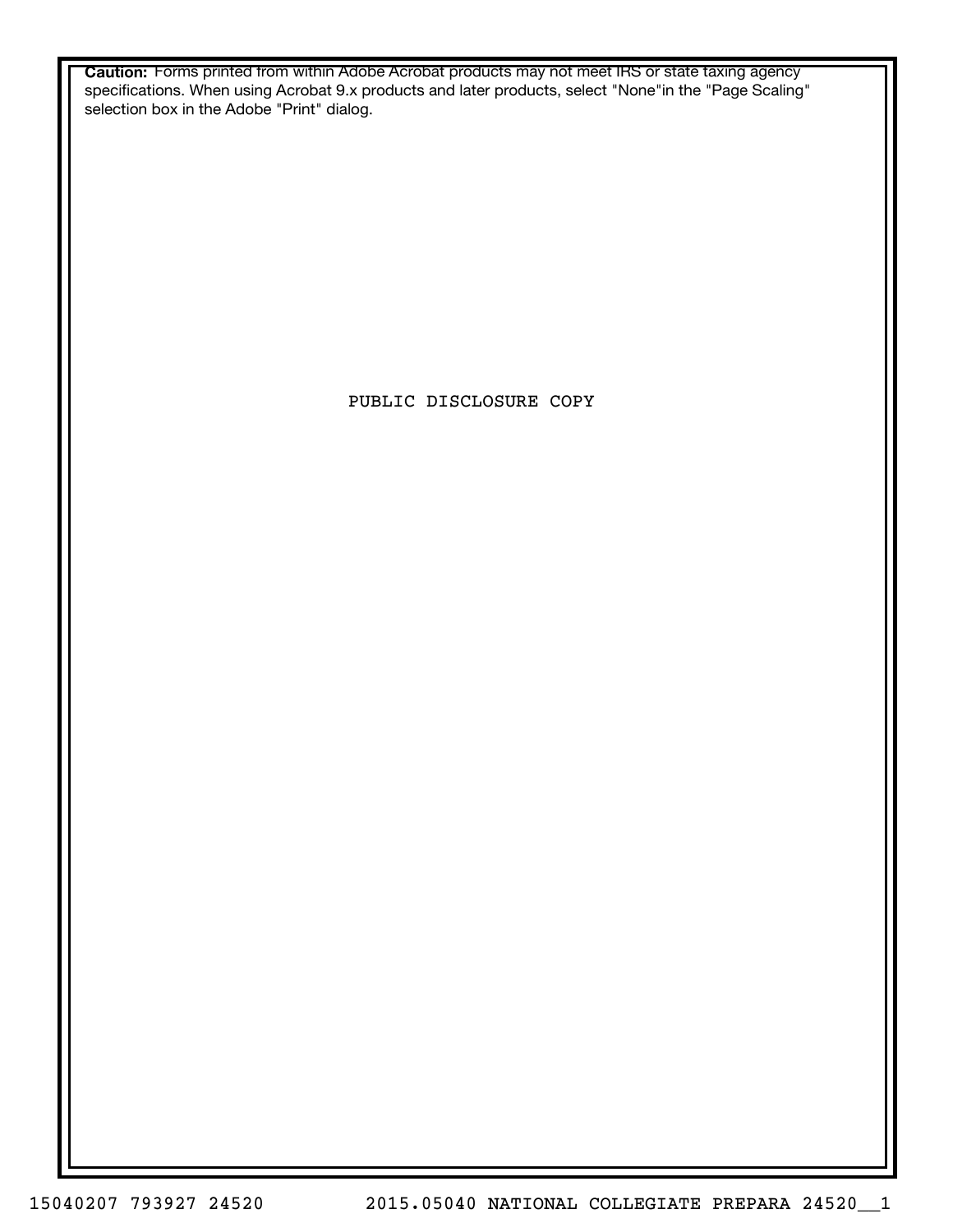|                         |                                                                                                                   |                                                      | PUBLIC DISCLOSURE COPY **                                                                                                                                                  |                                                           |                                            |  |  |  |  |
|-------------------------|-------------------------------------------------------------------------------------------------------------------|------------------------------------------------------|----------------------------------------------------------------------------------------------------------------------------------------------------------------------------|-----------------------------------------------------------|--------------------------------------------|--|--|--|--|
|                         |                                                                                                                   |                                                      | <b>Return of Organization Exempt From Income Tax</b>                                                                                                                       |                                                           | OMB No. 1545-0047                          |  |  |  |  |
|                         | 990<br>Form<br>Under section 501(c), 527, or 4947(a)(1) of the Internal Revenue Code (except private foundations) |                                                      |                                                                                                                                                                            |                                                           |                                            |  |  |  |  |
|                         |                                                                                                                   | Department of the Treasury                           | Do not enter social security numbers on this form as it may be made public.                                                                                                |                                                           | <b>Open to Public</b>                      |  |  |  |  |
|                         |                                                                                                                   | Internal Revenue Service                             | Information about Form 990 and its instructions is at www.irs.gov/form990.                                                                                                 |                                                           | Inspection                                 |  |  |  |  |
|                         |                                                                                                                   |                                                      | JUL 1, 2015<br>A For the 2015 calendar year, or tax year beginning                                                                                                         | and ending $JUN$ 30, $2016$                               |                                            |  |  |  |  |
|                         | <b>B</b> Check if<br>applicable:                                                                                  | C Name of organization                               | D Employer identification number                                                                                                                                           |                                                           |                                            |  |  |  |  |
|                         | Address                                                                                                           |                                                      | NATIONAL COLLEGIATE PREPARATORY                                                                                                                                            |                                                           |                                            |  |  |  |  |
|                         | change<br> Name                                                                                                   |                                                      | PUBLIC CHARTER HIGH SCHOOL                                                                                                                                                 |                                                           |                                            |  |  |  |  |
|                         | change<br>Initial                                                                                                 | Doing business as                                    |                                                                                                                                                                            | 11-3827089                                                |                                            |  |  |  |  |
|                         | return<br>Final                                                                                                   |                                                      | Number and street (or P.O. box if mail is not delivered to street address)<br>Room/suite<br>4600 LIVINGSTON RD, SE                                                         | E Telephone number                                        | $202 - 832 - 7737$                         |  |  |  |  |
|                         | return/<br>termin-                                                                                                |                                                      | City or town, state or province, country, and ZIP or foreign postal code                                                                                                   | G Gross receipts \$                                       | 6, 116, 034.                               |  |  |  |  |
|                         | ated<br>Amended                                                                                                   |                                                      | WASHINGTON, DC<br>20032                                                                                                                                                    | H(a) Is this a group return                               |                                            |  |  |  |  |
|                         | return<br>Applica-                                                                                                |                                                      | F Name and address of principal officer: JENNIFER ROSS                                                                                                                     | for subordinates?                                         | $\overline{\ }$ Yes $\overline{\rm X}$ No  |  |  |  |  |
|                         | tion<br>pending                                                                                                   |                                                      | SAME AS C ABOVE                                                                                                                                                            | $H(b)$ Are all subordinates included? $\Box$ Yes          | <b>No</b>                                  |  |  |  |  |
|                         |                                                                                                                   | <b>I</b> Tax-exempt status: $X \overline{301(c)(3)}$ | $\frac{1}{2}$ 501(c) (<br>$4947(a)(1)$ or<br>$\blacktriangleleft$ (insert no.)                                                                                             | 527                                                       | If "No," attach a list. (see instructions) |  |  |  |  |
|                         |                                                                                                                   |                                                      | J Website: WWW.NATIONALPREPDC.ORG                                                                                                                                          | $H(c)$ Group exemption number $\blacktriangleright$       |                                            |  |  |  |  |
|                         |                                                                                                                   |                                                      | <b>K</b> Form of organization: $\boxed{\mathbf{X}}$ Corporation<br>Trust<br>Association<br>Other $\blacktriangleright$                                                     | L Year of formation: $2008$ M State of legal domicile: DC |                                            |  |  |  |  |
|                         | Part I                                                                                                            | <b>Summary</b>                                       |                                                                                                                                                                            |                                                           |                                            |  |  |  |  |
|                         | 1                                                                                                                 |                                                      | Briefly describe the organization's mission or most significant activities: TO PROVIDE A RIGOROUS 9TH-12TH                                                                 |                                                           |                                            |  |  |  |  |
| Governance              |                                                                                                                   |                                                      | GRADE STANDARDS-BASED COLLEGE PREPARATORY CURRICULUM WHICH                                                                                                                 |                                                           |                                            |  |  |  |  |
|                         | 2                                                                                                                 |                                                      | Check this box $\blacktriangleright$ $\Box$ if the organization discontinued its operations or disposed of more than 25% of its net assets.                                |                                                           |                                            |  |  |  |  |
|                         | 3                                                                                                                 |                                                      | Number of voting members of the governing body (Part VI, line 1a)                                                                                                          | 3                                                         | 9                                          |  |  |  |  |
|                         | 4                                                                                                                 |                                                      |                                                                                                                                                                            | $\overline{4}$                                            | $\overline{\mathbf{8}}$                    |  |  |  |  |
|                         | 5                                                                                                                 |                                                      |                                                                                                                                                                            | $\overline{5}$                                            | 65                                         |  |  |  |  |
| <b>Activities &amp;</b> | 6                                                                                                                 |                                                      |                                                                                                                                                                            | 6                                                         | $\overline{8}$                             |  |  |  |  |
|                         |                                                                                                                   |                                                      |                                                                                                                                                                            | 7a                                                        | $\overline{0}$ .                           |  |  |  |  |
|                         |                                                                                                                   |                                                      |                                                                                                                                                                            | 7 <sub>b</sub>                                            | $\overline{0}$ .                           |  |  |  |  |
|                         |                                                                                                                   |                                                      |                                                                                                                                                                            | <b>Prior Year</b>                                         | <b>Current Year</b>                        |  |  |  |  |
|                         | 8                                                                                                                 |                                                      | Contributions and grants (Part VIII, line 1h)                                                                                                                              | 541,585.<br>6,070,965.                                    | 580,872.<br>5,535,157.                     |  |  |  |  |
| Revenue                 | 9                                                                                                                 |                                                      | Program service revenue (Part VIII, line 2g)                                                                                                                               | 9.                                                        | 5.                                         |  |  |  |  |
|                         | 10<br>11                                                                                                          |                                                      | Other revenue (Part VIII, column (A), lines 5, 6d, 8c, 9c, 10c, and 11e)                                                                                                   | $-6,536.$                                                 | $\overline{0}$ .                           |  |  |  |  |
|                         | 12                                                                                                                |                                                      | Total revenue - add lines 8 through 11 (must equal Part VIII, column (A), line 12)                                                                                         | 6,606,023.                                                | 6, 116, 034.                               |  |  |  |  |
|                         | 13                                                                                                                |                                                      | Grants and similar amounts paid (Part IX, column (A), lines 1-3)                                                                                                           | $\overline{0}$ .                                          | 250.                                       |  |  |  |  |
|                         | 14                                                                                                                |                                                      | Benefits paid to or for members (Part IX, column (A), line 4)                                                                                                              | σ.                                                        | $\overline{0}$ .                           |  |  |  |  |
|                         |                                                                                                                   |                                                      | 15 Salaries, other compensation, employee benefits (Part IX, column (A), lines 5-10)                                                                                       | 3,583,357.                                                | 3,644,141.                                 |  |  |  |  |
| Expenses                |                                                                                                                   |                                                      |                                                                                                                                                                            | 5,000.                                                    | $\overline{0}$ .                           |  |  |  |  |
|                         |                                                                                                                   |                                                      |                                                                                                                                                                            |                                                           |                                            |  |  |  |  |
|                         |                                                                                                                   |                                                      |                                                                                                                                                                            | 2,402,291.                                                | 2,425,365.                                 |  |  |  |  |
|                         | 18                                                                                                                |                                                      | Total expenses. Add lines 13-17 (must equal Part IX, column (A), line 25)                                                                                                  | 5,990,648.                                                | 6,069,756.                                 |  |  |  |  |
|                         | 19                                                                                                                |                                                      |                                                                                                                                                                            | 615, 375.                                                 | 46, 278.                                   |  |  |  |  |
|                         |                                                                                                                   |                                                      |                                                                                                                                                                            | <b>Beginning of Current Year</b>                          | <b>End of Year</b>                         |  |  |  |  |
|                         | 20                                                                                                                | Total assets (Part X, line 16)                       |                                                                                                                                                                            | 1,062,528.                                                | 1,052,194.                                 |  |  |  |  |
| Net Assets or           | 21                                                                                                                |                                                      | Total liabilities (Part X, line 26)                                                                                                                                        | 300,038.                                                  | 243, 426.                                  |  |  |  |  |
|                         | 22                                                                                                                |                                                      |                                                                                                                                                                            | 762,490                                                   | 808,768.                                   |  |  |  |  |
|                         | Part II                                                                                                           | <b>Signature Block</b>                               |                                                                                                                                                                            |                                                           |                                            |  |  |  |  |
|                         |                                                                                                                   |                                                      | Under penalties of perjury, I declare that I have examined this return, including accompanying schedules and statements, and to the best of my knowledge and belief, it is |                                                           |                                            |  |  |  |  |
|                         |                                                                                                                   |                                                      | true, correct, and complete. Declaration of preparer (other than officer) is based on all information of which preparer has any knowledge.                                 |                                                           |                                            |  |  |  |  |
|                         |                                                                                                                   |                                                      | Signature of officer                                                                                                                                                       | Date                                                      |                                            |  |  |  |  |
| Sign                    |                                                                                                                   |                                                      |                                                                                                                                                                            |                                                           |                                            |  |  |  |  |

| Here                                                                                                         | JENNIFER ROSS,                                                                                               | CO-FOUNDER, EXECUTIVE DIRECTOR |                          |                            |  |  |  |  |  |
|--------------------------------------------------------------------------------------------------------------|--------------------------------------------------------------------------------------------------------------|--------------------------------|--------------------------|----------------------------|--|--|--|--|--|
|                                                                                                              | Type or print name and title                                                                                 |                                |                          |                            |  |  |  |  |  |
|                                                                                                              | Print/Type preparer's name                                                                                   | Preparer's signature           | Date                     | PTIN<br>Check              |  |  |  |  |  |
| Paid                                                                                                         | DAVID JONES                                                                                                  |                                |                          | P01361002<br>self-employed |  |  |  |  |  |
| Preparer                                                                                                     | JONES MARESCA & MCQUADE PA<br>Firm's name                                                                    |                                | 52-1853933<br>Firm's EIN |                            |  |  |  |  |  |
| Use Only                                                                                                     | Firm's address 1730 RHODE ISLAND AVE, N.W.,<br>800<br>SUITE                                                  |                                |                          |                            |  |  |  |  |  |
|                                                                                                              | Phone no. $202 - 296 - 3306$<br>WASHINGTON, DC 20036                                                         |                                |                          |                            |  |  |  |  |  |
| X  <br><b>No</b><br>Yes<br>May the IRS discuss this return with the preparer shown above? (see instructions) |                                                                                                              |                                |                          |                            |  |  |  |  |  |
|                                                                                                              | Form 990 (2015)<br>LHA For Paperwork Reduction Act Notice, see the separate instructions.<br>532001 12-16-15 |                                |                          |                            |  |  |  |  |  |

SEE SCHEDULE O FOR ORGANIZATION MISSION STATEMENT CONTINUATION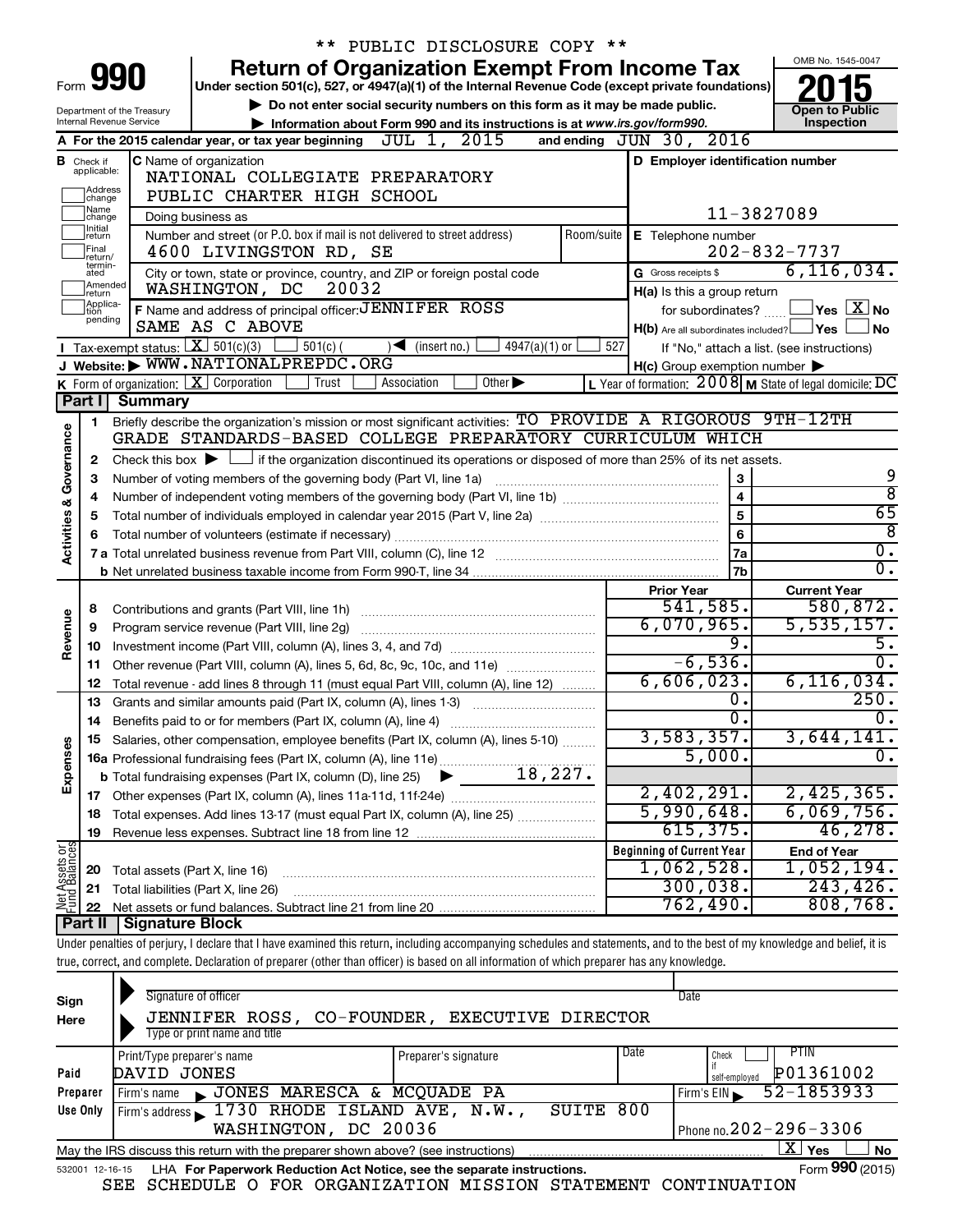|                | Form 990 (2015)                                                                                              | NATIONAL COLLEGIATE PREPARATORY<br>PUBLIC CHARTER HIGH SCHOOL | 11-3827089                                                                                                                                   | Page 2             |
|----------------|--------------------------------------------------------------------------------------------------------------|---------------------------------------------------------------|----------------------------------------------------------------------------------------------------------------------------------------------|--------------------|
|                | Part III   Statement of Program Service Accomplishments                                                      |                                                               |                                                                                                                                              |                    |
|                |                                                                                                              |                                                               |                                                                                                                                              | $\boxed{\text{X}}$ |
| 1.             | Briefly describe the organization's mission:                                                                 |                                                               |                                                                                                                                              |                    |
|                |                                                                                                              |                                                               | TO OFFER A RIGOROUS, STANDARDS-BASED, COLLEGE-PREPARATORY CURRICULUM,                                                                        |                    |
|                | TO MAXIMIZE OUR STUDENTS' ACADEMIC ACHIEVEMENT, TO PROVIDE AN                                                |                                                               |                                                                                                                                              |                    |
|                |                                                                                                              |                                                               | INTERDISCIPLINARY CURRICULUM THAT COMBINES INTERNATIONAL STUDIES                                                                             |                    |
|                | THEMES THAT WOULD OFFER AN OPPORTUNITY FOR AN INTERNATIONAL                                                  |                                                               |                                                                                                                                              |                    |
| $\mathbf{2}$   | Did the organization undertake any significant program services during the year which were not listed on     |                                                               |                                                                                                                                              |                    |
|                |                                                                                                              |                                                               | $\Box$ Yes $~\boxed{\text{X}}$ No                                                                                                            |                    |
|                | If "Yes," describe these new services on Schedule O.                                                         |                                                               |                                                                                                                                              |                    |
| 3              | Did the organization cease conducting, or make significant changes in how it conducts, any program services? |                                                               | $\Box$ Yes $\boxed{\text{X}}$ No                                                                                                             |                    |
|                | If "Yes," describe these changes on Schedule O.                                                              |                                                               |                                                                                                                                              |                    |
| 4              |                                                                                                              |                                                               | Describe the organization's program service accomplishments for each of its three largest program services, as measured by expenses.         |                    |
|                |                                                                                                              |                                                               | Section 501(c)(3) and 501(c)(4) organizations are required to report the amount of grants and allocations to others, the total expenses, and |                    |
|                | revenue, if any, for each program service reported.<br>(Expenses \$                                          | 5,556,839. including grants of \$                             | $\overline{250.}$ (Revenue \$ 5,535,157.)                                                                                                    |                    |
|                | 4a (Code:                                                                                                    |                                                               | THE NATIONAL COLLEGIATE PREPARATORY PUBLIC CHARTER HIGH SCHOOL (THE                                                                          |                    |
|                |                                                                                                              |                                                               | "SCHOOL") WAS INCORPORATED IN JULY 2008 AS A PUBLIC CHARTER SCHOOL                                                                           |                    |
|                |                                                                                                              |                                                               | LOCATED IN WASHINGTON, D.C. THE SCHOOL IS A 9TH-12TH GRADE COLLEGE                                                                           |                    |
|                |                                                                                                              |                                                               | PREPARATORY HIGH SCHOOL THAT SERVES STUDENTS IN WASHINGTON, DC. THE                                                                          |                    |
|                |                                                                                                              |                                                               | SCHOOL COMBINES CHALLENGING ACADEMICS WITH REAL-WORLD EXPERIENCES TO                                                                         |                    |
|                |                                                                                                              |                                                               | PREPARE STUDENTS FOR HIGH SCHOOL ACHIEVEMENT, POST-SECONDARY SUCCESS,                                                                        |                    |
|                |                                                                                                              |                                                               | AND GLOBAL CITIZENSHIP. AS A D.C. PUBLIC CHARTER SCHOOL, THE SCHOOL                                                                          |                    |
|                |                                                                                                              |                                                               | ENJOYS SIGNIFICANT FREEDOM FROM THE BUDGET AND OPERATIONAL RESTRICTIONS                                                                      |                    |
|                |                                                                                                              |                                                               | PLACED ON TRADITIONAL PUBLIC SCHOOLS, ALLOWING IT TO CREATE A UNIQUE                                                                         |                    |
|                | EDUCATIONAL MISSION AND APPROACH.                                                                            |                                                               |                                                                                                                                              |                    |
|                |                                                                                                              |                                                               |                                                                                                                                              |                    |
|                |                                                                                                              |                                                               |                                                                                                                                              |                    |
| 4b             |                                                                                                              |                                                               |                                                                                                                                              |                    |
|                |                                                                                                              |                                                               |                                                                                                                                              |                    |
|                |                                                                                                              |                                                               |                                                                                                                                              |                    |
|                |                                                                                                              |                                                               |                                                                                                                                              |                    |
|                |                                                                                                              |                                                               |                                                                                                                                              |                    |
|                |                                                                                                              |                                                               |                                                                                                                                              |                    |
|                |                                                                                                              |                                                               |                                                                                                                                              |                    |
|                |                                                                                                              |                                                               |                                                                                                                                              |                    |
|                |                                                                                                              |                                                               |                                                                                                                                              |                    |
|                |                                                                                                              |                                                               |                                                                                                                                              |                    |
|                |                                                                                                              |                                                               |                                                                                                                                              |                    |
|                |                                                                                                              |                                                               |                                                                                                                                              |                    |
|                |                                                                                                              |                                                               |                                                                                                                                              |                    |
| 4c             | (Expenses \$<br>(Code:                                                                                       | including grants of \$                                        | ) (Revenue \$                                                                                                                                |                    |
|                |                                                                                                              |                                                               |                                                                                                                                              |                    |
|                |                                                                                                              |                                                               |                                                                                                                                              |                    |
|                |                                                                                                              |                                                               |                                                                                                                                              |                    |
|                |                                                                                                              |                                                               |                                                                                                                                              |                    |
|                |                                                                                                              |                                                               |                                                                                                                                              |                    |
|                |                                                                                                              |                                                               |                                                                                                                                              |                    |
|                |                                                                                                              |                                                               |                                                                                                                                              |                    |
|                |                                                                                                              |                                                               |                                                                                                                                              |                    |
|                |                                                                                                              |                                                               |                                                                                                                                              |                    |
|                |                                                                                                              |                                                               |                                                                                                                                              |                    |
|                |                                                                                                              |                                                               |                                                                                                                                              |                    |
|                |                                                                                                              |                                                               |                                                                                                                                              |                    |
|                | Other program services (Describe in Schedule O.)                                                             |                                                               |                                                                                                                                              |                    |
|                |                                                                                                              | including grants of \$                                        | (Revenue \$                                                                                                                                  |                    |
| 4d             | (Expenses \$                                                                                                 |                                                               |                                                                                                                                              |                    |
| 4е —           | Total program service expenses >                                                                             | 5,556,839.                                                    |                                                                                                                                              |                    |
| 532002         |                                                                                                              |                                                               | Form 990 (2015)                                                                                                                              |                    |
| $12 - 16 - 15$ |                                                                                                              | 2                                                             |                                                                                                                                              |                    |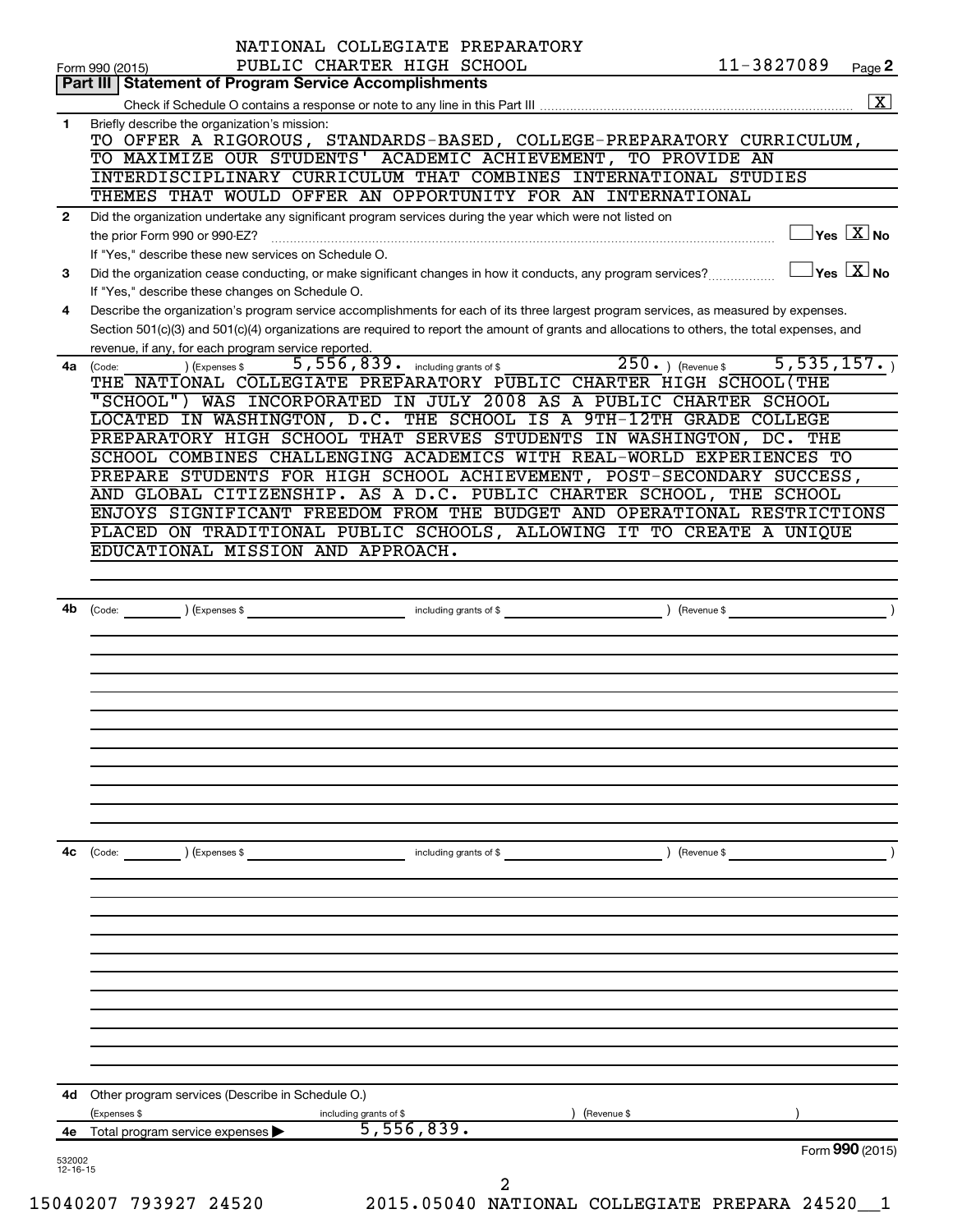|    | Part IV   Checklist of Required Schedules                                                                                                                                                                                           |                 |                         |                         |
|----|-------------------------------------------------------------------------------------------------------------------------------------------------------------------------------------------------------------------------------------|-----------------|-------------------------|-------------------------|
|    |                                                                                                                                                                                                                                     |                 | Yes                     | No                      |
| 1. | Is the organization described in section 501(c)(3) or $4947(a)(1)$ (other than a private foundation)?                                                                                                                               |                 |                         |                         |
|    |                                                                                                                                                                                                                                     | 1               | х                       |                         |
| 2  |                                                                                                                                                                                                                                     | $\overline{2}$  | $\overline{\textbf{x}}$ |                         |
| З  | Did the organization engage in direct or indirect political campaign activities on behalf of or in opposition to candidates for                                                                                                     |                 |                         |                         |
|    |                                                                                                                                                                                                                                     | 3               |                         | x                       |
| 4  | Section 501(c)(3) organizations. Did the organization engage in lobbying activities, or have a section 501(h) election in effect                                                                                                    |                 |                         |                         |
|    |                                                                                                                                                                                                                                     | 4               |                         | x                       |
| 5  | Is the organization a section 501(c)(4), 501(c)(5), or 501(c)(6) organization that receives membership dues, assessments, or                                                                                                        |                 |                         |                         |
|    |                                                                                                                                                                                                                                     | 5               |                         | x                       |
| 6  | Did the organization maintain any donor advised funds or any similar funds or accounts for which donors have the right to                                                                                                           |                 |                         |                         |
|    | provide advice on the distribution or investment of amounts in such funds or accounts? If "Yes," complete Schedule D, Part I                                                                                                        | 6               |                         | x                       |
| 7  | Did the organization receive or hold a conservation easement, including easements to preserve open space,                                                                                                                           |                 |                         |                         |
|    | the environment, historic land areas, or historic structures? If "Yes," complete Schedule D, Part II                                                                                                                                | $\overline{7}$  |                         | x                       |
|    |                                                                                                                                                                                                                                     |                 |                         |                         |
| 8  | Did the organization maintain collections of works of art, historical treasures, or other similar assets? If "Yes," complete                                                                                                        |                 |                         | x                       |
|    |                                                                                                                                                                                                                                     | 8               |                         |                         |
| 9  | Did the organization report an amount in Part X, line 21, for escrow or custodial account liability, serve as a custodian for                                                                                                       |                 |                         |                         |
|    | amounts not listed in Part X; or provide credit counseling, debt management, credit repair, or debt negotiation services?                                                                                                           |                 |                         | x                       |
|    | If "Yes," complete Schedule D, Part IV                                                                                                                                                                                              | 9               |                         |                         |
| 10 | Did the organization, directly or through a related organization, hold assets in temporarily restricted endowments, permanent                                                                                                       |                 |                         | x                       |
|    |                                                                                                                                                                                                                                     | 10              |                         |                         |
| 11 | If the organization's answer to any of the following questions is "Yes," then complete Schedule D, Parts VI, VII, VIII, IX, or X                                                                                                    |                 |                         |                         |
|    | as applicable.                                                                                                                                                                                                                      |                 |                         |                         |
|    | a Did the organization report an amount for land, buildings, and equipment in Part X, line 10? If "Yes," complete Schedule D,                                                                                                       |                 |                         |                         |
|    | Part VI                                                                                                                                                                                                                             | 11a             | х                       |                         |
|    | <b>b</b> Did the organization report an amount for investments - other securities in Part X, line 12 that is 5% or more of its total                                                                                                |                 |                         |                         |
|    |                                                                                                                                                                                                                                     | 11 <sub>b</sub> |                         | х                       |
|    | c Did the organization report an amount for investments - program related in Part X, line 13 that is 5% or more of its total                                                                                                        |                 |                         |                         |
|    |                                                                                                                                                                                                                                     | 11c             |                         | х                       |
|    | d Did the organization report an amount for other assets in Part X, line 15 that is 5% or more of its total assets reported in                                                                                                      |                 |                         |                         |
|    |                                                                                                                                                                                                                                     | 11d             |                         | х                       |
|    | e Did the organization report an amount for other liabilities in Part X, line 25? If "Yes," complete Schedule D, Part X                                                                                                             | 11e             |                         | $\overline{\texttt{x}}$ |
| f  | Did the organization's separate or consolidated financial statements for the tax year include a footnote that addresses                                                                                                             |                 |                         |                         |
|    | the organization's liability for uncertain tax positions under FIN 48 (ASC 740)? If "Yes," complete Schedule D, Part X                                                                                                              | 11f             | х                       |                         |
|    | 12a Did the organization obtain separate, independent audited financial statements for the tax year? If "Yes," complete                                                                                                             |                 |                         |                         |
|    | Schedule D, Parts XI and XII <b>continuum continuum continuum continuum continuum continuum continuum continuum</b> continuum continuum continuum continuum continuum continuum continuum continuum continuum continuum continuum c | 12a             | х                       |                         |
|    | b Was the organization included in consolidated, independent audited financial statements for the tax year?                                                                                                                         |                 |                         |                         |
|    | If "Yes," and if the organization answered "No" to line 12a, then completing Schedule D, Parts XI and XII is optional                                                                                                               | 12 <sub>b</sub> |                         | х                       |
| 13 |                                                                                                                                                                                                                                     | 13              | $\overline{\textbf{x}}$ |                         |
|    | 14a Did the organization maintain an office, employees, or agents outside of the United States?                                                                                                                                     | 14a             |                         | $\overline{\texttt{X}}$ |
|    | <b>b</b> Did the organization have aggregate revenues or expenses of more than \$10,000 from grantmaking, fundraising, business,                                                                                                    |                 |                         |                         |
|    | investment, and program service activities outside the United States, or aggregate foreign investments valued at \$100,000                                                                                                          |                 |                         |                         |
|    |                                                                                                                                                                                                                                     | 14 <sub>b</sub> |                         | x                       |
| 15 | Did the organization report on Part IX, column (A), line 3, more than \$5,000 of grants or other assistance to or for any                                                                                                           |                 |                         |                         |
|    |                                                                                                                                                                                                                                     | 15              |                         | x                       |
| 16 | Did the organization report on Part IX, column (A), line 3, more than \$5,000 of aggregate grants or other assistance to                                                                                                            |                 |                         |                         |
|    |                                                                                                                                                                                                                                     | 16              |                         | x                       |
| 17 | Did the organization report a total of more than \$15,000 of expenses for professional fundraising services on Part IX,                                                                                                             |                 |                         |                         |
|    |                                                                                                                                                                                                                                     | 17              |                         | x                       |
| 18 | Did the organization report more than \$15,000 total of fundraising event gross income and contributions on Part VIII, lines                                                                                                        |                 |                         |                         |
|    |                                                                                                                                                                                                                                     | 18              |                         | x                       |
| 19 | Did the organization report more than \$15,000 of gross income from gaming activities on Part VIII, line 9a? If "Yes,"                                                                                                              |                 |                         |                         |
|    |                                                                                                                                                                                                                                     | 19              |                         | x                       |

Form **990** (2015)

532003 12-16-15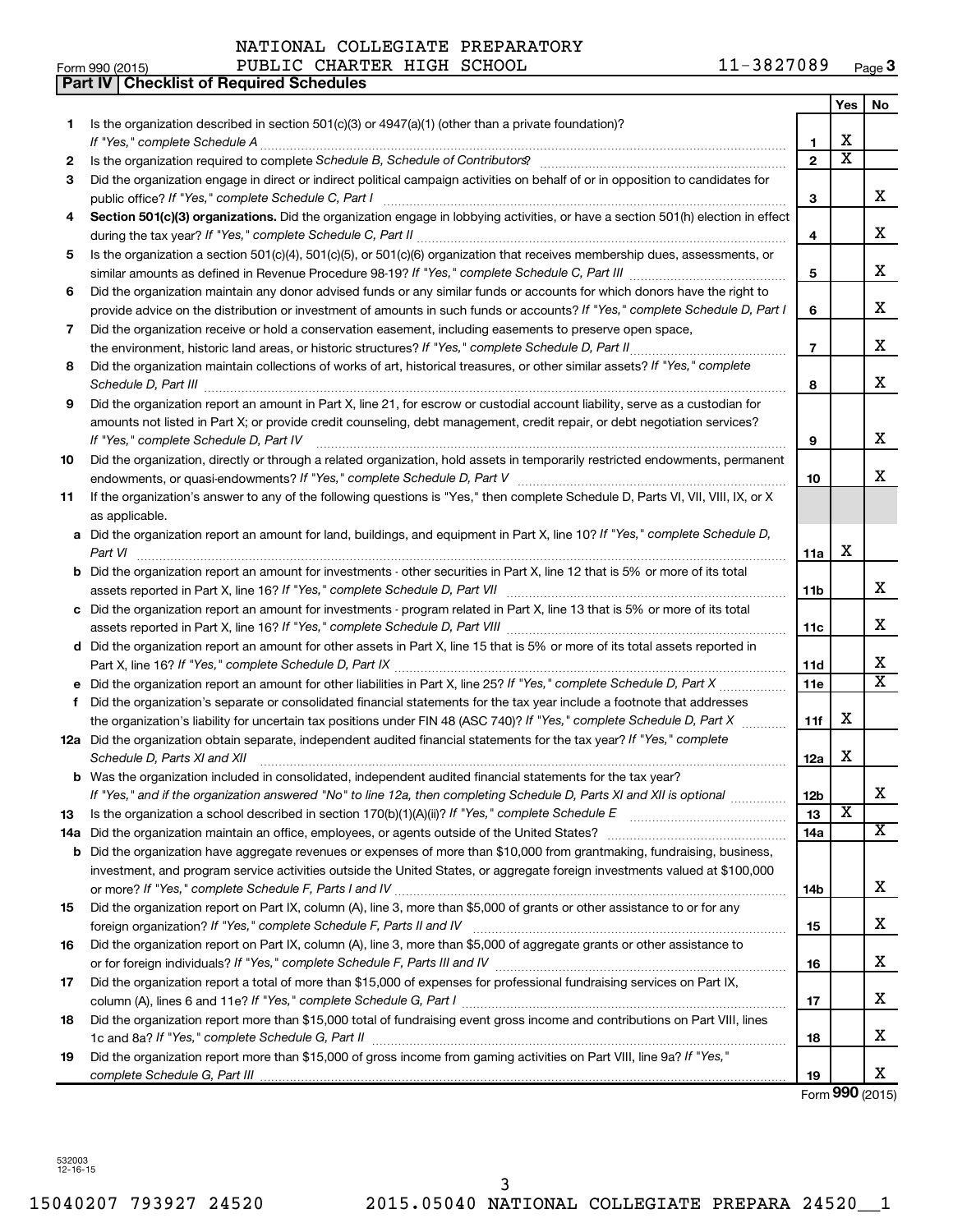|    | PUBLIC CHARTER HIGH SCHOOL<br>Form 990 (2015)                                                                                                                                                                                           | 11-3827089             |     | Page 4                  |
|----|-----------------------------------------------------------------------------------------------------------------------------------------------------------------------------------------------------------------------------------------|------------------------|-----|-------------------------|
|    | <b>Checklist of Required Schedules (continued)</b><br><b>Part IV I</b>                                                                                                                                                                  |                        |     |                         |
|    |                                                                                                                                                                                                                                         |                        | Yes | No                      |
|    | 20a Did the organization operate one or more hospital facilities? If "Yes," complete Schedule H                                                                                                                                         | 20a                    |     | x                       |
|    | <b>b</b> If "Yes" to line 20a, did the organization attach a copy of its audited financial statements to this return?                                                                                                                   | 20 <sub>b</sub>        |     |                         |
| 21 | Did the organization report more than \$5,000 of grants or other assistance to any domestic organization or                                                                                                                             |                        |     |                         |
|    |                                                                                                                                                                                                                                         | 21                     |     | х                       |
| 22 | Did the organization report more than \$5,000 of grants or other assistance to or for domestic individuals on                                                                                                                           |                        |     |                         |
|    | Part IX, column (A), line 2? If "Yes," complete Schedule I, Parts I and III [11]] [11]] [11] [11] [11] [11] [1                                                                                                                          | 22                     |     | x                       |
| 23 | Did the organization answer "Yes" to Part VII, Section A, line 3, 4, or 5 about compensation of the organization's current                                                                                                              |                        |     |                         |
|    | and former officers, directors, trustees, key employees, and highest compensated employees? If "Yes," complete                                                                                                                          |                        |     |                         |
|    | Schedule J                                                                                                                                                                                                                              | 23                     | х   |                         |
|    | 24a Did the organization have a tax-exempt bond issue with an outstanding principal amount of more than \$100,000 as of the                                                                                                             |                        |     |                         |
|    | last day of the year, that was issued after December 31, 2002? If "Yes," answer lines 24b through 24d and complete                                                                                                                      |                        |     |                         |
|    | Schedule K. If "No", go to line 25a                                                                                                                                                                                                     | 24a                    |     | x                       |
|    | <b>b</b> Did the organization invest any proceeds of tax-exempt bonds beyond a temporary period exception?                                                                                                                              | 24b                    |     |                         |
| с  | Did the organization maintain an escrow account other than a refunding escrow at any time during the year to defease                                                                                                                    |                        |     |                         |
|    |                                                                                                                                                                                                                                         | 24c                    |     |                         |
|    |                                                                                                                                                                                                                                         | 24d                    |     |                         |
|    | 25a Section 501(c)(3), 501(c)(4), and 501(c)(29) organizations. Did the organization engage in an excess benefit                                                                                                                        |                        |     |                         |
|    |                                                                                                                                                                                                                                         | 25a                    |     | x                       |
|    | <b>b</b> Is the organization aware that it engaged in an excess benefit transaction with a disqualified person in a prior year, and                                                                                                     |                        |     |                         |
|    | that the transaction has not been reported on any of the organization's prior Forms 990 or 990-EZ? If "Yes," complete                                                                                                                   |                        |     |                         |
|    | Schedule L, Part I                                                                                                                                                                                                                      | 25b                    |     | x                       |
| 26 | Did the organization report any amount on Part X, line 5, 6, or 22 for receivables from or payables to any current or                                                                                                                   |                        |     |                         |
|    | former officers, directors, trustees, key employees, highest compensated employees, or disqualified persons? If "Yes,"                                                                                                                  |                        |     |                         |
|    | complete Schedule L, Part II                                                                                                                                                                                                            | 26                     |     | x                       |
| 27 | Did the organization provide a grant or other assistance to an officer, director, trustee, key employee, substantial                                                                                                                    |                        |     |                         |
|    | contributor or employee thereof, a grant selection committee member, or to a 35% controlled entity or family member                                                                                                                     |                        |     | x                       |
|    |                                                                                                                                                                                                                                         | 27                     |     |                         |
| 28 | Was the organization a party to a business transaction with one of the following parties (see Schedule L, Part IV                                                                                                                       |                        |     |                         |
|    | instructions for applicable filing thresholds, conditions, and exceptions):                                                                                                                                                             |                        |     | х                       |
|    | a A current or former officer, director, trustee, or key employee? If "Yes," complete Schedule L, Part IV<br>A family member of a current or former officer, director, trustee, or key employee? If "Yes," complete Schedule L, Part IV | 28a<br>28 <sub>b</sub> |     | X                       |
| b  | c An entity of which a current or former officer, director, trustee, or key employee (or a family member thereof) was an officer,                                                                                                       |                        |     |                         |
|    | director, trustee, or direct or indirect owner? If "Yes," complete Schedule L, Part IV.                                                                                                                                                 | 28c                    |     | х                       |
| 29 |                                                                                                                                                                                                                                         | 29                     |     | $\overline{\textbf{X}}$ |
|    | Did the organization receive contributions of art, historical treasures, or other similar assets, or qualified conservation                                                                                                             |                        |     |                         |
|    |                                                                                                                                                                                                                                         | 30                     |     | х                       |
| 31 | Did the organization liquidate, terminate, or dissolve and cease operations?                                                                                                                                                            |                        |     |                         |
|    |                                                                                                                                                                                                                                         | 31                     |     | х                       |
| 32 | Did the organization sell, exchange, dispose of, or transfer more than 25% of its net assets? If "Yes," complete                                                                                                                        |                        |     |                         |
|    |                                                                                                                                                                                                                                         | 32                     |     | х                       |
| 33 | Did the organization own 100% of an entity disregarded as separate from the organization under Regulations                                                                                                                              |                        |     |                         |
|    |                                                                                                                                                                                                                                         | 33                     |     | х                       |
| 34 | Was the organization related to any tax-exempt or taxable entity? If "Yes," complete Schedule R, Part II, III, or IV, and                                                                                                               |                        |     |                         |
|    | Part V, line 1                                                                                                                                                                                                                          | 34                     |     | х                       |
|    |                                                                                                                                                                                                                                         | 35a                    |     | X                       |
|    | b If "Yes" to line 35a, did the organization receive any payment from or engage in any transaction with a controlled entity                                                                                                             |                        |     |                         |
|    |                                                                                                                                                                                                                                         | 35 <sub>b</sub>        |     |                         |
| 36 | Section 501(c)(3) organizations. Did the organization make any transfers to an exempt non-charitable related organization?                                                                                                              |                        |     |                         |
|    |                                                                                                                                                                                                                                         | 36                     |     | x                       |
| 37 | Did the organization conduct more than 5% of its activities through an entity that is not a related organization                                                                                                                        |                        |     |                         |
|    |                                                                                                                                                                                                                                         | 37                     |     | х                       |
| 38 | Did the organization complete Schedule O and provide explanations in Schedule O for Part VI, lines 11b and 19?                                                                                                                          |                        |     |                         |
|    |                                                                                                                                                                                                                                         | 38                     | х   |                         |
|    |                                                                                                                                                                                                                                         |                        |     | Form 990 (2015)         |

532004 12-16-15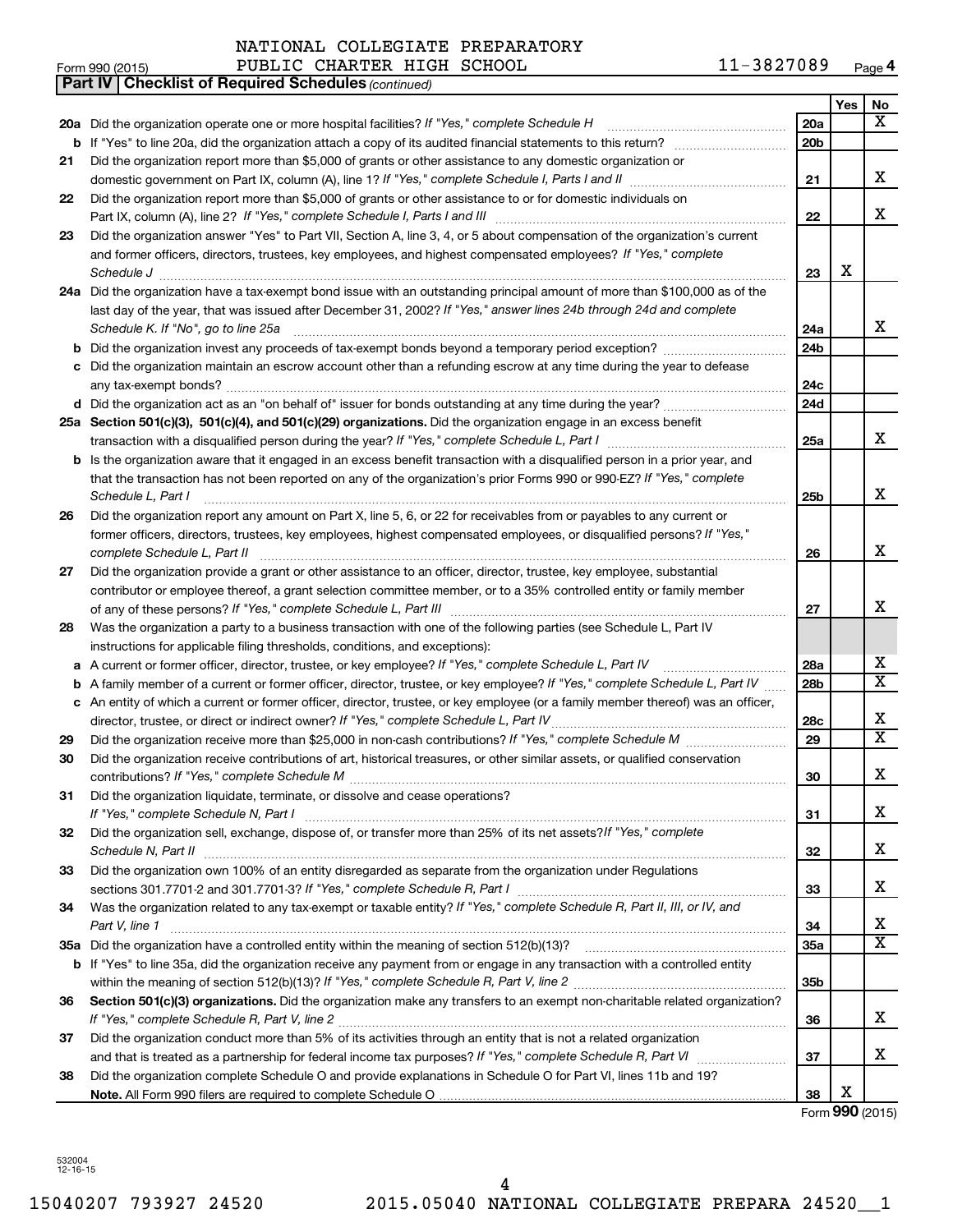|         | Part V<br><b>Statements Regarding Other IRS Filings and Tax Compliance</b><br>Check if Schedule O contains a response or note to any line in this Part V |                 |     |           |
|---------|----------------------------------------------------------------------------------------------------------------------------------------------------------|-----------------|-----|-----------|
|         |                                                                                                                                                          |                 | Yes | <b>No</b> |
|         | 1a                                                                                                                                                       | 41              |     |           |
|         | 1 <sub>b</sub><br>Enter the number of Forms W-2G included in line 1a. Enter -0- if not applicable                                                        |                 |     |           |
|         | Did the organization comply with backup withholding rules for reportable payments to vendors and reportable gaming                                       |                 |     |           |
|         |                                                                                                                                                          | 1c              | х   |           |
|         | 2a Enter the number of employees reported on Form W-3, Transmittal of Wage and Tax Statements,                                                           |                 |     |           |
|         | filed for the calendar year ending with or within the year covered by this return<br>2a                                                                  | 65              |     |           |
|         |                                                                                                                                                          | 2b              | х   |           |
|         |                                                                                                                                                          |                 |     |           |
|         | 3a Did the organization have unrelated business gross income of \$1,000 or more during the year?                                                         | За              |     | x         |
|         | <b>b</b> If "Yes," has it filed a Form 990-T for this year? If "No," to line 3b, provide an explanation in Schedule O                                    | 3b              |     |           |
|         | 4a At any time during the calendar year, did the organization have an interest in, or a signature or other authority over, a                             |                 |     |           |
|         | financial account in a foreign country (such as a bank account, securities account, or other financial account)?                                         | 4a              |     | x         |
|         | <b>b</b> If "Yes," enter the name of the foreign country: $\blacktriangleright$                                                                          |                 |     |           |
|         | See instructions for filing requirements for FinCEN Form 114, Report of Foreign Bank and Financial Accounts (FBAR).                                      |                 |     |           |
|         |                                                                                                                                                          | 5a              |     | х         |
|         |                                                                                                                                                          | 5b              |     | X         |
|         |                                                                                                                                                          | 5с              |     |           |
|         | 6a Does the organization have annual gross receipts that are normally greater than \$100,000, and did the organization solicit                           |                 |     |           |
|         |                                                                                                                                                          | 6a              |     | X         |
|         | b If "Yes," did the organization include with every solicitation an express statement that such contributions or gifts                                   |                 |     |           |
|         | were not tax deductible?                                                                                                                                 | 6b              |     |           |
| 7       | Organizations that may receive deductible contributions under section 170(c).                                                                            |                 |     |           |
|         | Did the organization receive a payment in excess of \$75 made partly as a contribution and partly for goods and services provided to the payor?          | 7a              |     | X         |
|         |                                                                                                                                                          | 7b              |     |           |
| с       | Did the organization sell, exchange, or otherwise dispose of tangible personal property for which it was required                                        |                 |     |           |
|         |                                                                                                                                                          | 7c              |     | X         |
|         | 7d                                                                                                                                                       |                 |     |           |
|         |                                                                                                                                                          | 7е              |     | х         |
| t       | Did the organization, during the year, pay premiums, directly or indirectly, on a personal benefit contract?                                             | 7f              |     | X         |
|         | If the organization received a contribution of qualified intellectual property, did the organization file Form 8899 as required?                         | 7g              |     |           |
| h       | If the organization received a contribution of cars, boats, airplanes, or other vehicles, did the organization file a Form 1098-C?                       | 7h              |     |           |
| 8       | Sponsoring organizations maintaining donor advised funds. Did a donor advised fund maintained by the                                                     |                 |     |           |
|         |                                                                                                                                                          | 8               |     |           |
| 9       | Sponsoring organizations maintaining donor advised funds.                                                                                                |                 |     |           |
|         |                                                                                                                                                          | υа              |     |           |
|         | <b>b</b> Did the sponsoring organization make a distribution to a donor, donor advisor, or related person?                                               | 9b              |     |           |
| 10<br>а | Section 501(c)(7) organizations. Enter:<br>10a                                                                                                           |                 |     |           |
|         | 10 <sub>b</sub><br>b Gross receipts, included on Form 990, Part VIII, line 12, for public use of club facilities                                         |                 |     |           |
| 11      | Section 501(c)(12) organizations. Enter:                                                                                                                 |                 |     |           |
| а       | 11a                                                                                                                                                      |                 |     |           |
|         | b Gross income from other sources (Do not net amounts due or paid to other sources against                                                               |                 |     |           |
|         | amounts due or received from them.)<br>11b                                                                                                               |                 |     |           |
|         | 12a Section 4947(a)(1) non-exempt charitable trusts. Is the organization filing Form 990 in lieu of Form 1041?                                           | 12a             |     |           |
|         | b If "Yes," enter the amount of tax-exempt interest received or accrued during the year<br>12b                                                           |                 |     |           |
| 13      | Section 501(c)(29) qualified nonprofit health insurance issuers.                                                                                         |                 |     |           |
|         | a Is the organization licensed to issue qualified health plans in more than one state?                                                                   | 13a             |     |           |
|         | Note. See the instructions for additional information the organization must report on Schedule O.                                                        |                 |     |           |
|         | <b>b</b> Enter the amount of reserves the organization is required to maintain by the states in which the                                                |                 |     |           |
|         | 13 <sub>b</sub>                                                                                                                                          |                 |     |           |
|         | 13 <sub>c</sub>                                                                                                                                          |                 |     |           |
|         | 14a Did the organization receive any payments for indoor tanning services during the tax year?                                                           | 14a             |     | x.        |
|         |                                                                                                                                                          | 14 <sub>b</sub> |     |           |
|         |                                                                                                                                                          |                 |     |           |

| Form 990 (2015) |  |
|-----------------|--|
|-----------------|--|

532005 12-16-15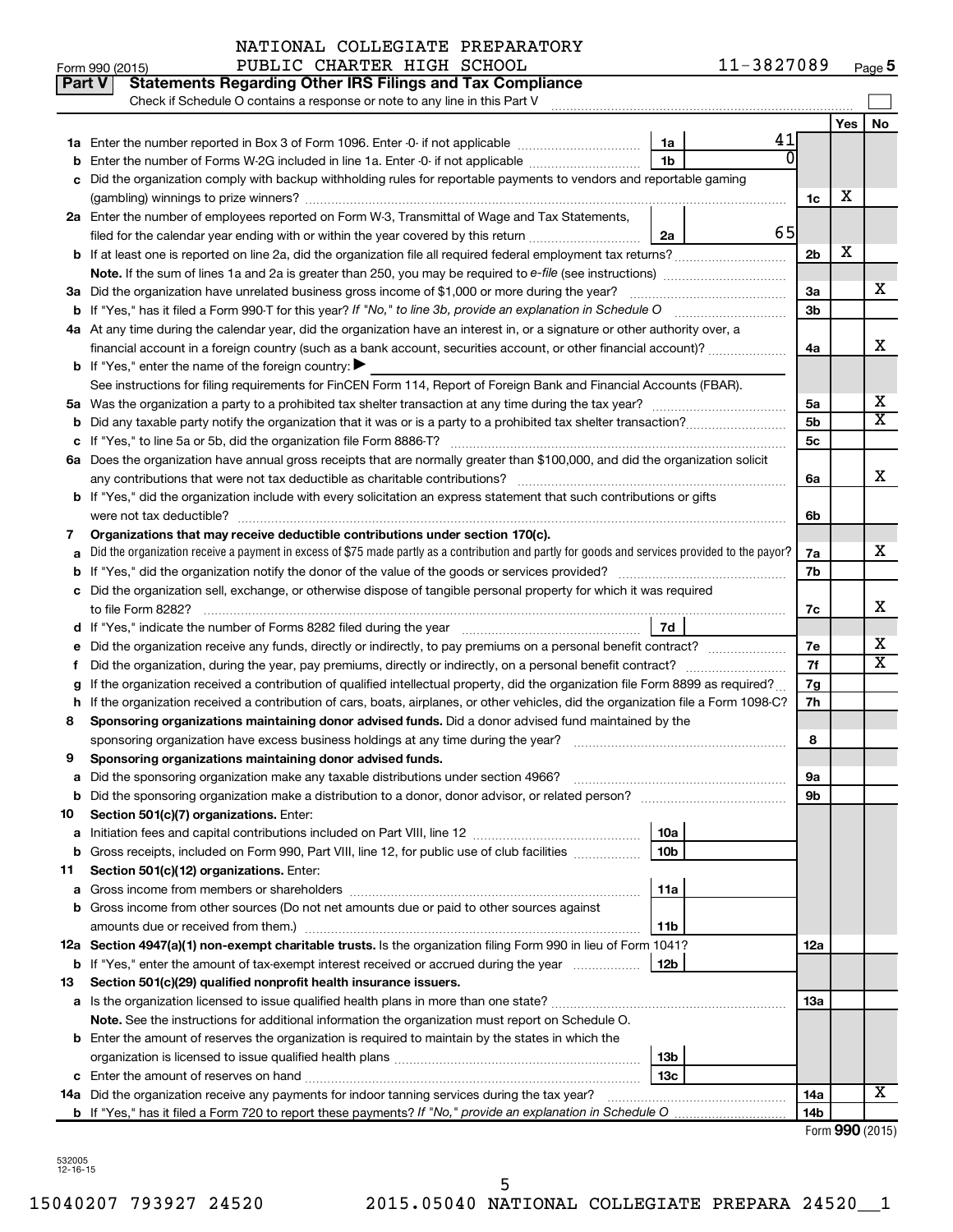|    | to line 8a, 8b, or 10b below, describe the circumstances, processes, or changes in Schedule O. See instructions.                                   |              |                         |                         |
|----|----------------------------------------------------------------------------------------------------------------------------------------------------|--------------|-------------------------|-------------------------|
|    |                                                                                                                                                    |              |                         | $\overline{\mathbf{X}}$ |
|    | <b>Section A. Governing Body and Management</b>                                                                                                    |              |                         |                         |
|    |                                                                                                                                                    |              | Yes                     | No                      |
|    | 1a Enter the number of voting members of the governing body at the end of the tax year<br>1a                                                       |              |                         |                         |
|    | If there are material differences in voting rights among members of the governing body, or if the governing                                        |              |                         |                         |
|    | body delegated broad authority to an executive committee or similar committee, explain in Schedule O.                                              |              |                         |                         |
|    | 8<br><b>b</b> Enter the number of voting members included in line 1a, above, who are independent <i>manumum</i><br>1b                              |              |                         |                         |
| 2  | Did any officer, director, trustee, or key employee have a family relationship or a business relationship with any other                           |              |                         |                         |
|    | officer, director, trustee, or key employee?                                                                                                       | $\mathbf{2}$ |                         | x                       |
| 3  | Did the organization delegate control over management duties customarily performed by or under the direct supervision                              |              |                         |                         |
|    |                                                                                                                                                    | 3            |                         | х                       |
| 4  | Did the organization make any significant changes to its governing documents since the prior Form 990 was filed?                                   | 4            |                         | $\overline{\textbf{x}}$ |
| 5  |                                                                                                                                                    | 5            |                         | $\overline{\mathbf{x}}$ |
| 6  |                                                                                                                                                    | 6            |                         | $\overline{\mathbf{X}}$ |
|    | 7a Did the organization have members, stockholders, or other persons who had the power to elect or appoint one or                                  |              |                         |                         |
|    |                                                                                                                                                    | 7a           |                         | х                       |
|    | <b>b</b> Are any governance decisions of the organization reserved to (or subject to approval by) members, stockholders, or                        |              |                         |                         |
|    | persons other than the governing body?                                                                                                             | 7b           |                         | х                       |
| 8  | Did the organization contemporaneously document the meetings held or written actions undertaken during the year by the following:                  |              |                         |                         |
| a  |                                                                                                                                                    | 8a           | х                       |                         |
|    |                                                                                                                                                    | 8b           | $\overline{\mathbf{x}}$ |                         |
| 9  | Is there any officer, director, trustee, or key employee listed in Part VII, Section A, who cannot be reached at the                               |              |                         |                         |
|    |                                                                                                                                                    | 9            |                         | х                       |
|    | <b>Section B. Policies</b> (This Section B requests information about policies not required by the Internal Revenue Code.)                         |              |                         |                         |
|    |                                                                                                                                                    |              | <b>Yes</b>              | No                      |
|    |                                                                                                                                                    | <b>10a</b>   |                         | X                       |
|    | <b>b</b> If "Yes," did the organization have written policies and procedures governing the activities of such chapters, affiliates,                |              |                         |                         |
|    |                                                                                                                                                    | 10b          |                         |                         |
|    | 11a Has the organization provided a complete copy of this Form 990 to all members of its governing body before filing the form?                    | 11a          | X                       |                         |
|    | <b>b</b> Describe in Schedule O the process, if any, used by the organization to review this Form 990.                                             |              |                         |                         |
|    | 12a Did the organization have a written conflict of interest policy? If "No," go to line 13                                                        | 12a          | х                       |                         |
|    | <b>b</b> Were officers, directors, or trustees, and key employees required to disclose annually interests that could give rise to conflicts?       | 12b          |                         | X                       |
|    | c Did the organization regularly and consistently monitor and enforce compliance with the policy? If "Yes," describe                               |              |                         |                         |
|    | in Schedule O how this was done <b>construction and construction</b> construction of the schedule O how this was done                              | 12c          | х                       |                         |
| 13 |                                                                                                                                                    | 13           | $\overline{\textbf{x}}$ |                         |
| 14 | Did the organization have a written document retention and destruction policy? [11] manufaction manufaction in                                     | 14           | $\overline{\mathbf{X}}$ |                         |
| 15 | Did the process for determining compensation of the following persons include a review and approval by independent                                 |              |                         |                         |
|    | persons, comparability data, and contemporaneous substantiation of the deliberation and decision?                                                  |              |                         |                         |
| a  |                                                                                                                                                    | 15a          |                         | х                       |
|    |                                                                                                                                                    | 15b          |                         | $\overline{\textbf{x}}$ |
|    | If "Yes" to line 15a or 15b, describe the process in Schedule O (see instructions).                                                                |              |                         |                         |
|    | <b>16a</b> Did the organization invest in, contribute assets to, or participate in a joint venture or similar arrangement with a                   |              |                         |                         |
|    | taxable entity during the year?                                                                                                                    | 16a          |                         | х                       |
|    | b If "Yes," did the organization follow a written policy or procedure requiring the organization to evaluate its participation                     |              |                         |                         |
|    | in joint venture arrangements under applicable federal tax law, and take steps to safequard the organization's                                     |              |                         |                         |
|    | exempt status with respect to such arrangements?                                                                                                   | 16b          |                         |                         |
|    | <b>Section C. Disclosure</b>                                                                                                                       |              |                         |                         |
| 17 | <b>NONE</b><br>List the states with which a copy of this Form 990 is required to be filed $\blacktriangleright$                                    |              |                         |                         |
| 18 | Section 6104 requires an organization to make its Forms 1023 (or 1024 if applicable), 990, and 990-T (Section 501(c)(3)s only) available           |              |                         |                         |
|    | for public inspection. Indicate how you made these available. Check all that apply.                                                                |              |                         |                         |
|    | $ \mathbf{X} $ Upon request<br>Own website<br>Another's website<br>Other (explain in Schedule O)                                                   |              |                         |                         |
| 19 | Describe in Schedule O whether (and if so, how) the organization made its governing documents, conflict of interest policy, and financial          |              |                         |                         |
|    | statements available to the public during the tax year.                                                                                            |              |                         |                         |
| 20 | State the name, address, and telephone number of the person who possesses the organization's books and records:<br>THE ORGANIZATION - 202-832-7737 |              |                         |                         |
|    | 20032<br>4600 LIVINGSTON RD, SE, WASHINGTON, DC                                                                                                    |              |                         |                         |
|    |                                                                                                                                                    |              |                         |                         |

532006 12-16-15

15040207 793927 24520 2015.05040 NATIONAL COLLEGIATE PREPARA 24520\_\_1 6

Form (2015) **990**

Form 990 (2015) Page PUBLIC CHARTER HIGH SCHOOL 11-3827089 **6**

|  |  | Part VI   Governance, Management, and Disclosure For each "Yes" response to lines 2 through 7b below, and for a "No" response |  |  |  |
|--|--|-------------------------------------------------------------------------------------------------------------------------------|--|--|--|
|  |  | to line 8a, 8b, or 10b below, describe the circumstances, processes, or changes in Schedule O. See instructions.              |  |  |  |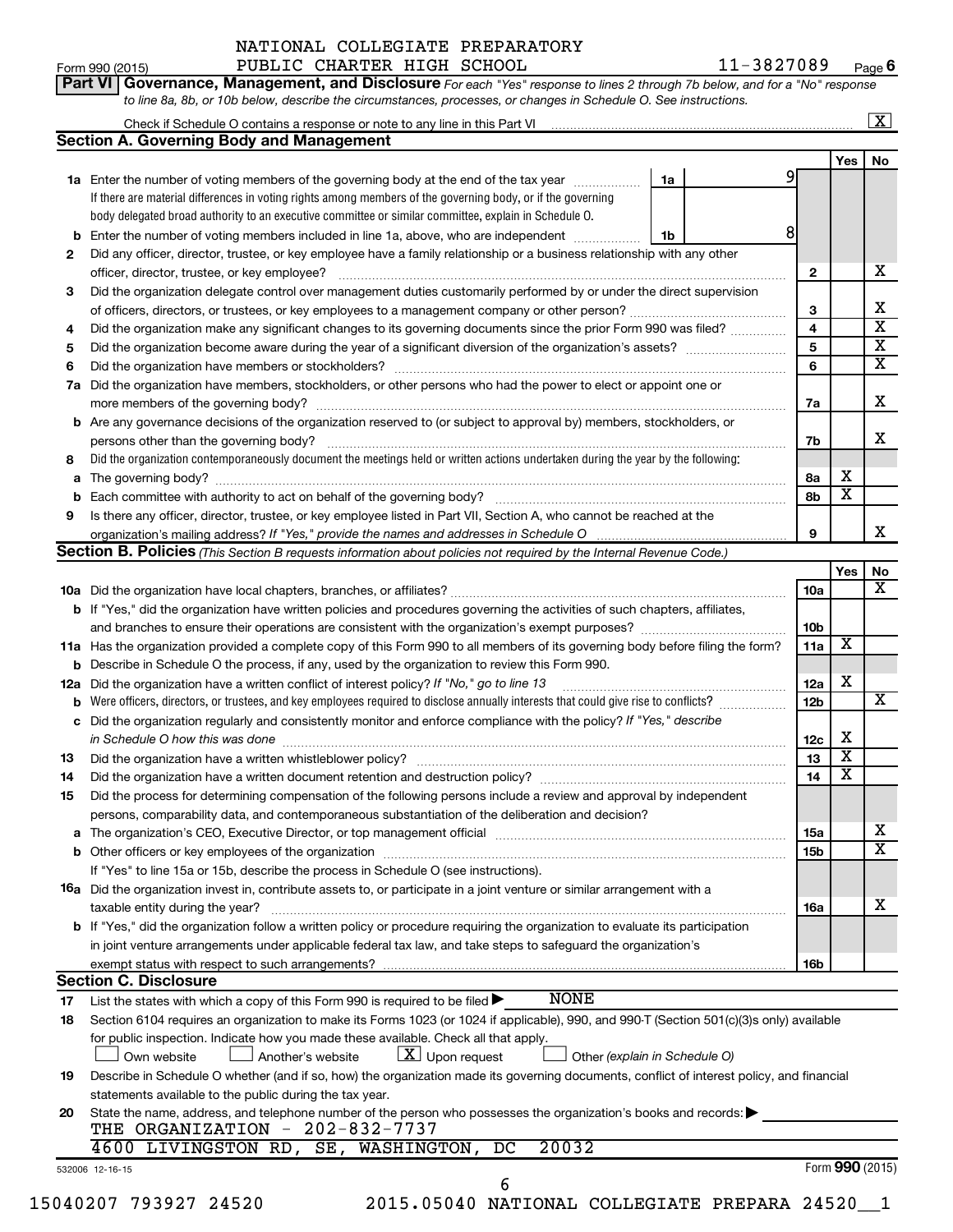| NATIONAL COLLEGIATE PREPARATORY |  |  |  |
|---------------------------------|--|--|--|
|---------------------------------|--|--|--|

Form 990 (2015) Page PUBLIC CHARTER HIGH SCHOOL 11-3827089 **7**

 $\Box$ 

|  |                                               |  |  | Part VII Compensation of Officers, Directors, Trustees, Key Employees, Highest Compensated |  |
|--|-----------------------------------------------|--|--|--------------------------------------------------------------------------------------------|--|
|  | <b>Employees, and Independent Contractors</b> |  |  |                                                                                            |  |

Check if Schedule O contains a response or note to any line in this Part VII

**Section A. Officers, Directors, Trustees, Key Employees, and Highest Compensated Employees**

**1a**  Complete this table for all persons required to be listed. Report compensation for the calendar year ending with or within the organization's tax year.

**•** List all of the organization's current officers, directors, trustees (whether individuals or organizations), regardless of amount of compensation.

**•** List all of the organization's **current** key employees, if any. See instructions for definition of "key employee." Enter -0- in columns  $(D)$ ,  $(E)$ , and  $(F)$  if no compensation was paid.

**•** List the organization's five current highest compensated employees (other than an officer, director, trustee, or key employee) who received reportable compensation (Box 5 of Form W-2 and/or Box 7 of Form 1099-MISC) of more than \$100,000 from the organization and any related organizations.

**•** List all of the organization's former officers, key employees, and highest compensated employees who received more than \$100,000 of reportable compensation from the organization and any related organizations.

**•** List all of the organization's former directors or trustees that received, in the capacity as a former director or trustee of the organization, more than \$10,000 of reportable compensation from the organization and any related organizations.

List persons in the following order: individual trustees or directors; institutional trustees; officers; key employees; highest compensated employees; and former such persons.

Check this box if neither the organization nor any related organization compensated any current officer, director, or trustee.  $\Box$ 

| (A)                          | (B)               | (C)                            |                                                                  |         |              |                                   |        | (D)             | (E)                           | (F)                   |  |  |
|------------------------------|-------------------|--------------------------------|------------------------------------------------------------------|---------|--------------|-----------------------------------|--------|-----------------|-------------------------------|-----------------------|--|--|
| Name and Title               | Average           |                                | Position<br>(do not check more than one                          |         |              |                                   |        | Reportable      | Reportable                    | Estimated             |  |  |
|                              | hours per         |                                | box, unless person is both an<br>officer and a director/trustee) |         |              |                                   |        | compensation    | compensation                  | amount of             |  |  |
|                              | week<br>(list any |                                |                                                                  |         |              |                                   |        | from<br>the     | from related<br>organizations | other<br>compensation |  |  |
|                              | hours for         |                                |                                                                  |         |              |                                   |        | organization    | (W-2/1099-MISC)               | from the              |  |  |
|                              | related           |                                |                                                                  |         |              |                                   |        | (W-2/1099-MISC) |                               | organization          |  |  |
|                              | organizations     |                                |                                                                  |         |              |                                   |        |                 |                               | and related           |  |  |
|                              | below             | Individual trustee or director | Institutional trustee                                            |         | Key employee | Highest compensated<br>  employee |        |                 |                               | organizations         |  |  |
|                              | line)             |                                |                                                                  | Officer |              |                                   | Former |                 |                               |                       |  |  |
| <b>JENNIFER ROSS</b><br>(1)  | 40.00             |                                |                                                                  |         |              |                                   |        |                 |                               |                       |  |  |
| EXECUTIVE DIRECTOR           |                   | $\mathbf X$                    |                                                                  | $\rm X$ |              |                                   |        | 157,675.        | 0.                            | 9,827.                |  |  |
| (2)<br>TY JOHNSON            | 1.00              |                                |                                                                  |         |              |                                   |        |                 |                               |                       |  |  |
| <b>BOARD CHAIR</b>           |                   | $\rm X$                        |                                                                  | $\rm X$ |              |                                   |        | $\mathbf 0$     | 0.                            | $\boldsymbol{0}$ .    |  |  |
| (3)<br>ANN WILSON            | 1.00              |                                |                                                                  |         |              |                                   |        |                 |                               |                       |  |  |
| PARENT/SECRETARY             |                   | X                              |                                                                  | $\rm X$ |              |                                   |        | $\mathbf 0$     | 0.                            | $\mathbf 0$ .         |  |  |
| (4)<br>NADIA GARNETT         | 1.00              |                                |                                                                  |         |              |                                   |        |                 |                               |                       |  |  |
| <b>TREASURER</b>             |                   | $\rm X$                        |                                                                  | X       |              |                                   |        | $\mathbf 0$ .   | 0.                            | $\mathbf 0$ .         |  |  |
| (5)<br>DR. CAROLINE LANG     | 1.00              |                                |                                                                  |         |              |                                   |        |                 |                               |                       |  |  |
| TRUSTEE                      |                   | $\mathbf X$                    |                                                                  |         |              |                                   |        | $\mathbf 0$     | $\mathbf 0$                   | $\mathbf 0$ .         |  |  |
| (6)<br>ROBERT RIGSBY         | 1.00              |                                |                                                                  |         |              |                                   |        |                 |                               |                       |  |  |
| TRUSTEE                      |                   | $\mathbf X$                    |                                                                  |         |              |                                   |        | $\mathbf 0$     | 0.                            | $\mathbf 0$ .         |  |  |
| (7)<br><b>JASON BEVIER</b>   | 1.00              |                                |                                                                  |         |              |                                   |        |                 |                               |                       |  |  |
| <b>TRUSTEE</b>               |                   | $\mathbf X$                    |                                                                  |         |              |                                   |        | $\mathbf 0$     | 0.                            | $\mathbf 0$ .         |  |  |
| MONICA JONES<br>(8)          | 1.00              |                                |                                                                  |         |              |                                   |        |                 |                               |                       |  |  |
| PARENT/TRUSTEE               |                   | $\rm X$                        |                                                                  |         |              |                                   |        | $\mathbf 0$     | 0.                            | $\mathbf 0$ .         |  |  |
| (9)<br><b>AUDREY JOHNSON</b> | 1.00              |                                |                                                                  |         |              |                                   |        |                 |                               |                       |  |  |
| TRUSTEE                      |                   | $\mathbf X$                    |                                                                  |         |              |                                   |        | $\mathbf 0$ .   | 0.                            | $\mathbf 0$ .         |  |  |
| (10) DIANNE BROWN            | 40.00             |                                |                                                                  |         |              |                                   |        |                 |                               |                       |  |  |
| CHIEF ACADEMIC OFFICER       |                   |                                |                                                                  |         |              | X                                 |        | 143,727.        | 0.                            | 15,194.               |  |  |
|                              |                   |                                |                                                                  |         |              |                                   |        |                 |                               |                       |  |  |
|                              |                   |                                |                                                                  |         |              |                                   |        |                 |                               |                       |  |  |
|                              |                   |                                |                                                                  |         |              |                                   |        |                 |                               |                       |  |  |
|                              |                   |                                |                                                                  |         |              |                                   |        |                 |                               |                       |  |  |
|                              |                   |                                |                                                                  |         |              |                                   |        |                 |                               |                       |  |  |
|                              |                   |                                |                                                                  |         |              |                                   |        |                 |                               |                       |  |  |
|                              |                   |                                |                                                                  |         |              |                                   |        |                 |                               |                       |  |  |
|                              |                   |                                |                                                                  |         |              |                                   |        |                 |                               |                       |  |  |
|                              |                   |                                |                                                                  |         |              |                                   |        |                 |                               |                       |  |  |
|                              |                   |                                |                                                                  |         |              |                                   |        |                 |                               |                       |  |  |
|                              |                   |                                |                                                                  |         |              |                                   |        |                 |                               |                       |  |  |
|                              |                   |                                |                                                                  |         |              |                                   |        |                 |                               |                       |  |  |
|                              |                   |                                |                                                                  |         |              |                                   |        |                 |                               |                       |  |  |
|                              |                   |                                |                                                                  |         |              |                                   |        |                 |                               |                       |  |  |
|                              |                   |                                |                                                                  |         |              |                                   |        |                 |                               |                       |  |  |

7

532007 12-16-15

Form (2015) **990**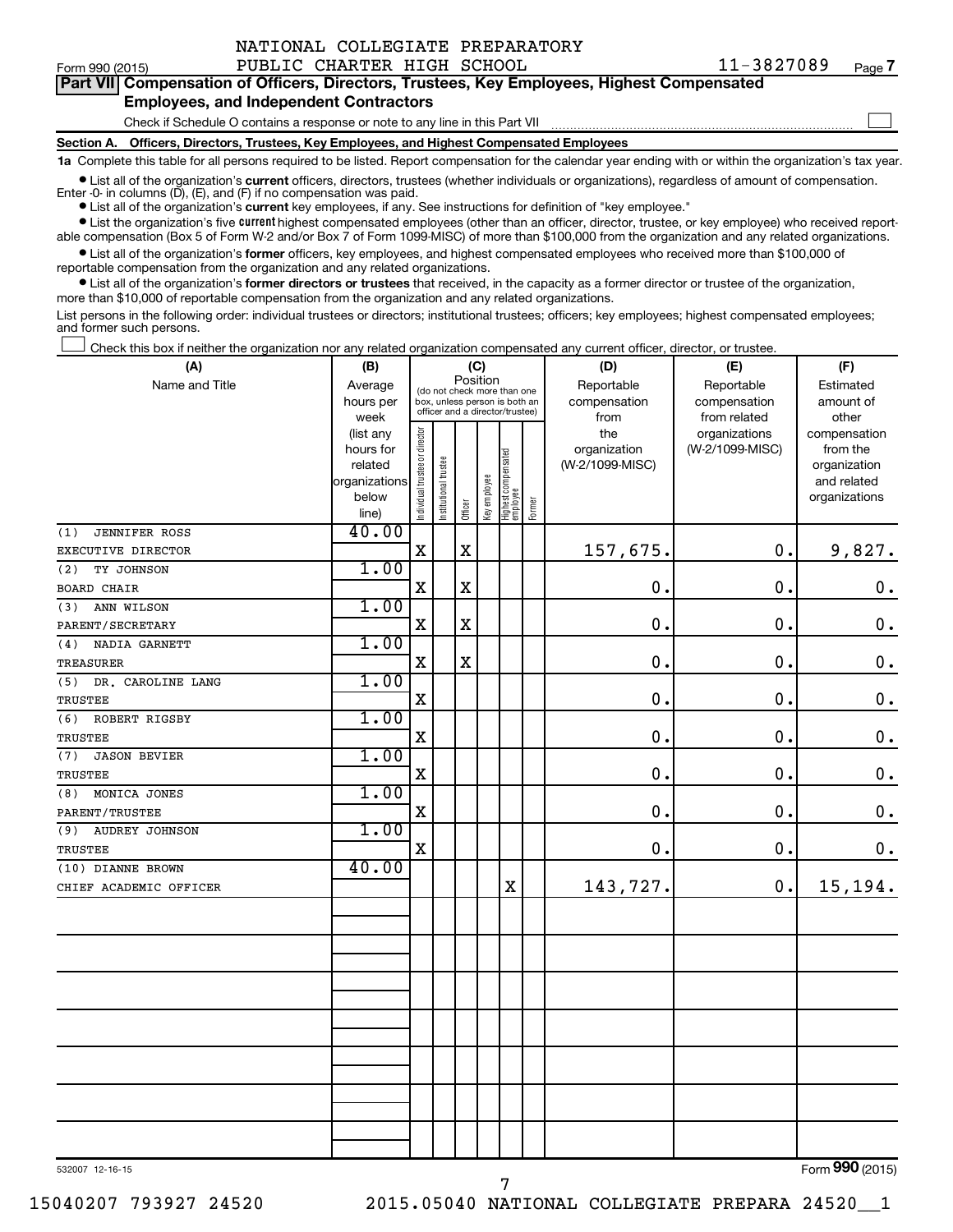|                       | PUBLIC CHARTER HIGH SCHOOL<br>Form 990 (2015)                                                                                                               |                        |                                |                                                                                                 |          |              |                                 |        |                                 | 11-3827089      |                  |     |                          | Page 8           |
|-----------------------|-------------------------------------------------------------------------------------------------------------------------------------------------------------|------------------------|--------------------------------|-------------------------------------------------------------------------------------------------|----------|--------------|---------------------------------|--------|---------------------------------|-----------------|------------------|-----|--------------------------|------------------|
|                       | Part VII Section A. Officers, Directors, Trustees, Key Employees, and Highest Compensated Employees (continued)                                             |                        |                                |                                                                                                 |          |              |                                 |        |                                 |                 |                  |     |                          |                  |
|                       | (A)                                                                                                                                                         | (B)                    |                                |                                                                                                 | (C)      |              |                                 |        | (D)                             | (E)             |                  |     | (F)                      |                  |
|                       | Name and title                                                                                                                                              | Average                |                                |                                                                                                 | Position |              |                                 |        | Reportable                      | Reportable      |                  |     | Estimated                |                  |
|                       |                                                                                                                                                             | hours per              |                                | (do not check more than one<br>box, unless person is both an<br>officer and a director/trustee) |          |              |                                 |        | compensation                    | compensation    |                  |     | amount of                |                  |
|                       |                                                                                                                                                             | week                   |                                |                                                                                                 |          |              |                                 |        | from                            | from related    |                  |     | other                    |                  |
|                       |                                                                                                                                                             | (list any<br>hours for |                                |                                                                                                 |          |              |                                 |        | the                             | organizations   |                  |     | compensation             |                  |
|                       |                                                                                                                                                             | related                |                                |                                                                                                 |          |              |                                 |        | organization<br>(W-2/1099-MISC) | (W-2/1099-MISC) |                  |     | from the<br>organization |                  |
|                       |                                                                                                                                                             | organizations          |                                |                                                                                                 |          |              |                                 |        |                                 |                 |                  |     | and related              |                  |
|                       |                                                                                                                                                             | below                  | Individual trustee or director | Institutional trustee                                                                           |          | key employee | Highest compensated<br>employee |        |                                 |                 |                  |     | organizations            |                  |
|                       |                                                                                                                                                             | line)                  |                                |                                                                                                 | Officer  |              |                                 | Former |                                 |                 |                  |     |                          |                  |
|                       |                                                                                                                                                             |                        |                                |                                                                                                 |          |              |                                 |        |                                 |                 |                  |     |                          |                  |
|                       |                                                                                                                                                             |                        |                                |                                                                                                 |          |              |                                 |        |                                 |                 |                  |     |                          |                  |
|                       |                                                                                                                                                             |                        |                                |                                                                                                 |          |              |                                 |        |                                 |                 |                  |     |                          |                  |
|                       |                                                                                                                                                             |                        |                                |                                                                                                 |          |              |                                 |        |                                 |                 |                  |     |                          |                  |
|                       |                                                                                                                                                             |                        |                                |                                                                                                 |          |              |                                 |        |                                 |                 |                  |     |                          |                  |
|                       |                                                                                                                                                             |                        |                                |                                                                                                 |          |              |                                 |        |                                 |                 |                  |     |                          |                  |
|                       |                                                                                                                                                             |                        |                                |                                                                                                 |          |              |                                 |        |                                 |                 |                  |     |                          |                  |
|                       |                                                                                                                                                             |                        |                                |                                                                                                 |          |              |                                 |        |                                 |                 |                  |     |                          |                  |
|                       |                                                                                                                                                             |                        |                                |                                                                                                 |          |              |                                 |        |                                 |                 |                  |     |                          |                  |
|                       |                                                                                                                                                             |                        |                                |                                                                                                 |          |              |                                 |        |                                 |                 |                  |     |                          |                  |
|                       |                                                                                                                                                             |                        |                                |                                                                                                 |          |              |                                 |        |                                 |                 |                  |     |                          |                  |
|                       |                                                                                                                                                             |                        |                                |                                                                                                 |          |              |                                 |        |                                 |                 |                  |     |                          |                  |
|                       |                                                                                                                                                             |                        |                                |                                                                                                 |          |              |                                 |        |                                 |                 |                  |     |                          |                  |
|                       |                                                                                                                                                             |                        |                                |                                                                                                 |          |              |                                 |        |                                 |                 |                  |     |                          |                  |
|                       |                                                                                                                                                             |                        |                                |                                                                                                 |          |              |                                 |        |                                 |                 |                  |     |                          |                  |
|                       |                                                                                                                                                             |                        |                                |                                                                                                 |          |              |                                 |        |                                 |                 |                  |     |                          |                  |
|                       |                                                                                                                                                             |                        |                                |                                                                                                 |          |              |                                 |        |                                 |                 |                  |     |                          |                  |
|                       | 301, 402.<br>1b Sub-total                                                                                                                                   |                        |                                |                                                                                                 |          |              |                                 |        |                                 |                 | $\overline{0}$ . |     | 25,021.                  |                  |
|                       |                                                                                                                                                             |                        |                                |                                                                                                 |          |              |                                 |        | $\overline{0}$ .                |                 | σ.               |     |                          | $\overline{0}$ . |
|                       |                                                                                                                                                             |                        |                                |                                                                                                 |          |              |                                 |        | 301,402.                        |                 | σ.               |     | 25,021.                  |                  |
| $\mathbf{2}$          | Total number of individuals (including but not limited to those listed above) who received more than \$100,000 of reportable                                |                        |                                |                                                                                                 |          |              |                                 |        |                                 |                 |                  |     |                          |                  |
|                       | compensation from the organization $\blacktriangleright$                                                                                                    |                        |                                |                                                                                                 |          |              |                                 |        |                                 |                 |                  |     |                          | 2                |
|                       |                                                                                                                                                             |                        |                                |                                                                                                 |          |              |                                 |        |                                 |                 |                  |     | Yes                      | No               |
| З                     | Did the organization list any former officer, director, or trustee, key employee, or highest compensated employee on                                        |                        |                                |                                                                                                 |          |              |                                 |        |                                 |                 |                  |     |                          |                  |
|                       | line 1a? If "Yes," complete Schedule J for such individual [11] manufacture manufacture in the set of the set o                                             |                        |                                |                                                                                                 |          |              |                                 |        |                                 |                 |                  | 3   |                          | х                |
| 4                     | For any individual listed on line 1a, is the sum of reportable compensation and other compensation from the organization                                    |                        |                                |                                                                                                 |          |              |                                 |        |                                 |                 |                  |     |                          |                  |
|                       | and related organizations greater than \$150,000? If "Yes," complete Schedule J for such individual                                                         |                        |                                |                                                                                                 |          |              |                                 |        |                                 |                 |                  | 4   | x                        |                  |
| 5                     | Did any person listed on line 1a receive or accrue compensation from any unrelated organization or individual for services                                  |                        |                                |                                                                                                 |          |              |                                 |        |                                 |                 |                  |     |                          | x                |
|                       | rendered to the organization? If "Yes," complete Schedule J for such person manufaction contains and contained<br><b>Section B. Independent Contractors</b> |                        |                                |                                                                                                 |          |              |                                 |        |                                 |                 |                  | 5   |                          |                  |
| 1.                    | Complete this table for your five highest compensated independent contractors that received more than \$100,000 of compensation from                        |                        |                                |                                                                                                 |          |              |                                 |        |                                 |                 |                  |     |                          |                  |
|                       | the organization. Report compensation for the calendar year ending with or within the organization's tax year.                                              |                        |                                |                                                                                                 |          |              |                                 |        |                                 |                 |                  |     |                          |                  |
|                       | (A)                                                                                                                                                         |                        |                                |                                                                                                 |          |              |                                 |        | (B)                             |                 |                  | (C) |                          |                  |
|                       | Name and business address                                                                                                                                   |                        |                                |                                                                                                 |          |              |                                 |        | Description of services         |                 |                  |     | Compensation             |                  |
|                       | CHARTER SCHOOL INCUBATOR INITIATIVE, 910                                                                                                                    |                        |                                |                                                                                                 |          |              |                                 |        |                                 |                 |                  |     |                          |                  |
|                       | 17TH STREET, NW SUITE 1100, WASHINGTON, DC                                                                                                                  |                        |                                |                                                                                                 |          |              |                                 |        | <b>RENT</b>                     |                 |                  |     | 653,697.                 |                  |
| REVOLUTION FOODS, INC |                                                                                                                                                             |                        |                                |                                                                                                 |          |              |                                 |        |                                 |                 |                  |     |                          |                  |
|                       | PO BOX 742759, LOS ANGELES, CA 90074-2759                                                                                                                   |                        |                                |                                                                                                 |          |              |                                 |        | <b>FOOD SERVICES</b>            |                 |                  |     | 146,371.                 |                  |
|                       | THE MECCA GROUP, 1050 17TH STREET, NW STE                                                                                                                   |                        |                                |                                                                                                 |          |              |                                 |        |                                 |                 |                  |     |                          |                  |
|                       | 800, WASHINGTON, DC 20036                                                                                                                                   |                        |                                |                                                                                                 |          |              |                                 |        | MEDICAL                         |                 |                  |     | 119,424.                 |                  |
|                       |                                                                                                                                                             |                        |                                |                                                                                                 |          |              |                                 |        |                                 |                 |                  |     |                          |                  |
|                       |                                                                                                                                                             |                        |                                |                                                                                                 |          |              |                                 |        |                                 |                 |                  |     |                          |                  |
|                       |                                                                                                                                                             |                        |                                |                                                                                                 |          |              |                                 |        |                                 |                 |                  |     |                          |                  |
|                       |                                                                                                                                                             |                        |                                |                                                                                                 |          |              |                                 |        |                                 |                 |                  |     |                          |                  |
| 2                     | Total number of independent contractors (including but not limited to those listed above) who received more than                                            |                        |                                |                                                                                                 |          |              |                                 |        |                                 |                 |                  |     |                          |                  |
|                       | \$100,000 of compensation from the organization                                                                                                             |                        |                                |                                                                                                 |          |              | 3                               |        |                                 |                 |                  |     |                          |                  |

| 532008   |  |
|----------|--|
| 12-16-15 |  |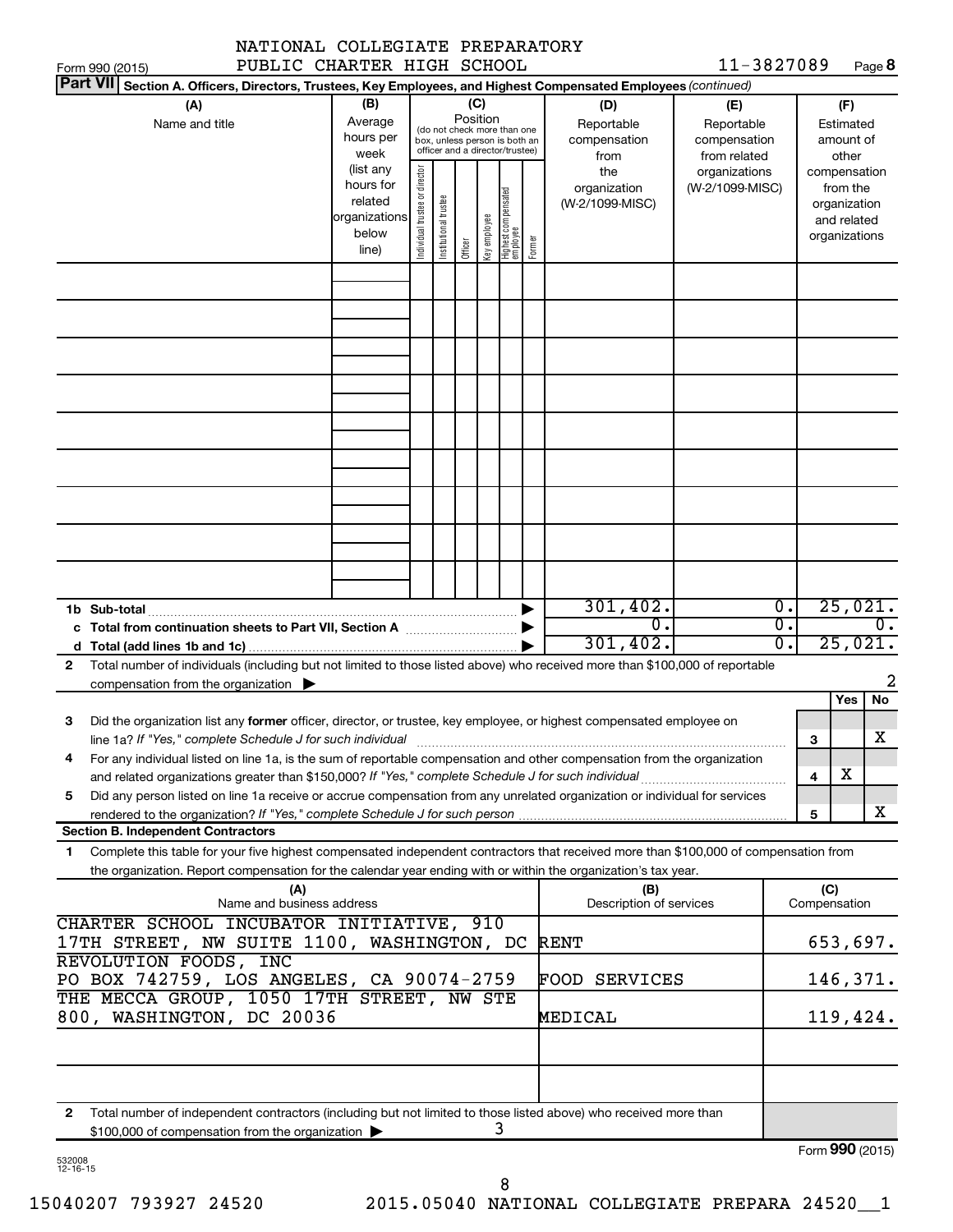| 00 (015) |  |  |
|----------|--|--|

|                                                           | <b>Part VIII</b> | <b>Statement of Revenue</b>                                                                                          |                |                                |                                                   |                                                 |                                         |                                                                    |
|-----------------------------------------------------------|------------------|----------------------------------------------------------------------------------------------------------------------|----------------|--------------------------------|---------------------------------------------------|-------------------------------------------------|-----------------------------------------|--------------------------------------------------------------------|
|                                                           |                  |                                                                                                                      |                |                                |                                                   |                                                 |                                         |                                                                    |
|                                                           |                  |                                                                                                                      |                |                                | (A)<br>Total revenue                              | (B)<br>Related or<br>exempt function<br>revenue | (C)<br>Unrelated<br>business<br>revenue | (D)<br>Revenue excluded<br>from tax under<br>sections<br>512 - 514 |
| Contributions, Gifts, Grants<br>and Other Similar Amounts |                  | <b>1 a</b> Federated campaigns                                                                                       | 1a<br>.        |                                |                                                   |                                                 |                                         |                                                                    |
|                                                           |                  | <b>b</b> Membership dues                                                                                             | 1b             |                                |                                                   |                                                 |                                         |                                                                    |
|                                                           |                  | c Fundraising events                                                                                                 | 1c             |                                |                                                   |                                                 |                                         |                                                                    |
|                                                           |                  | <b>d</b> Related organizations                                                                                       | 1d<br>.        |                                |                                                   |                                                 |                                         |                                                                    |
|                                                           |                  | e Government grants (contributions)                                                                                  | 1e             | 493,177.                       |                                                   |                                                 |                                         |                                                                    |
|                                                           |                  | f All other contributions, gifts, grants, and                                                                        |                |                                |                                                   |                                                 |                                         |                                                                    |
|                                                           |                  | similar amounts not included above                                                                                   | 1f             | 87,695.<br>250.                |                                                   |                                                 |                                         |                                                                    |
|                                                           |                  | g Noncash contributions included in lines 1a-1f: \$                                                                  |                |                                | 580,872.                                          |                                                 |                                         |                                                                    |
|                                                           |                  |                                                                                                                      |                |                                |                                                   |                                                 |                                         |                                                                    |
|                                                           |                  | 2 a PER PUPIL APPROPRIATIO                                                                                           |                | <b>Business Code</b><br>900099 | $\overline{4}$ ,613,889. $\overline{4}$ ,613,889. |                                                 |                                         |                                                                    |
|                                                           | b                | PER PUPIL FACILITY ALL                                                                                               |                | 900099                         |                                                   | $871,596.$ 871,596.                             |                                         |                                                                    |
| Program Service<br>Revenue                                |                  | <b>ACTIVITY FEES</b>                                                                                                 |                | 611710                         | 49,672.                                           | 49,672.                                         |                                         |                                                                    |
|                                                           | d                |                                                                                                                      |                |                                |                                                   |                                                 |                                         |                                                                    |
|                                                           |                  |                                                                                                                      |                |                                |                                                   |                                                 |                                         |                                                                    |
|                                                           |                  | All other program service revenue                                                                                    |                |                                |                                                   |                                                 |                                         |                                                                    |
|                                                           |                  |                                                                                                                      |                | $\blacktriangleright$          | $\overline{5,535,157}$ .                          |                                                 |                                         |                                                                    |
|                                                           | 3                | Investment income (including dividends, interest, and                                                                |                |                                |                                                   |                                                 |                                         |                                                                    |
|                                                           |                  |                                                                                                                      |                |                                | 5.                                                |                                                 |                                         | 5.                                                                 |
|                                                           | 4                | Income from investment of tax-exempt bond proceeds                                                                   |                |                                |                                                   |                                                 |                                         |                                                                    |
|                                                           | 5                |                                                                                                                      |                |                                |                                                   |                                                 |                                         |                                                                    |
|                                                           |                  |                                                                                                                      | (i) Real       | (ii) Personal                  |                                                   |                                                 |                                         |                                                                    |
|                                                           |                  | 6 a Gross rents                                                                                                      |                |                                |                                                   |                                                 |                                         |                                                                    |
|                                                           |                  | <b>b</b> Less: rental expenses                                                                                       |                |                                |                                                   |                                                 |                                         |                                                                    |
|                                                           |                  | c Rental income or (loss)                                                                                            |                |                                |                                                   |                                                 |                                         |                                                                    |
|                                                           |                  |                                                                                                                      |                |                                |                                                   |                                                 |                                         |                                                                    |
|                                                           |                  | 7 a Gross amount from sales of                                                                                       | (i) Securities | (ii) Other                     |                                                   |                                                 |                                         |                                                                    |
|                                                           |                  | assets other than inventory                                                                                          |                |                                |                                                   |                                                 |                                         |                                                                    |
|                                                           |                  | <b>b</b> Less: cost or other basis                                                                                   |                |                                |                                                   |                                                 |                                         |                                                                    |
|                                                           |                  | and sales expenses                                                                                                   |                |                                |                                                   |                                                 |                                         |                                                                    |
|                                                           |                  |                                                                                                                      |                |                                |                                                   |                                                 |                                         |                                                                    |
|                                                           |                  |                                                                                                                      |                | ▶                              |                                                   |                                                 |                                         |                                                                    |
| <b>Other Revenue</b>                                      |                  | 8 a Gross income from fundraising events (not<br>including \$<br><u> 1990 - John Barn Barn, amerikan ba</u>          | of             |                                |                                                   |                                                 |                                         |                                                                    |
|                                                           |                  | contributions reported on line 1c). See                                                                              |                |                                |                                                   |                                                 |                                         |                                                                    |
|                                                           |                  |                                                                                                                      |                |                                |                                                   |                                                 |                                         |                                                                    |
|                                                           |                  |                                                                                                                      | $\mathbf{b}$   |                                |                                                   |                                                 |                                         |                                                                    |
|                                                           |                  | c Net income or (loss) from fundraising events<br>9 a Gross income from gaming activities. See                       |                | .                              |                                                   |                                                 |                                         |                                                                    |
|                                                           |                  |                                                                                                                      |                |                                |                                                   |                                                 |                                         |                                                                    |
|                                                           |                  | <b>b</b> Less: direct expenses <b>manually b</b>                                                                     |                |                                |                                                   |                                                 |                                         |                                                                    |
|                                                           |                  |                                                                                                                      |                |                                |                                                   |                                                 |                                         |                                                                    |
|                                                           |                  | 10 a Gross sales of inventory, less returns                                                                          |                |                                |                                                   |                                                 |                                         |                                                                    |
|                                                           |                  |                                                                                                                      |                |                                |                                                   |                                                 |                                         |                                                                    |
|                                                           |                  |                                                                                                                      |                |                                |                                                   |                                                 |                                         |                                                                    |
|                                                           |                  | c Net income or (loss) from sales of inventory                                                                       |                |                                |                                                   |                                                 |                                         |                                                                    |
|                                                           |                  | Miscellaneous Revenue                                                                                                |                | <b>Business Code</b>           |                                                   |                                                 |                                         |                                                                    |
|                                                           | 11a              |                                                                                                                      |                |                                |                                                   |                                                 |                                         |                                                                    |
|                                                           | b                | <u> 1989 - Johann John Stone, markin film ar yn y breninn y breninn y breninn y breninn y breninn y breninn y br</u> |                |                                |                                                   |                                                 |                                         |                                                                    |
|                                                           | с                | the control of the control of the control of the control of                                                          |                |                                |                                                   |                                                 |                                         |                                                                    |
|                                                           |                  |                                                                                                                      |                |                                |                                                   |                                                 |                                         |                                                                    |
|                                                           |                  |                                                                                                                      |                |                                |                                                   |                                                 |                                         |                                                                    |
|                                                           | 12               |                                                                                                                      |                |                                | $\triangleright$ 6, 116, 034. 5, 535, 157.        |                                                 | $\overline{0}$ .                        | 5.                                                                 |
|                                                           | 532009 12-16-15  |                                                                                                                      |                |                                |                                                   |                                                 |                                         | Form 990 (2015)                                                    |

15040207 793927 24520 2015.05040 NATIONAL COLLEGIATE PREPARA 24520\_\_1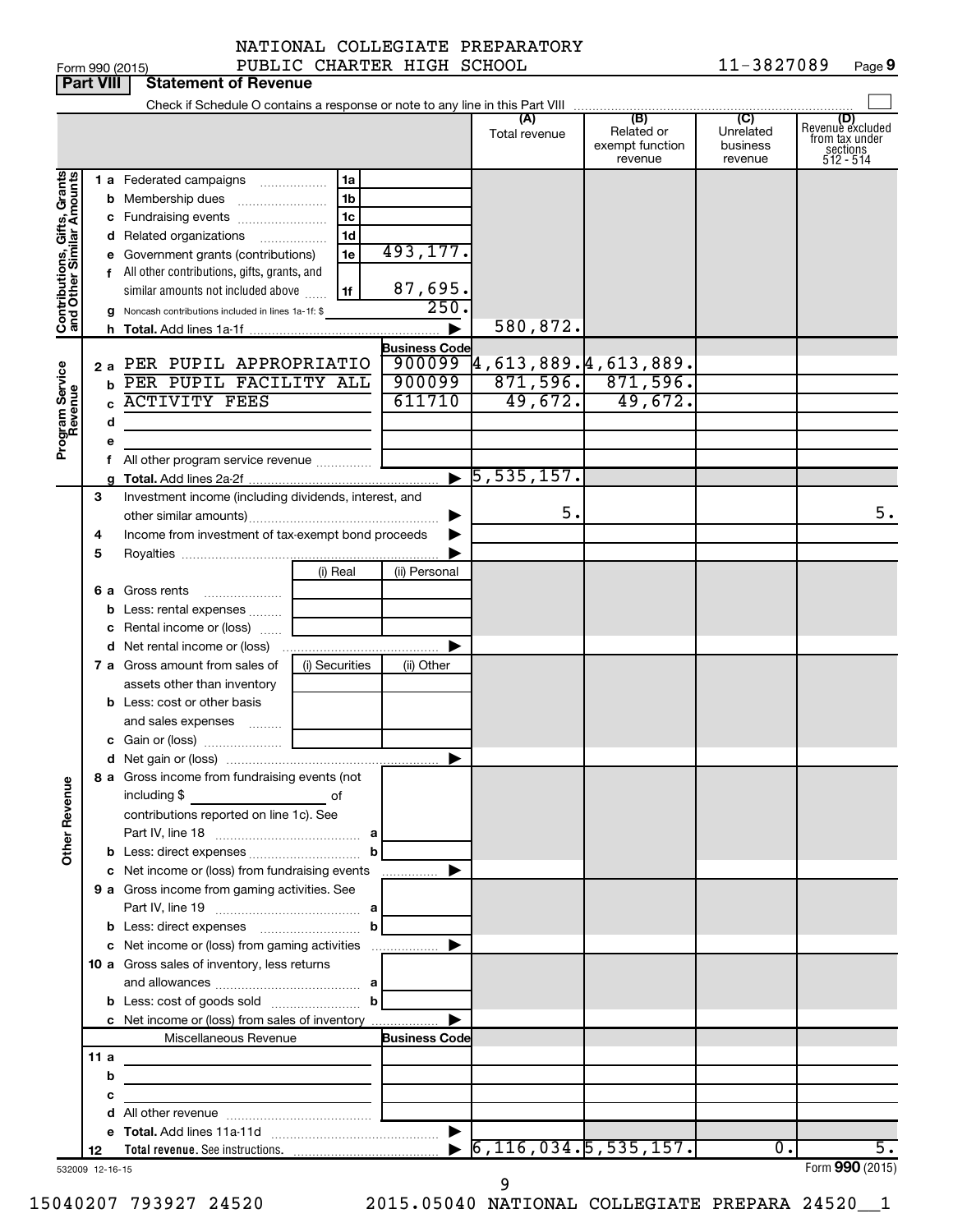#### Form 990 (2015) Page NATIONAL COLLEGIATE PREPARATORY PUBLIC CHARTER HIGH SCHOOL 11-3827089

11-3827089 Page 10

|        | <b>Part IX Statement of Functional Expenses</b>                                                                                                                                                             |                           |                                    |                                           |                                |  |  |  |  |  |  |  |  |
|--------|-------------------------------------------------------------------------------------------------------------------------------------------------------------------------------------------------------------|---------------------------|------------------------------------|-------------------------------------------|--------------------------------|--|--|--|--|--|--|--|--|
|        | Section 501(c)(3) and 501(c)(4) organizations must complete all columns. All other organizations must complete column (A).                                                                                  |                           |                                    |                                           |                                |  |  |  |  |  |  |  |  |
|        | Check if Schedule O contains a response or note to any line in this Part IX                                                                                                                                 |                           |                                    |                                           |                                |  |  |  |  |  |  |  |  |
|        | Do not include amounts reported on lines 6b,<br>7b, 8b, 9b, and 10b of Part VIII.                                                                                                                           | (A)<br>Total expenses     | (B)<br>Program service<br>expenses | (C)<br>Management and<br>general expenses | (D)<br>Fundraising<br>expenses |  |  |  |  |  |  |  |  |
| 1.     | Grants and other assistance to domestic organizations                                                                                                                                                       |                           |                                    |                                           |                                |  |  |  |  |  |  |  |  |
|        | and domestic governments. See Part IV, line 21                                                                                                                                                              |                           |                                    |                                           |                                |  |  |  |  |  |  |  |  |
| 2      | Grants and other assistance to domestic                                                                                                                                                                     |                           |                                    |                                           |                                |  |  |  |  |  |  |  |  |
|        | individuals. See Part IV, line 22                                                                                                                                                                           | 250.                      | 250.                               |                                           |                                |  |  |  |  |  |  |  |  |
| 3      | Grants and other assistance to foreign                                                                                                                                                                      |                           |                                    |                                           |                                |  |  |  |  |  |  |  |  |
|        | organizations, foreign governments, and foreign                                                                                                                                                             |                           |                                    |                                           |                                |  |  |  |  |  |  |  |  |
|        | individuals. See Part IV, lines 15 and 16                                                                                                                                                                   |                           |                                    |                                           |                                |  |  |  |  |  |  |  |  |
| 4      | Benefits paid to or for members                                                                                                                                                                             |                           |                                    |                                           |                                |  |  |  |  |  |  |  |  |
| 5      | Compensation of current officers, directors,                                                                                                                                                                |                           |                                    |                                           |                                |  |  |  |  |  |  |  |  |
|        | trustees, and key employees                                                                                                                                                                                 | 163,308.                  | 146,977.                           | 16,331.                                   |                                |  |  |  |  |  |  |  |  |
| 6      | Compensation not included above, to disqualified                                                                                                                                                            |                           |                                    |                                           |                                |  |  |  |  |  |  |  |  |
|        | persons (as defined under section 4958(f)(1)) and                                                                                                                                                           |                           |                                    |                                           |                                |  |  |  |  |  |  |  |  |
|        | persons described in section 4958(c)(3)(B)                                                                                                                                                                  | 2,977,901.                | 2,670,161.                         | 307,740.                                  |                                |  |  |  |  |  |  |  |  |
| 7<br>8 | Other salaries and wages<br>Pension plan accruals and contributions (include                                                                                                                                |                           |                                    |                                           |                                |  |  |  |  |  |  |  |  |
|        | section 401(k) and 403(b) employer contributions)                                                                                                                                                           |                           |                                    |                                           |                                |  |  |  |  |  |  |  |  |
| 9      | Other employee benefits                                                                                                                                                                                     | 244,194.                  | 218,414.                           | 25,780.                                   |                                |  |  |  |  |  |  |  |  |
| 10     |                                                                                                                                                                                                             | 258,738.                  | 231,477.                           | 27, 261.                                  |                                |  |  |  |  |  |  |  |  |
| 11     | Fees for services (non-employees):                                                                                                                                                                          |                           |                                    |                                           |                                |  |  |  |  |  |  |  |  |
| а      |                                                                                                                                                                                                             |                           |                                    |                                           |                                |  |  |  |  |  |  |  |  |
| b      |                                                                                                                                                                                                             | $\frac{61,175.}{85,498.}$ | $\frac{61,175}{37,269}$            | 48,229.                                   |                                |  |  |  |  |  |  |  |  |
| c      |                                                                                                                                                                                                             | 105,462.                  | 45,971.                            | 59,491.                                   |                                |  |  |  |  |  |  |  |  |
| d      |                                                                                                                                                                                                             |                           |                                    |                                           |                                |  |  |  |  |  |  |  |  |
| е      | Professional fundraising services. See Part IV, line 17                                                                                                                                                     |                           |                                    |                                           |                                |  |  |  |  |  |  |  |  |
| f      | Investment management fees                                                                                                                                                                                  |                           |                                    |                                           |                                |  |  |  |  |  |  |  |  |
| g      | Other. (If line 11g amount exceeds 10% of line 25,                                                                                                                                                          |                           |                                    |                                           |                                |  |  |  |  |  |  |  |  |
|        | column (A) amount, list line 11g expenses on Sch O.)                                                                                                                                                        | 282,122.                  | 260,228.                           | 4,622.                                    | 17,272.                        |  |  |  |  |  |  |  |  |
| 12     |                                                                                                                                                                                                             |                           |                                    |                                           |                                |  |  |  |  |  |  |  |  |
| 13     |                                                                                                                                                                                                             | 139,747.                  | 138,243.                           | 649.                                      | 855.                           |  |  |  |  |  |  |  |  |
| 14     |                                                                                                                                                                                                             |                           |                                    |                                           |                                |  |  |  |  |  |  |  |  |
| 15     |                                                                                                                                                                                                             | 860,005.                  | 855,989.                           | 4,016.                                    |                                |  |  |  |  |  |  |  |  |
| 16     |                                                                                                                                                                                                             | 1,460                     | 1,360.                             |                                           | 100.                           |  |  |  |  |  |  |  |  |
| 17     | Travel                                                                                                                                                                                                      |                           |                                    |                                           |                                |  |  |  |  |  |  |  |  |
| 18     | Payments of travel or entertainment expenses<br>for any federal, state, or local public officials                                                                                                           |                           |                                    |                                           |                                |  |  |  |  |  |  |  |  |
| 19     | Conferences, conventions, and meetings                                                                                                                                                                      |                           |                                    |                                           |                                |  |  |  |  |  |  |  |  |
| 20     | Interest                                                                                                                                                                                                    | 2,646.                    | 2,633.                             | 13.                                       |                                |  |  |  |  |  |  |  |  |
| 21     |                                                                                                                                                                                                             |                           |                                    |                                           |                                |  |  |  |  |  |  |  |  |
| 22     | Depreciation, depletion, and amortization                                                                                                                                                                   | 98,562.                   | 98,102.                            | 460.                                      |                                |  |  |  |  |  |  |  |  |
| 23     | Insurance                                                                                                                                                                                                   | $\overline{20,971}$ .     | 20,873.                            | 98.                                       |                                |  |  |  |  |  |  |  |  |
| 24     | Other expenses. Itemize expenses not covered<br>above. (List miscellaneous expenses in line 24e. If line<br>24e amount exceeds 10% of line 25, column (A)<br>amount, list line 24e expenses on Schedule O.) |                           |                                    |                                           |                                |  |  |  |  |  |  |  |  |
| a      | DIRECT STUDENT EXPENSES                                                                                                                                                                                     | 521,077.                  | 521,077.                           |                                           |                                |  |  |  |  |  |  |  |  |
| b      | FOOD SERVICES/CATERING                                                                                                                                                                                      | 150, 864.                 | 150,864.                           |                                           |                                |  |  |  |  |  |  |  |  |
| C      | STAFF RECRUITING AND OT                                                                                                                                                                                     | 60, 387.                  | 60, 387.                           |                                           |                                |  |  |  |  |  |  |  |  |
| d      | PROFESSIONAL DEVELOPMEN                                                                                                                                                                                     | 35,389.                   | 35,389.                            |                                           |                                |  |  |  |  |  |  |  |  |
|        | e All other expenses                                                                                                                                                                                        |                           |                                    |                                           |                                |  |  |  |  |  |  |  |  |
| 25     | Total functional expenses. Add lines 1 through 24e                                                                                                                                                          | 6,069,756.                | 5,556,839.                         | 494,690.                                  | 18,227.                        |  |  |  |  |  |  |  |  |
| 26     | Joint costs. Complete this line only if the organization                                                                                                                                                    |                           |                                    |                                           |                                |  |  |  |  |  |  |  |  |
|        | reported in column (B) joint costs from a combined<br>educational campaign and fundraising solicitation.                                                                                                    |                           |                                    |                                           |                                |  |  |  |  |  |  |  |  |
|        | Check here $\blacktriangleright$<br>if following SOP 98-2 (ASC 958-720)                                                                                                                                     |                           |                                    |                                           |                                |  |  |  |  |  |  |  |  |
|        |                                                                                                                                                                                                             |                           |                                    |                                           |                                |  |  |  |  |  |  |  |  |

532010 12-16-15

Form (2015) **990**

15040207 793927 24520 2015.05040 NATIONAL COLLEGIATE PREPARA 24520\_\_1 10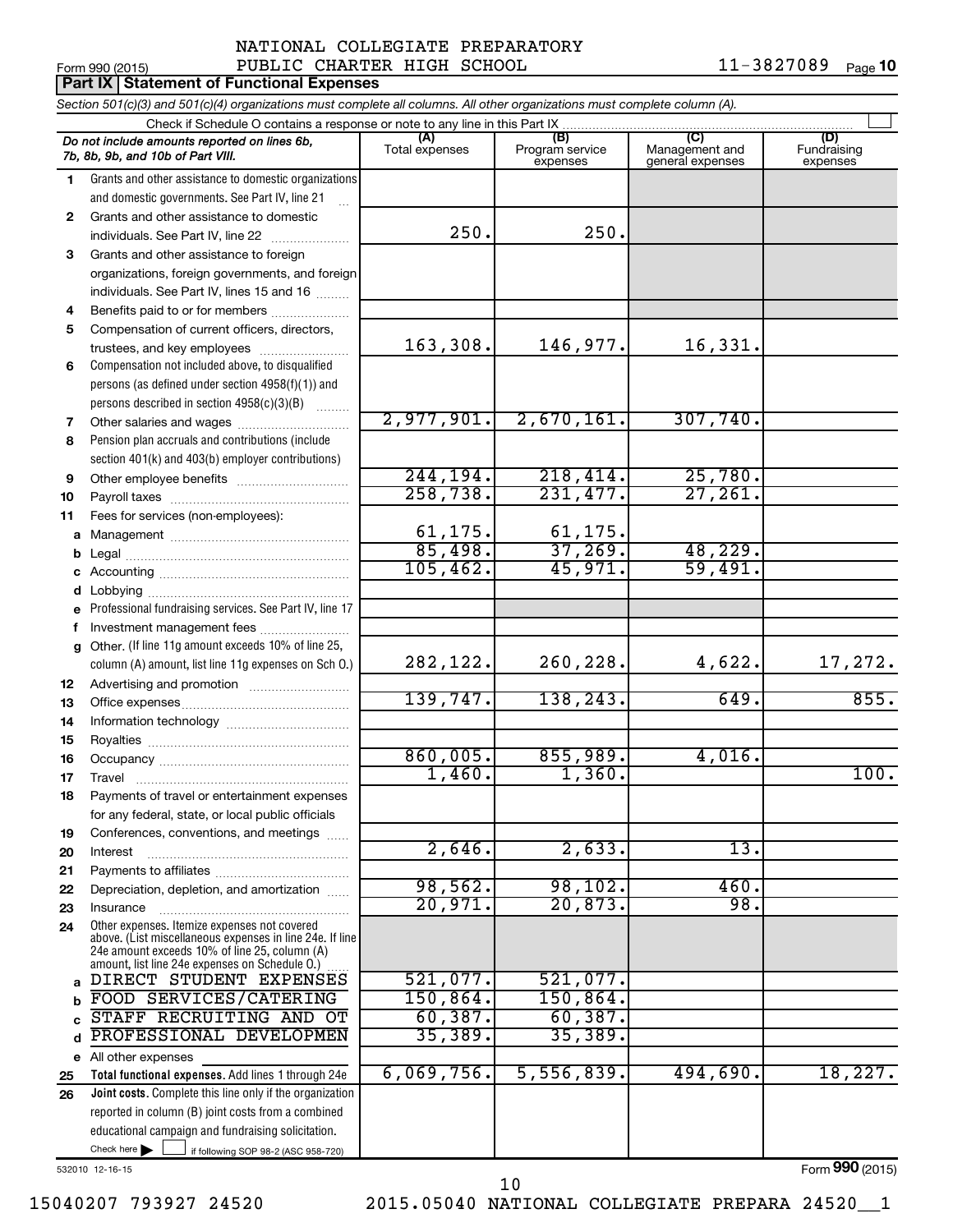532011 12-16-15

15040207 793927 24520 2015.05040 NATIONAL COLLEGIATE PREPARA 24520\_\_1 11

Form 990 (2015) PUBLIC CHARTER HIGH SCHOOL  $11-3827089$  Page 11-3827089 Page 11

|                             | ганл | <b>DalaHVG OHGGL</b>                                                                                                                                       |  |           |                          |                 |                    |
|-----------------------------|------|------------------------------------------------------------------------------------------------------------------------------------------------------------|--|-----------|--------------------------|-----------------|--------------------|
|                             |      |                                                                                                                                                            |  |           |                          |                 |                    |
|                             |      |                                                                                                                                                            |  |           | (A)<br>Beginning of year |                 | (B)<br>End of year |
|                             | 1    |                                                                                                                                                            |  |           | 255, 388.                | $\mathbf{1}$    | 609,518.           |
|                             | 2    |                                                                                                                                                            |  |           | 6,328.                   | $\mathbf{2}$    | 6, 333.            |
|                             | 3    |                                                                                                                                                            |  |           | 29,475.                  | 3               |                    |
|                             | 4    |                                                                                                                                                            |  |           | 399, 312.                | $\overline{4}$  | 191,695.           |
|                             | 5    | Loans and other receivables from current and former officers, directors,                                                                                   |  |           |                          |                 |                    |
|                             |      | trustees, key employees, and highest compensated employees. Complete<br>Part II of Schedule L                                                              |  |           |                          | 5               |                    |
|                             | 6    | Loans and other receivables from other disqualified persons (as defined under                                                                              |  |           |                          |                 |                    |
|                             |      | section 4958(f)(1)), persons described in section 4958(c)(3)(B), and contributing<br>employers and sponsoring organizations of section 501(c)(9) voluntary |  |           |                          |                 |                    |
|                             |      | employees' beneficiary organizations (see instr). Complete Part II of Sch L                                                                                |  |           |                          | 6               |                    |
| Assets                      | 7    |                                                                                                                                                            |  |           |                          | $\overline{7}$  |                    |
|                             | 8    |                                                                                                                                                            |  |           |                          | 8               |                    |
|                             | 9    | Prepaid expenses and deferred charges                                                                                                                      |  | 115,652.  | 9                        | 36,751.         |                    |
|                             |      | 10a Land, buildings, and equipment: cost or other                                                                                                          |  |           |                          |                 |                    |
|                             |      | basis. Complete Part VI of Schedule D  10a                                                                                                                 |  | 748,167.  |                          |                 |                    |
|                             |      |                                                                                                                                                            |  | 555, 270. | 251, 373.                | 10 <sub>c</sub> | 192,897.           |
|                             | 11   |                                                                                                                                                            |  |           |                          | 11              |                    |
|                             | 12   |                                                                                                                                                            |  |           |                          | 12              |                    |
|                             | 13   |                                                                                                                                                            |  |           |                          | 13              |                    |
|                             | 14   |                                                                                                                                                            |  |           |                          | 14              |                    |
|                             | 15   |                                                                                                                                                            |  |           | 5,000.                   | 15              | 15,000.            |
|                             | 16   |                                                                                                                                                            |  |           | 1,062,528.               | 16              | 1,052,194.         |
|                             | 17   |                                                                                                                                                            |  | 114,756.  | 17                       | 214,300.        |                    |
|                             | 18   |                                                                                                                                                            |  | 18        |                          |                 |                    |
|                             | 19   |                                                                                                                                                            |  |           | 35, 282.                 | 19              | 29,126.            |
|                             | 20   |                                                                                                                                                            |  |           |                          | 20              |                    |
|                             | 21   | Escrow or custodial account liability. Complete Part IV of Schedule D                                                                                      |  |           |                          | 21              |                    |
|                             | 22   | Loans and other payables to current and former officers, directors, trustees,                                                                              |  |           |                          |                 |                    |
| Liabilities                 |      | key employees, highest compensated employees, and disqualified persons.                                                                                    |  |           |                          | 22              |                    |
|                             | 23   | Secured mortgages and notes payable to unrelated third parties                                                                                             |  |           | 150,000.                 | 23              |                    |
|                             | 24   | Unsecured notes and loans payable to unrelated third parties                                                                                               |  |           |                          | 24              |                    |
|                             | 25   | Other liabilities (including federal income tax, payables to related third                                                                                 |  |           |                          |                 |                    |
|                             |      | parties, and other liabilities not included on lines 17-24). Complete Part X of                                                                            |  |           |                          |                 |                    |
|                             |      | Schedule D                                                                                                                                                 |  |           |                          | 25              |                    |
|                             | 26   | Total liabilities. Add lines 17 through 25                                                                                                                 |  |           | 300,038.                 | 26              | 243, 426.          |
|                             |      | Organizations that follow SFAS 117 (ASC 958), check here $\blacktriangleright \lfloor X \rfloor$ and                                                       |  |           |                          |                 |                    |
|                             |      | complete lines 27 through 29, and lines 33 and 34.                                                                                                         |  |           |                          |                 |                    |
|                             | 27   |                                                                                                                                                            |  |           | 762,490.                 | 27              | 808,768.           |
|                             | 28   | Temporarily restricted net assets                                                                                                                          |  |           |                          | 28              |                    |
|                             | 29   | Permanently restricted net assets                                                                                                                          |  |           |                          | 29              |                    |
|                             |      | Organizations that do not follow SFAS 117 (ASC 958), check here ▶                                                                                          |  |           |                          |                 |                    |
|                             |      | and complete lines 30 through 34.                                                                                                                          |  |           |                          |                 |                    |
| Net Assets or Fund Balances | 30   |                                                                                                                                                            |  |           |                          | 30              |                    |
|                             | 31   | Paid-in or capital surplus, or land, building, or equipment fund                                                                                           |  |           |                          | 31              |                    |
|                             | 32   | Retained earnings, endowment, accumulated income, or other funds                                                                                           |  |           |                          | 32              |                    |
|                             | 33   |                                                                                                                                                            |  |           | 762,490.                 | 33              | 808,768.           |
|                             | 34   | Total liabilities and net assets/fund balances                                                                                                             |  |           | 1,062,528.               | 34              | 1,052,194.         |
|                             |      |                                                                                                                                                            |  |           |                          |                 | Form 990 (2015)    |

**Part X Balance Sheet**<br>**Part X Balance Sheet**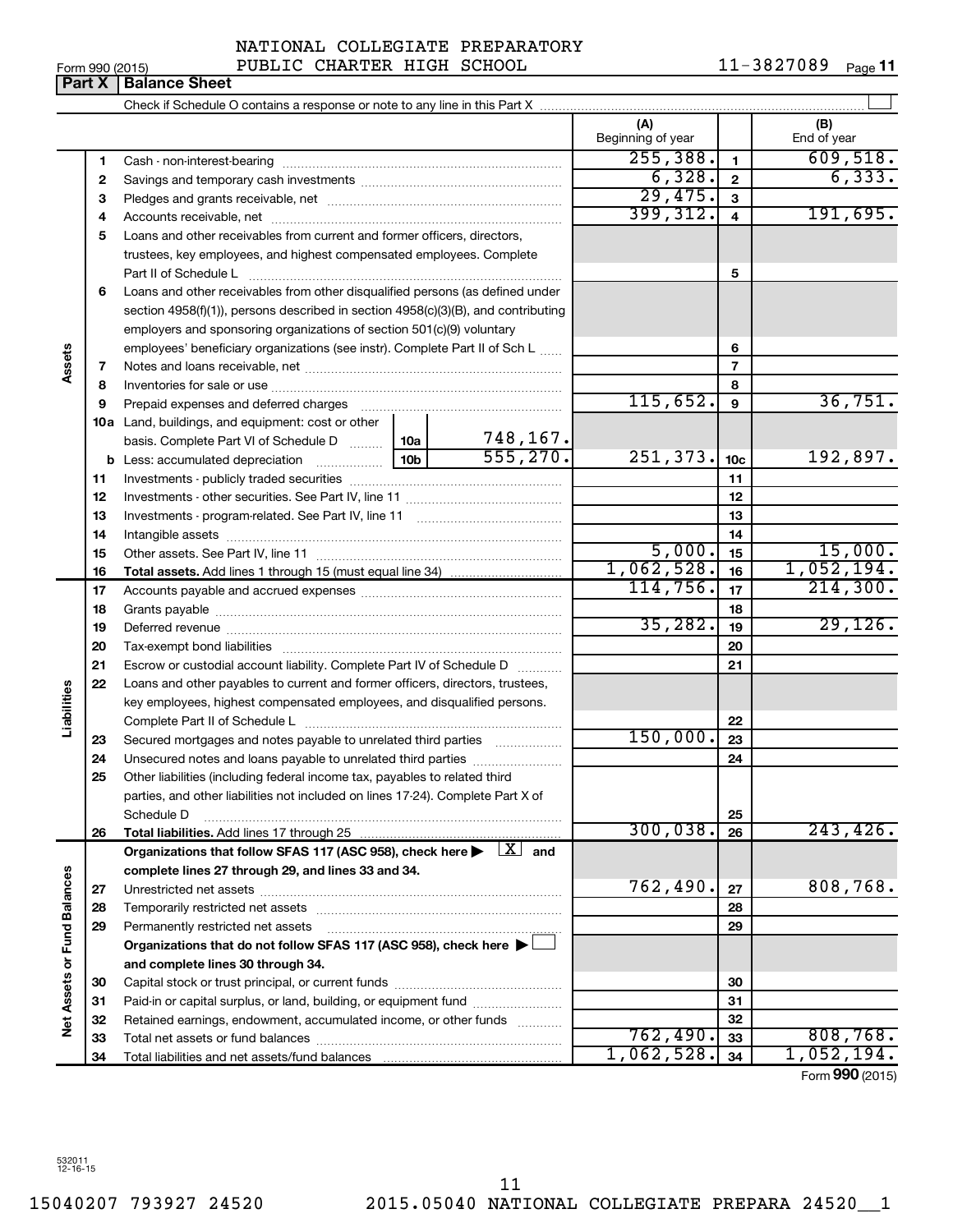|    | NATIONAL COLLEGIATE PREPARATORY                                                                                                                              |                |                |                        |                      |  |  |  |
|----|--------------------------------------------------------------------------------------------------------------------------------------------------------------|----------------|----------------|------------------------|----------------------|--|--|--|
|    | PUBLIC CHARTER HIGH SCHOOL<br>Form 990 (2015)                                                                                                                |                | 11-3827089     |                        | Page 12              |  |  |  |
|    | Part XII<br><b>Reconciliation of Net Assets</b>                                                                                                              |                |                |                        |                      |  |  |  |
|    | Check if Schedule O contains a response or note to any line in this Part XI [11] Check if Schedule O contains a response or note to any line in this Part XI |                |                |                        |                      |  |  |  |
|    |                                                                                                                                                              |                |                |                        |                      |  |  |  |
| 1  |                                                                                                                                                              | $\mathbf{1}$   | 6, 116, 034.   |                        |                      |  |  |  |
| 2  |                                                                                                                                                              | $\overline{2}$ | 6,069,756.     |                        |                      |  |  |  |
| 3  | Revenue less expenses. Subtract line 2 from line 1                                                                                                           | 3              |                |                        | 46, 278.<br>762,490. |  |  |  |
| 4  | $\overline{\mathbf{4}}$                                                                                                                                      |                |                |                        |                      |  |  |  |
| 5  | Net unrealized gains (losses) on investments [111] www.marting.com/marting.com/marting.com/marting.com/marting.                                              | 5              |                |                        |                      |  |  |  |
| 6  | Donated services and use of facilities                                                                                                                       | 6              |                |                        |                      |  |  |  |
| 7  | Investment expenses                                                                                                                                          | $\overline{7}$ |                |                        |                      |  |  |  |
| 8  | Prior period adjustments                                                                                                                                     | 8              |                |                        |                      |  |  |  |
| 9  |                                                                                                                                                              | 9              |                |                        | 0.                   |  |  |  |
| 10 | Net assets or fund balances at end of year. Combine lines 3 through 9 (must equal Part X, line 33,                                                           |                |                |                        |                      |  |  |  |
|    | column (B))                                                                                                                                                  | 10             |                |                        | 808,768.             |  |  |  |
|    | Part XII Financial Statements and Reporting                                                                                                                  |                |                |                        |                      |  |  |  |
|    |                                                                                                                                                              |                |                |                        | $\boxed{\mathbf{X}}$ |  |  |  |
|    |                                                                                                                                                              |                |                | Yes                    | No                   |  |  |  |
| 1  | $\boxed{\text{X}}$ Accrual<br>Accounting method used to prepare the Form 990:<br>l Cash<br>Other                                                             |                |                |                        |                      |  |  |  |
|    | If the organization changed its method of accounting from a prior year or checked "Other," explain in Schedule O.                                            |                |                |                        |                      |  |  |  |
|    |                                                                                                                                                              |                | 2a             |                        | х                    |  |  |  |
|    | If "Yes," check a box below to indicate whether the financial statements for the year were compiled or reviewed on a                                         |                |                |                        |                      |  |  |  |
|    | separate basis, consolidated basis, or both:                                                                                                                 |                |                |                        |                      |  |  |  |
|    | Separate basis<br><b>Consolidated basis</b><br>Both consolidated and separate basis                                                                          |                |                |                        |                      |  |  |  |
|    |                                                                                                                                                              |                | 2 <sub>b</sub> | х                      |                      |  |  |  |
|    | If "Yes," check a box below to indicate whether the financial statements for the year were audited on a separate basis,                                      |                |                |                        |                      |  |  |  |
|    | consolidated basis, or both:                                                                                                                                 |                |                |                        |                      |  |  |  |
|    | $ \mathbf{X} $ Separate basis<br>Consolidated basis<br>Both consolidated and separate basis                                                                  |                |                |                        |                      |  |  |  |
|    | c If "Yes" to line 2a or 2b, does the organization have a committee that assumes responsibility for oversight of the audit,                                  |                |                |                        |                      |  |  |  |
|    |                                                                                                                                                              |                | 2c             | х                      |                      |  |  |  |
|    | If the organization changed either its oversight process or selection process during the tax year, explain in Schedule O.                                    |                |                |                        |                      |  |  |  |
|    | 3a As a result of a federal award, was the organization required to undergo an audit or audits as set forth in the Single Audit                              |                |                |                        |                      |  |  |  |
|    |                                                                                                                                                              |                | За             | х                      |                      |  |  |  |
|    | b If "Yes," did the organization undergo the required audit or audits? If the organization did not undergo the required audit                                |                |                |                        |                      |  |  |  |
|    |                                                                                                                                                              |                | 3b             | х<br>$000 \, \text{m}$ |                      |  |  |  |

Form (2015) **990**

532012 12-16-15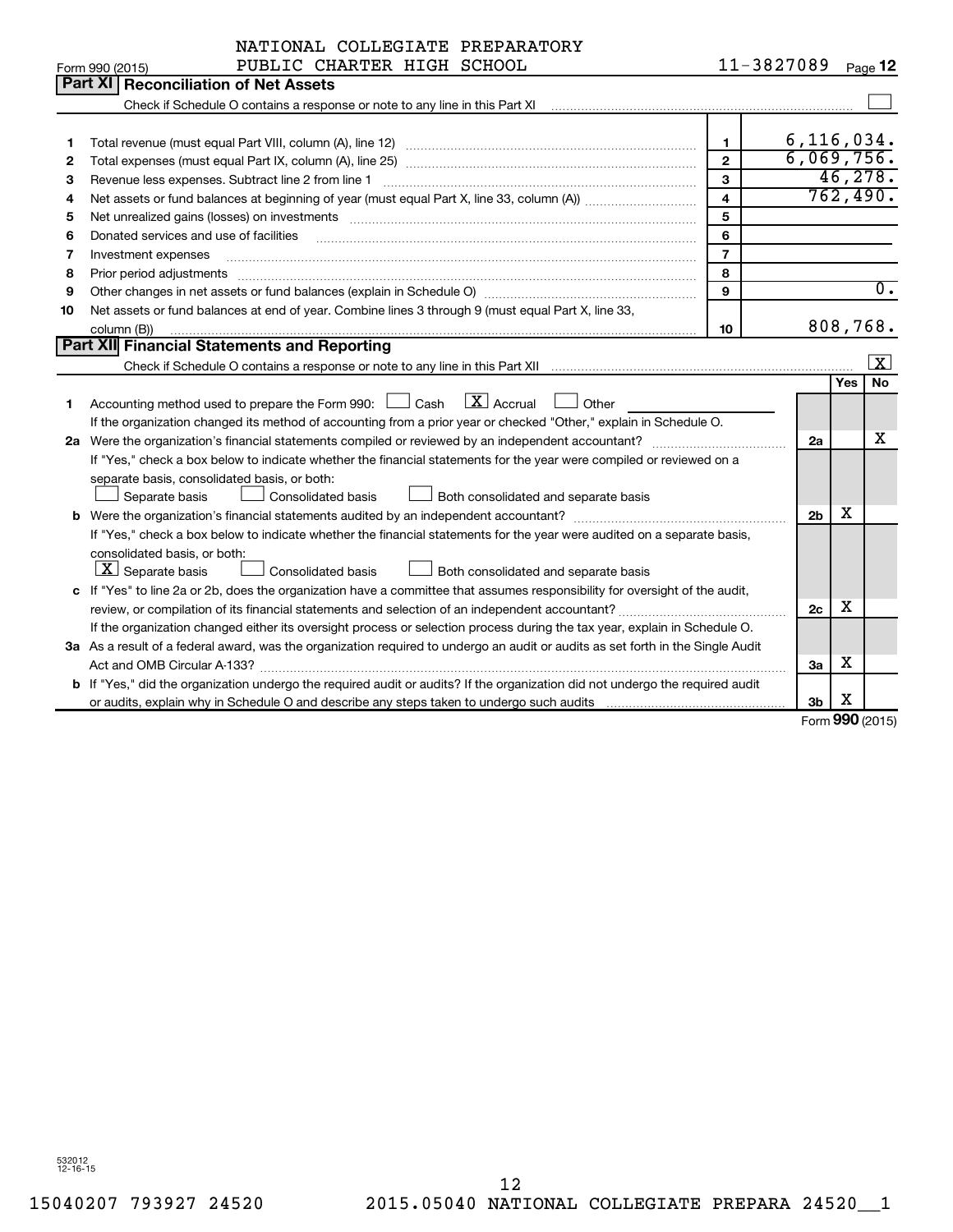| <b>SCHEDULE A</b>                                                |                                             |                                                                          |                                                                                                                                                                                                                          |     |                                       |                        | OMB No. 1545-0047                                                                                                                             |
|------------------------------------------------------------------|---------------------------------------------|--------------------------------------------------------------------------|--------------------------------------------------------------------------------------------------------------------------------------------------------------------------------------------------------------------------|-----|---------------------------------------|------------------------|-----------------------------------------------------------------------------------------------------------------------------------------------|
| (Form 990 or 990-EZ)                                             |                                             |                                                                          | <b>Public Charity Status and Public Support</b>                                                                                                                                                                          |     |                                       |                        |                                                                                                                                               |
|                                                                  |                                             |                                                                          | Complete if the organization is a section 501(c)(3) organization or a section                                                                                                                                            |     |                                       |                        |                                                                                                                                               |
| Department of the Treasury                                       |                                             |                                                                          | 4947(a)(1) nonexempt charitable trust.<br>Attach to Form 990 or Form 990-EZ.                                                                                                                                             |     |                                       |                        | <b>Open to Public</b>                                                                                                                         |
| Internal Revenue Service                                         |                                             |                                                                          | Information about Schedule A (Form 990 or 990-EZ) and its instructions is at WWW.irs.gov/form990.                                                                                                                        |     |                                       |                        | <b>Inspection</b>                                                                                                                             |
| Name of the organization                                         |                                             |                                                                          | NATIONAL COLLEGIATE PREPARATORY                                                                                                                                                                                          |     |                                       |                        | <b>Employer identification number</b>                                                                                                         |
|                                                                  |                                             |                                                                          | PUBLIC CHARTER HIGH SCHOOL                                                                                                                                                                                               |     |                                       |                        | 11-3827089                                                                                                                                    |
| Part I                                                           |                                             |                                                                          | Reason for Public Charity Status (All organizations must complete this part.) See instructions.                                                                                                                          |     |                                       |                        |                                                                                                                                               |
|                                                                  |                                             |                                                                          | The organization is not a private foundation because it is: (For lines 1 through 11, check only one box.)                                                                                                                |     |                                       |                        |                                                                                                                                               |
| 1                                                                |                                             |                                                                          | A church, convention of churches, or association of churches described in section 170(b)(1)(A)(i).                                                                                                                       |     |                                       |                        |                                                                                                                                               |
| <u>x</u><br>2                                                    |                                             |                                                                          | A school described in section 170(b)(1)(A)(ii). (Attach Schedule E (Form 990 or 990-EZ).)                                                                                                                                |     |                                       |                        |                                                                                                                                               |
| 3                                                                |                                             |                                                                          | A hospital or a cooperative hospital service organization described in section 170(b)(1)(A)(iii).                                                                                                                        |     |                                       |                        |                                                                                                                                               |
| 4                                                                |                                             |                                                                          | A medical research organization operated in conjunction with a hospital described in section 170(b)(1)(A)(iii). Enter the hospital's name,                                                                               |     |                                       |                        |                                                                                                                                               |
| city, and state:                                                 |                                             |                                                                          |                                                                                                                                                                                                                          |     |                                       |                        |                                                                                                                                               |
| 5                                                                |                                             |                                                                          | An organization operated for the benefit of a college or university owned or operated by a governmental unit described in                                                                                                |     |                                       |                        |                                                                                                                                               |
|                                                                  |                                             | section 170(b)(1)(A)(iv). (Complete Part II.)                            |                                                                                                                                                                                                                          |     |                                       |                        |                                                                                                                                               |
| 6                                                                |                                             |                                                                          | A federal, state, or local government or governmental unit described in section 170(b)(1)(A)(v).                                                                                                                         |     |                                       |                        |                                                                                                                                               |
| 7                                                                |                                             |                                                                          | An organization that normally receives a substantial part of its support from a governmental unit or from the general public described in                                                                                |     |                                       |                        |                                                                                                                                               |
|                                                                  |                                             | section 170(b)(1)(A)(vi). (Complete Part II.)                            |                                                                                                                                                                                                                          |     |                                       |                        |                                                                                                                                               |
| 8                                                                |                                             |                                                                          | A community trust described in section 170(b)(1)(A)(vi). (Complete Part II.)                                                                                                                                             |     |                                       |                        |                                                                                                                                               |
| 9                                                                |                                             |                                                                          | An organization that normally receives: (1) more than 33 1/3% of its support from contributions, membership fees, and gross receipts from                                                                                |     |                                       |                        |                                                                                                                                               |
|                                                                  |                                             |                                                                          |                                                                                                                                                                                                                          |     |                                       |                        | activities related to its exempt functions - subject to certain exceptions, and (2) no more than 33 1/3% of its support from gross investment |
|                                                                  |                                             |                                                                          | income and unrelated business taxable income (less section 511 tax) from businesses acquired by the organization after June 30, 1975.                                                                                    |     |                                       |                        |                                                                                                                                               |
|                                                                  | See section 509(a)(2). (Complete Part III.) |                                                                          |                                                                                                                                                                                                                          |     |                                       |                        |                                                                                                                                               |
| 10                                                               |                                             |                                                                          | An organization organized and operated exclusively to test for public safety. See section 509(a)(4).                                                                                                                     |     |                                       |                        |                                                                                                                                               |
| 11                                                               |                                             |                                                                          | An organization organized and operated exclusively for the benefit of, to perform the functions of, or to carry out the purposes of one or                                                                               |     |                                       |                        |                                                                                                                                               |
|                                                                  |                                             |                                                                          | more publicly supported organizations described in section 509(a)(1) or section 509(a)(2). See section 509(a)(3). Check the box in                                                                                       |     |                                       |                        |                                                                                                                                               |
|                                                                  |                                             |                                                                          | lines 11a through 11d that describes the type of supporting organization and complete lines 11e, 11f, and 11g.                                                                                                           |     |                                       |                        |                                                                                                                                               |
| a                                                                |                                             |                                                                          | <b>Type I.</b> A supporting organization operated, supervised, or controlled by its supported organization(s), typically by giving                                                                                       |     |                                       |                        |                                                                                                                                               |
|                                                                  |                                             |                                                                          | the supported organization(s) the power to regularly appoint or elect a majority of the directors or trustees of the supporting                                                                                          |     |                                       |                        |                                                                                                                                               |
|                                                                  |                                             | organization. You must complete Part IV, Sections A and B.               |                                                                                                                                                                                                                          |     |                                       |                        |                                                                                                                                               |
| b                                                                |                                             |                                                                          | <b>Type II.</b> A supporting organization supervised or controlled in connection with its supported organization(s), by having                                                                                           |     |                                       |                        |                                                                                                                                               |
|                                                                  |                                             |                                                                          | control or management of the supporting organization vested in the same persons that control or manage the supported                                                                                                     |     |                                       |                        |                                                                                                                                               |
|                                                                  |                                             | organization(s). You must complete Part IV, Sections A and C.            |                                                                                                                                                                                                                          |     |                                       |                        |                                                                                                                                               |
| c                                                                |                                             |                                                                          | Type III functionally integrated. A supporting organization operated in connection with, and functionally integrated with,                                                                                               |     |                                       |                        |                                                                                                                                               |
|                                                                  |                                             |                                                                          | its supported organization(s) (see instructions). You must complete Part IV, Sections A, D, and E.                                                                                                                       |     |                                       |                        |                                                                                                                                               |
| d                                                                |                                             |                                                                          | Type III non-functionally integrated. A supporting organization operated in connection with its supported organization(s)                                                                                                |     |                                       |                        |                                                                                                                                               |
|                                                                  |                                             |                                                                          | that is not functionally integrated. The organization generally must satisfy a distribution requirement and an attentiveness<br>requirement (see instructions). You must complete Part IV, Sections A and D, and Part V. |     |                                       |                        |                                                                                                                                               |
| е                                                                |                                             |                                                                          | Check this box if the organization received a written determination from the IRS that it is a Type I, Type II, Type III                                                                                                  |     |                                       |                        |                                                                                                                                               |
|                                                                  |                                             |                                                                          | functionally integrated, or Type III non-functionally integrated supporting organization.                                                                                                                                |     |                                       |                        |                                                                                                                                               |
| f.                                                               |                                             |                                                                          |                                                                                                                                                                                                                          |     |                                       |                        |                                                                                                                                               |
|                                                                  |                                             | g Provide the following information about the supported organization(s). |                                                                                                                                                                                                                          |     |                                       |                        |                                                                                                                                               |
| (i) Name of supported                                            |                                             | (ii) EIN                                                                 | (iii) Type of organization                                                                                                                                                                                               |     | (iv) Is the organization              | (v) Amount of monetary | (vi) Amount of                                                                                                                                |
| organization                                                     |                                             |                                                                          | (described on lines 1-9                                                                                                                                                                                                  |     | listed in your<br>governing document? | support (see           | other support (see                                                                                                                            |
|                                                                  |                                             |                                                                          | above (see instructions))                                                                                                                                                                                                | Yes | No                                    | instructions)          | instructions)                                                                                                                                 |
|                                                                  |                                             |                                                                          |                                                                                                                                                                                                                          |     |                                       |                        |                                                                                                                                               |
|                                                                  |                                             |                                                                          |                                                                                                                                                                                                                          |     |                                       |                        |                                                                                                                                               |
|                                                                  |                                             |                                                                          |                                                                                                                                                                                                                          |     |                                       |                        |                                                                                                                                               |
|                                                                  |                                             |                                                                          |                                                                                                                                                                                                                          |     |                                       |                        |                                                                                                                                               |
|                                                                  |                                             |                                                                          |                                                                                                                                                                                                                          |     |                                       |                        |                                                                                                                                               |
|                                                                  |                                             |                                                                          |                                                                                                                                                                                                                          |     |                                       |                        |                                                                                                                                               |
|                                                                  |                                             |                                                                          |                                                                                                                                                                                                                          |     |                                       |                        |                                                                                                                                               |
|                                                                  |                                             |                                                                          |                                                                                                                                                                                                                          |     |                                       |                        |                                                                                                                                               |
|                                                                  |                                             |                                                                          |                                                                                                                                                                                                                          |     |                                       |                        |                                                                                                                                               |
|                                                                  |                                             |                                                                          |                                                                                                                                                                                                                          |     |                                       |                        |                                                                                                                                               |
|                                                                  |                                             |                                                                          |                                                                                                                                                                                                                          |     |                                       |                        |                                                                                                                                               |
| Total                                                            |                                             |                                                                          |                                                                                                                                                                                                                          |     |                                       |                        |                                                                                                                                               |
| LHA For Paperwork Reduction Act Notice, see the Instructions for |                                             |                                                                          |                                                                                                                                                                                                                          |     |                                       |                        | Schedule A (Form 990 or 990-EZ) 2015                                                                                                          |
| Form 990 or 990-EZ. 532021 09-23-15                              |                                             |                                                                          |                                                                                                                                                                                                                          |     |                                       |                        |                                                                                                                                               |

15040207 793927 24520 2015.05040 NATIONAL COLLEGIATE PREPARA 24520\_\_1 13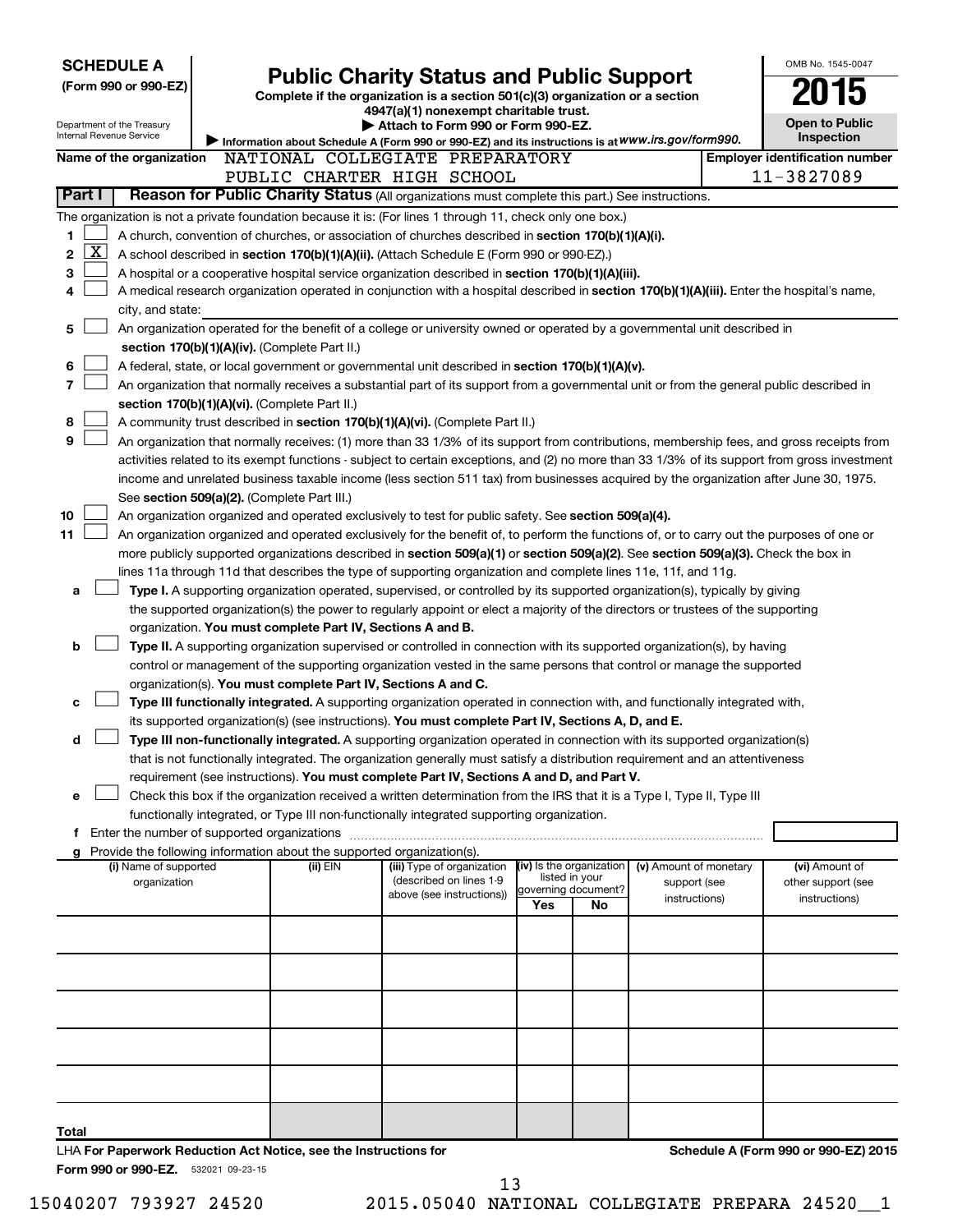Schedule A (Form 990 or 990-EZ) 2015 PUBLIC CHARTER HIGH SCHOOL  $11-3827089$  Page **Part II Support Schedule for Organizations Described in Sections 170(b)(1)(A)(iv) and 170(b)(1)(A)(vi)**

11-3827089 Page 2

(Complete only if you checked the box on line 5, 7, or 8 of Part I or if the organization failed to qualify under Part III. If the organization fails to qualify under the tests listed below, please complete Part III.)

|   | <b>Section A. Public Support</b>                                                                                                                                                                                                                                                      |          |          |            |            |                                      |           |  |  |  |  |
|---|---------------------------------------------------------------------------------------------------------------------------------------------------------------------------------------------------------------------------------------------------------------------------------------|----------|----------|------------|------------|--------------------------------------|-----------|--|--|--|--|
|   | Calendar year (or fiscal year beginning in) $\blacktriangleright$                                                                                                                                                                                                                     | (a) 2011 | (b) 2012 | $(c)$ 2013 | $(d)$ 2014 | (e) 2015                             | (f) Total |  |  |  |  |
|   | 1 Gifts, grants, contributions, and                                                                                                                                                                                                                                                   |          |          |            |            |                                      |           |  |  |  |  |
|   | membership fees received. (Do not                                                                                                                                                                                                                                                     |          |          |            |            |                                      |           |  |  |  |  |
|   | include any "unusual grants.")                                                                                                                                                                                                                                                        |          |          |            |            |                                      |           |  |  |  |  |
|   | 2 Tax revenues levied for the organ-                                                                                                                                                                                                                                                  |          |          |            |            |                                      |           |  |  |  |  |
|   | ization's benefit and either paid to                                                                                                                                                                                                                                                  |          |          |            |            |                                      |           |  |  |  |  |
|   | or expended on its behalf                                                                                                                                                                                                                                                             |          |          |            |            |                                      |           |  |  |  |  |
|   | 3 The value of services or facilities                                                                                                                                                                                                                                                 |          |          |            |            |                                      |           |  |  |  |  |
|   | furnished by a governmental unit to                                                                                                                                                                                                                                                   |          |          |            |            |                                      |           |  |  |  |  |
|   | the organization without charge                                                                                                                                                                                                                                                       |          |          |            |            |                                      |           |  |  |  |  |
|   | 4 Total. Add lines 1 through 3                                                                                                                                                                                                                                                        |          |          |            |            |                                      |           |  |  |  |  |
|   | 5 The portion of total contributions                                                                                                                                                                                                                                                  |          |          |            |            |                                      |           |  |  |  |  |
|   | by each person (other than a                                                                                                                                                                                                                                                          |          |          |            |            |                                      |           |  |  |  |  |
|   | governmental unit or publicly                                                                                                                                                                                                                                                         |          |          |            |            |                                      |           |  |  |  |  |
|   | supported organization) included                                                                                                                                                                                                                                                      |          |          |            |            |                                      |           |  |  |  |  |
|   | on line 1 that exceeds 2% of the                                                                                                                                                                                                                                                      |          |          |            |            |                                      |           |  |  |  |  |
|   | amount shown on line 11,                                                                                                                                                                                                                                                              |          |          |            |            |                                      |           |  |  |  |  |
|   | column (f)                                                                                                                                                                                                                                                                            |          |          |            |            |                                      |           |  |  |  |  |
|   | 6 Public support. Subtract line 5 from line 4.                                                                                                                                                                                                                                        |          |          |            |            |                                      |           |  |  |  |  |
|   | <b>Section B. Total Support</b>                                                                                                                                                                                                                                                       |          |          |            |            |                                      |           |  |  |  |  |
|   | Calendar year (or fiscal year beginning in) $\blacktriangleright$                                                                                                                                                                                                                     | (a) 2011 | (b) 2012 | $(c)$ 2013 | $(d)$ 2014 | (e) 2015                             | (f) Total |  |  |  |  |
|   | 7 Amounts from line 4                                                                                                                                                                                                                                                                 |          |          |            |            |                                      |           |  |  |  |  |
| 8 | Gross income from interest,                                                                                                                                                                                                                                                           |          |          |            |            |                                      |           |  |  |  |  |
|   | dividends, payments received on                                                                                                                                                                                                                                                       |          |          |            |            |                                      |           |  |  |  |  |
|   | securities loans, rents, royalties                                                                                                                                                                                                                                                    |          |          |            |            |                                      |           |  |  |  |  |
|   | and income from similar sources                                                                                                                                                                                                                                                       |          |          |            |            |                                      |           |  |  |  |  |
|   | <b>9</b> Net income from unrelated business                                                                                                                                                                                                                                           |          |          |            |            |                                      |           |  |  |  |  |
|   | activities, whether or not the                                                                                                                                                                                                                                                        |          |          |            |            |                                      |           |  |  |  |  |
|   | business is regularly carried on                                                                                                                                                                                                                                                      |          |          |            |            |                                      |           |  |  |  |  |
|   | 10 Other income. Do not include gain                                                                                                                                                                                                                                                  |          |          |            |            |                                      |           |  |  |  |  |
|   | or loss from the sale of capital                                                                                                                                                                                                                                                      |          |          |            |            |                                      |           |  |  |  |  |
|   | assets (Explain in Part VI.)<br>11 Total support. Add lines 7 through 10                                                                                                                                                                                                              |          |          |            |            |                                      |           |  |  |  |  |
|   |                                                                                                                                                                                                                                                                                       |          |          |            |            | 12                                   |           |  |  |  |  |
|   | <b>12</b> Gross receipts from related activities, etc. (see instructions)<br>13 First five years. If the Form 990 is for the organization's first, second, third, fourth, or fifth tax year as a section 501(c)(3)                                                                    |          |          |            |            |                                      |           |  |  |  |  |
|   | organization, check this box and stop here                                                                                                                                                                                                                                            |          |          |            |            |                                      |           |  |  |  |  |
|   | <b>Section C. Computation of Public Support Percentage</b>                                                                                                                                                                                                                            |          |          |            |            |                                      |           |  |  |  |  |
|   |                                                                                                                                                                                                                                                                                       |          |          |            |            | 14                                   | %         |  |  |  |  |
|   |                                                                                                                                                                                                                                                                                       |          |          |            |            | 15                                   | %         |  |  |  |  |
|   | 16a 33 1/3% support test - 2015. If the organization did not check the box on line 13, and line 14 is 33 1/3% or more, check this box and                                                                                                                                             |          |          |            |            |                                      |           |  |  |  |  |
|   | stop here. The organization qualifies as a publicly supported organization                                                                                                                                                                                                            |          |          |            |            |                                      |           |  |  |  |  |
|   | b 33 1/3% support test - 2014. If the organization did not check a box on line 13 or 16a, and line 15 is 33 1/3% or more, check this box                                                                                                                                              |          |          |            |            |                                      |           |  |  |  |  |
|   |                                                                                                                                                                                                                                                                                       |          |          |            |            |                                      |           |  |  |  |  |
|   |                                                                                                                                                                                                                                                                                       |          |          |            |            |                                      |           |  |  |  |  |
|   | 17a 10% -facts-and-circumstances test - 2015. If the organization did not check a box on line 13, 16a, or 16b, and line 14 is 10% or more,<br>and if the organization meets the "facts-and-circumstances" test, check this box and stop here. Explain in Part VI how the organization |          |          |            |            |                                      |           |  |  |  |  |
|   |                                                                                                                                                                                                                                                                                       |          |          |            |            |                                      |           |  |  |  |  |
|   | <b>b 10%</b> -facts-and-circumstances test - 2014. If the organization did not check a box on line 13, 16a, 16b, or 17a, and line 15 is 10% or                                                                                                                                        |          |          |            |            |                                      |           |  |  |  |  |
|   | more, and if the organization meets the "facts-and-circumstances" test, check this box and <b>stop here.</b> Explain in Part VI how the                                                                                                                                               |          |          |            |            |                                      |           |  |  |  |  |
|   | organization meets the "facts-and-circumstances" test. The organization qualifies as a publicly supported organization                                                                                                                                                                |          |          |            |            |                                      |           |  |  |  |  |
|   | 18 Private foundation. If the organization did not check a box on line 13, 16a, 16b, 17a, or 17b, check this box and see instructions.                                                                                                                                                |          |          |            |            |                                      |           |  |  |  |  |
|   |                                                                                                                                                                                                                                                                                       |          |          |            |            | Schedule A (Form 990 or 990-EZ) 2015 |           |  |  |  |  |

532022 09-23-15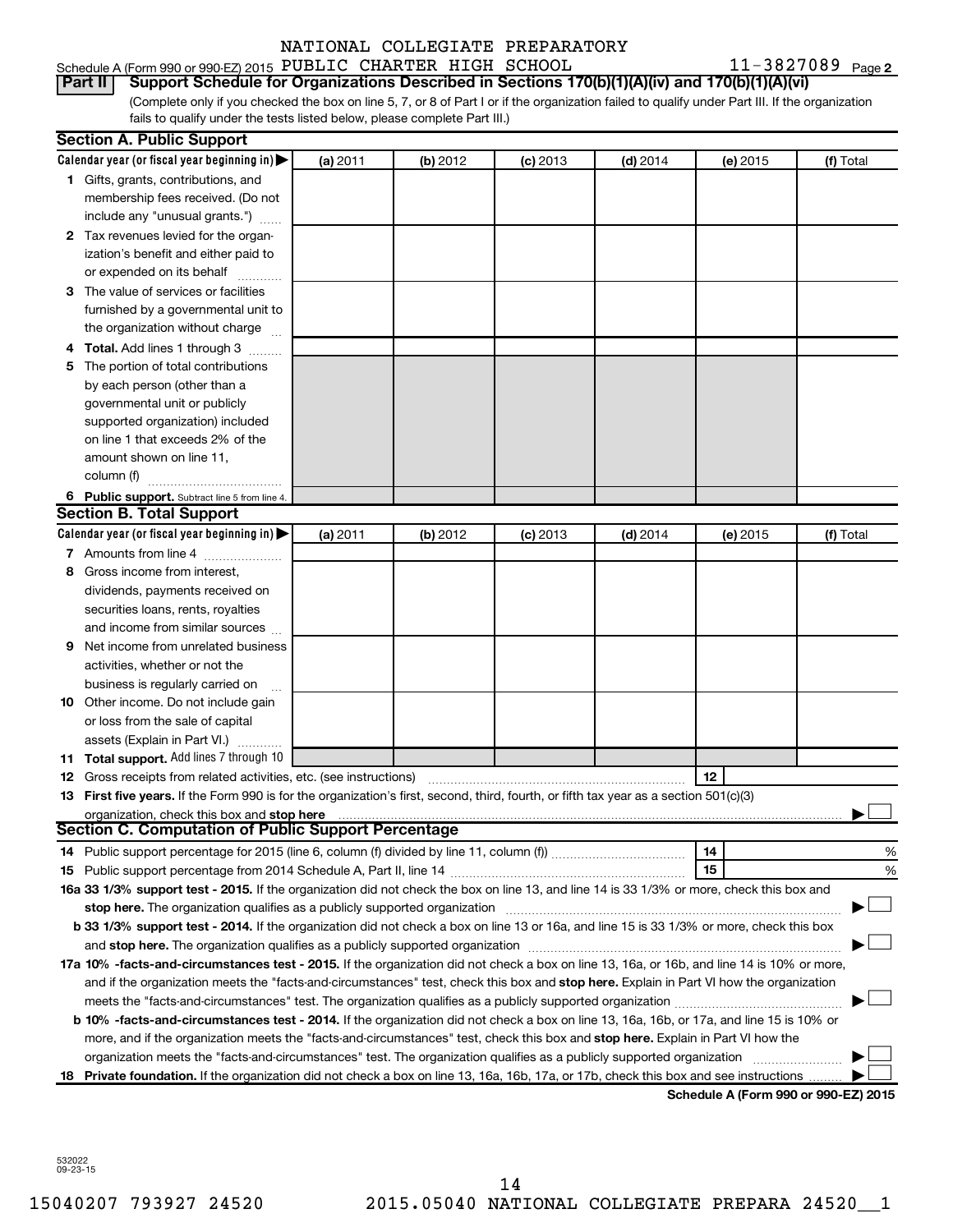#### **Part III Support Schedule for Organizations Described in Section 509(a)(2)**

(Complete only if you checked the box on line 9 of Part I or if the organization failed to qualify under Part II. If the organization fails to qualify under the tests listed below, please complete Part II.)

|    | <b>Section A. Public Support</b>                                                                                                                                                                |          |          |            |            |          |                                      |
|----|-------------------------------------------------------------------------------------------------------------------------------------------------------------------------------------------------|----------|----------|------------|------------|----------|--------------------------------------|
|    | Calendar year (or fiscal year beginning in)                                                                                                                                                     | (a) 2011 | (b) 2012 | $(c)$ 2013 | $(d)$ 2014 | (e) 2015 | (f) Total                            |
|    | 1 Gifts, grants, contributions, and                                                                                                                                                             |          |          |            |            |          |                                      |
|    | membership fees received. (Do not                                                                                                                                                               |          |          |            |            |          |                                      |
|    | include any "unusual grants.")                                                                                                                                                                  |          |          |            |            |          |                                      |
|    | <b>2</b> Gross receipts from admissions,<br>merchandise sold or services per-<br>formed, or facilities furnished in<br>any activity that is related to the<br>organization's tax-exempt purpose |          |          |            |            |          |                                      |
|    | 3 Gross receipts from activities that                                                                                                                                                           |          |          |            |            |          |                                      |
|    | are not an unrelated trade or bus-                                                                                                                                                              |          |          |            |            |          |                                      |
|    | iness under section 513                                                                                                                                                                         |          |          |            |            |          |                                      |
|    | 4 Tax revenues levied for the organ-                                                                                                                                                            |          |          |            |            |          |                                      |
|    | ization's benefit and either paid to                                                                                                                                                            |          |          |            |            |          |                                      |
|    | or expended on its behalf                                                                                                                                                                       |          |          |            |            |          |                                      |
|    | 5 The value of services or facilities                                                                                                                                                           |          |          |            |            |          |                                      |
|    | furnished by a governmental unit to                                                                                                                                                             |          |          |            |            |          |                                      |
|    | the organization without charge                                                                                                                                                                 |          |          |            |            |          |                                      |
|    | <b>6 Total.</b> Add lines 1 through 5                                                                                                                                                           |          |          |            |            |          |                                      |
|    | 7a Amounts included on lines 1, 2, and                                                                                                                                                          |          |          |            |            |          |                                      |
|    | 3 received from disqualified persons                                                                                                                                                            |          |          |            |            |          |                                      |
|    | <b>b</b> Amounts included on lines 2 and 3 received<br>from other than disqualified persons that<br>exceed the greater of \$5,000 or 1% of the<br>amount on line 13 for the year                |          |          |            |            |          |                                      |
|    | c Add lines 7a and 7b                                                                                                                                                                           |          |          |            |            |          |                                      |
|    | 8 Public support. (Subtract line 7c from line 6.)                                                                                                                                               |          |          |            |            |          |                                      |
|    | <b>Section B. Total Support</b>                                                                                                                                                                 |          |          |            |            |          |                                      |
|    | Calendar year (or fiscal year beginning in)                                                                                                                                                     | (a) 2011 | (b) 2012 | $(c)$ 2013 | $(d)$ 2014 | (e) 2015 | (f) Total                            |
|    | 9 Amounts from line 6                                                                                                                                                                           |          |          |            |            |          |                                      |
|    | <b>10a</b> Gross income from interest,<br>dividends, payments received on<br>securities loans, rents, royalties<br>and income from similar sources                                              |          |          |            |            |          |                                      |
|    | <b>b</b> Unrelated business taxable income                                                                                                                                                      |          |          |            |            |          |                                      |
|    | (less section 511 taxes) from businesses                                                                                                                                                        |          |          |            |            |          |                                      |
|    | acquired after June 30, 1975                                                                                                                                                                    |          |          |            |            |          |                                      |
|    | c Add lines 10a and 10b                                                                                                                                                                         |          |          |            |            |          |                                      |
|    | <b>11</b> Net income from unrelated business<br>activities not included in line 10b.<br>whether or not the business is<br>regularly carried on                                                  |          |          |            |            |          |                                      |
|    | 12 Other income. Do not include gain<br>or loss from the sale of capital<br>assets (Explain in Part VI.)                                                                                        |          |          |            |            |          |                                      |
|    | <b>13</b> Total support. (Add lines 9, 10c, 11, and 12.)                                                                                                                                        |          |          |            |            |          |                                      |
|    | 14 First five years. If the Form 990 is for the organization's first, second, third, fourth, or fifth tax year as a section 501(c)(3) organization,                                             |          |          |            |            |          |                                      |
|    |                                                                                                                                                                                                 |          |          |            |            |          |                                      |
|    | Section C. Computation of Public Support Percentage                                                                                                                                             |          |          |            |            |          |                                      |
|    |                                                                                                                                                                                                 |          |          |            |            | 15       | %                                    |
|    | Section D. Computation of Investment Income Percentage                                                                                                                                          |          |          |            |            | 16       | %                                    |
|    | 17 Investment income percentage for 2015 (line 10c, column (f) divided by line 13, column (f))                                                                                                  |          |          |            |            | 17       | %                                    |
|    | 18 Investment income percentage from 2014 Schedule A, Part III, line 17                                                                                                                         |          |          |            |            | 18       | %                                    |
|    | 19a 33 1/3% support tests - 2015. If the organization did not check the box on line 14, and line 15 is more than 33 1/3%, and line 17 is not                                                    |          |          |            |            |          |                                      |
|    | more than 33 1/3%, check this box and stop here. The organization qualifies as a publicly supported organization                                                                                |          |          |            |            |          |                                      |
|    | b 33 1/3% support tests - 2014. If the organization did not check a box on line 14 or line 19a, and line 16 is more than 33 1/3%, and                                                           |          |          |            |            |          |                                      |
|    | line 18 is not more than 33 1/3%, check this box and stop here. The organization qualifies as a publicly supported organization                                                                 |          |          |            |            |          |                                      |
| 20 |                                                                                                                                                                                                 |          |          |            |            |          |                                      |
|    | 532023 09-23-15                                                                                                                                                                                 |          |          |            |            |          | Schedule A (Form 990 or 990-EZ) 2015 |
|    |                                                                                                                                                                                                 |          |          | 15         |            |          |                                      |

15040207 793927 24520 2015.05040 NATIONAL COLLEGIATE PREPARA 24520\_\_1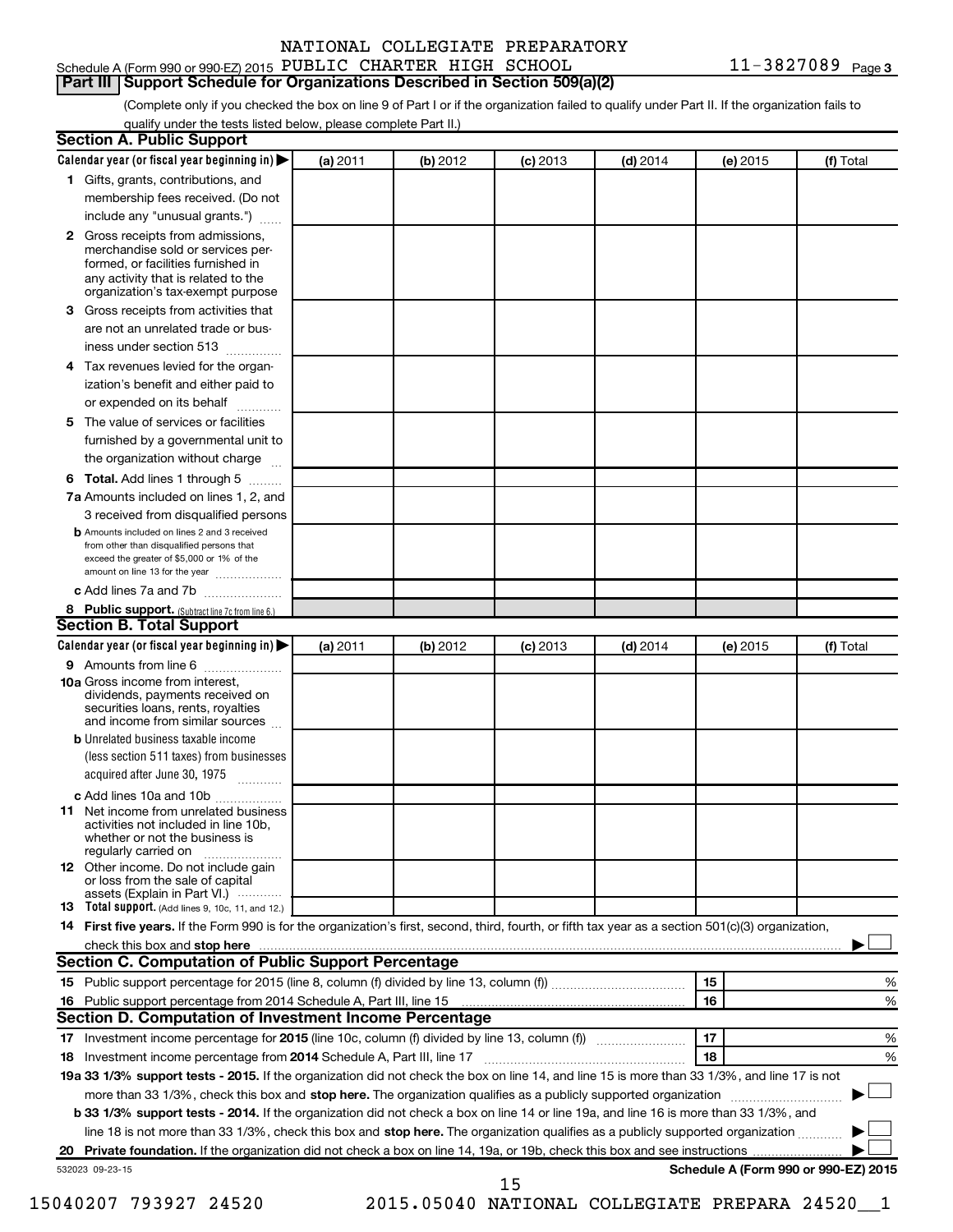**1**

**2**

**3a**

**3b**

**3c**

**4a**

**4b**

**4c**

**5a**

**5b 5c**

**6**

**7**

**8**

**9a**

**9b**

**9c**

**10a**

**10b**

**Yes No**

### **Part IV Supporting Organizations**

(Complete only if you checked a box in line 11 on Part I. If you checked 11a of Part I, complete Sections A and B. If you checked 11b of Part I, complete Sections A and C. If you checked 11c of Part I, complete Sections A, D, and E. If you checked 11d of Part I, complete Sections A and D, and complete Part V.)

#### **Section A. All Supporting Organizations**

- **1** Are all of the organization's supported organizations listed by name in the organization's governing documents? If "No" describe in Part VI how the supported organizations are designated. If designated by *class or purpose, describe the designation. If historic and continuing relationship, explain.*
- **2** Did the organization have any supported organization that does not have an IRS determination of status under section 509(a)(1) or (2)? If "Yes," explain in Part VI how the organization determined that the supported *organization was described in section 509(a)(1) or (2).*
- **3a** Did the organization have a supported organization described in section 501(c)(4), (5), or (6)? If "Yes," answer *(b) and (c) below.*
- **b** Did the organization confirm that each supported organization qualified under section 501(c)(4), (5), or (6) and satisfied the public support tests under section 509(a)(2)? If "Yes," describe in Part VI when and how the *organization made the determination.*
- **c** Did the organization ensure that all support to such organizations was used exclusively for section 170(c)(2)(B) purposes? If "Yes," explain in Part VI what controls the organization put in place to ensure such use.
- **4 a** *If* Was any supported organization not organized in the United States ("foreign supported organization")? *"Yes," and if you checked 11a or 11b in Part I, answer (b) and (c) below.*
- **b** Did the organization have ultimate control and discretion in deciding whether to make grants to the foreign supported organization? If "Yes," describe in Part VI how the organization had such control and discretion *despite being controlled or supervised by or in connection with its supported organizations.*
- **c** Did the organization support any foreign supported organization that does not have an IRS determination under sections 501(c)(3) and 509(a)(1) or (2)? If "Yes," explain in Part VI what controls the organization used *to ensure that all support to the foreign supported organization was used exclusively for section 170(c)(2)(B) purposes.*
- **5a** Did the organization add, substitute, or remove any supported organizations during the tax year? If "Yes," answer (b) and (c) below (if applicable). Also, provide detail in Part VI, including (i) the names and EIN *numbers of the supported organizations added, substituted, or removed; (ii) the reasons for each such action; (iii) the authority under the organization's organizing document authorizing such action; and (iv) how the action was accomplished (such as by amendment to the organizing document).*
- **b** Type I or Type II only. Was any added or substituted supported organization part of a class already designated in the organization's organizing document?
- **c Substitutions only.**  Was the substitution the result of an event beyond the organization's control?
- **6** Did the organization provide support (whether in the form of grants or the provision of services or facilities) to support or benefit one or more of the filing organization's supported organizations? If "Yes," provide detail in anyone other than (i) its supported organizations, (ii) individuals that are part of the charitable class benefited by one or more of its supported organizations, or (iii) other supporting organizations that also *Part VI.*
- **7** Did the organization provide a grant, loan, compensation, or other similar payment to a substantial contributor regard to a substantial contributor? If "Yes," complete Part I of Schedule L (Form 990 or 990-EZ). (defined in section 4958(c)(3)(C)), a family member of a substantial contributor, or a 35% controlled entity with
- **8** Did the organization make a loan to a disqualified person (as defined in section 4958) not described in line 7? *If "Yes," complete Part I of Schedule L (Form 990 or 990-EZ).*
- **9 a** Was the organization controlled directly or indirectly at any time during the tax year by one or more in section 509(a)(1) or (2))? If "Yes," provide detail in Part VI. disqualified persons as defined in section 4946 (other than foundation managers and organizations described
- **b** Did one or more disqualified persons (as defined in line 9a) hold a controlling interest in any entity in which the supporting organization had an interest? If "Yes," provide detail in Part VI.
- **c** Did a disqualified person (as defined in line 9a) have an ownership interest in, or derive any personal benefit from, assets in which the supporting organization also had an interest? If "Yes," provide detail in Part VI.
- **10 a** Was the organization subject to the excess business holdings rules of section 4943 because of section supporting organizations)? If "Yes," answer 10b below. 4943(f) (regarding certain Type II supporting organizations, and all Type III non-functionally integrated
	- **b** Did the organization have any excess business holdings in the tax year? (Use Schedule C, Form 4720, to *determine whether the organization had excess business holdings.)*

532024 09-23-15

**Schedule A (Form 990 or 990-EZ) 2015**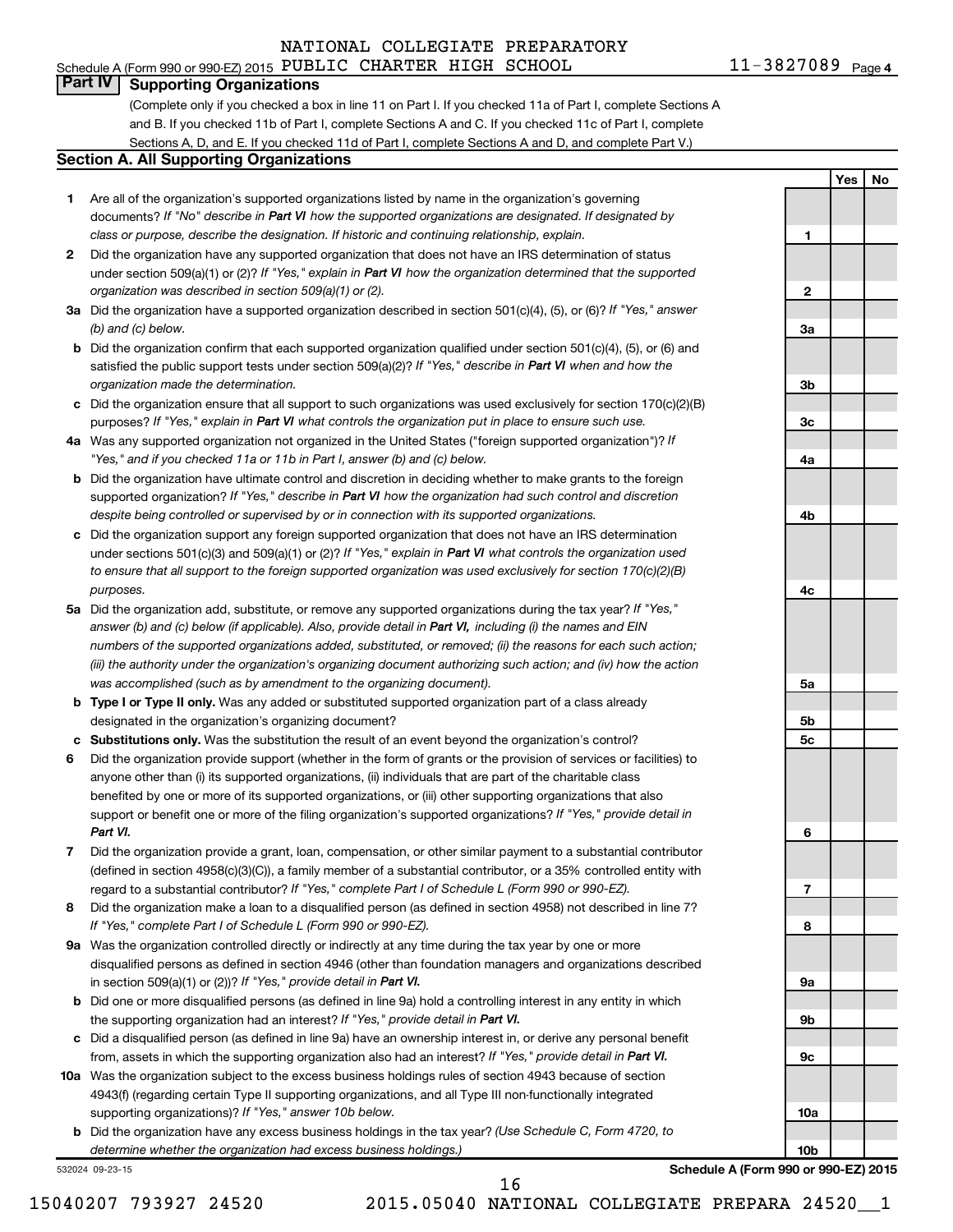11-3827089 Page 5 Schedule A (Form 990 or 990-EZ) 2015 Page PUBLIC CHARTER HIGH SCHOOL 11-3827089

|             | Part IV<br><b>Supporting Organizations (continued)</b>                                                                          |                 |     |    |
|-------------|---------------------------------------------------------------------------------------------------------------------------------|-----------------|-----|----|
|             |                                                                                                                                 |                 | Yes | No |
| 11          | Has the organization accepted a gift or contribution from any of the following persons?                                         |                 |     |    |
|             | a A person who directly or indirectly controls, either alone or together with persons described in (b) and (c)                  |                 |     |    |
|             | below, the governing body of a supported organization?                                                                          | 11a             |     |    |
|             | <b>b</b> A family member of a person described in (a) above?                                                                    | 11 <sub>b</sub> |     |    |
|             | c A 35% controlled entity of a person described in (a) or (b) above? If "Yes" to a, b, or c, provide detail in Part VI.         | 11c             |     |    |
|             | <b>Section B. Type I Supporting Organizations</b>                                                                               |                 |     |    |
|             |                                                                                                                                 |                 | Yes | No |
| 1           | Did the directors, trustees, or membership of one or more supported organizations have the power to                             |                 |     |    |
|             | regularly appoint or elect at least a majority of the organization's directors or trustees at all times during the              |                 |     |    |
|             | tax year? If "No," describe in Part VI how the supported organization(s) effectively operated, supervised, or                   |                 |     |    |
|             | controlled the organization's activities. If the organization had more than one supported organization,                         |                 |     |    |
|             | describe how the powers to appoint and/or remove directors or trustees were allocated among the supported                       |                 |     |    |
|             |                                                                                                                                 | 1               |     |    |
|             | organizations and what conditions or restrictions, if any, applied to such powers during the tax year.                          |                 |     |    |
| 2           | Did the organization operate for the benefit of any supported organization other than the supported                             |                 |     |    |
|             | organization(s) that operated, supervised, or controlled the supporting organization? If "Yes," explain in                      |                 |     |    |
|             | Part VI how providing such benefit carried out the purposes of the supported organization(s) that operated,                     |                 |     |    |
|             | supervised, or controlled the supporting organization.                                                                          | 2               |     |    |
|             | <b>Section C. Type II Supporting Organizations</b>                                                                              |                 |     |    |
|             |                                                                                                                                 |                 | Yes | No |
| 1           | Were a majority of the organization's directors or trustees during the tax year also a majority of the directors                |                 |     |    |
|             | or trustees of each of the organization's supported organization(s)? If "No," describe in Part VI how control                   |                 |     |    |
|             | or management of the supporting organization was vested in the same persons that controlled or managed                          |                 |     |    |
|             | the supported organization(s).                                                                                                  | 1               |     |    |
|             | <b>Section D. All Type III Supporting Organizations</b>                                                                         |                 |     |    |
|             |                                                                                                                                 |                 | Yes | No |
| 1           | Did the organization provide to each of its supported organizations, by the last day of the fifth month of the                  |                 |     |    |
|             | organization's tax year, (i) a written notice describing the type and amount of support provided during the prior tax           |                 |     |    |
|             | year, (ii) a copy of the Form 990 that was most recently filed as of the date of notification, and (iii) copies of the          |                 |     |    |
|             | organization's governing documents in effect on the date of notification, to the extent not previously provided?                | 1               |     |    |
| 2           | Were any of the organization's officers, directors, or trustees either (i) appointed or elected by the supported                |                 |     |    |
|             | organization(s) or (ii) serving on the governing body of a supported organization? If "No," explain in Part VI how              |                 |     |    |
|             | the organization maintained a close and continuous working relationship with the supported organization(s).                     | 2               |     |    |
| 3           | By reason of the relationship described in (2), did the organization's supported organizations have a                           |                 |     |    |
|             | significant voice in the organization's investment policies and in directing the use of the organization's                      |                 |     |    |
|             | income or assets at all times during the tax year? If "Yes," describe in Part VI the role the organization's                    |                 |     |    |
|             | supported organizations played in this regard.                                                                                  | з               |     |    |
|             | Section E. Type III Functionally-Integrated Supporting Organizations                                                            |                 |     |    |
| 1           | Check the box next to the method that the organization used to satisfy the Integral Part Test during the yeafsee instructions): |                 |     |    |
| a           | The organization satisfied the Activities Test. Complete line 2 below.                                                          |                 |     |    |
| $\mathbf b$ | The organization is the parent of each of its supported organizations. Complete line 3 below.                                   |                 |     |    |
| c           | The organization supported a governmental entity. Describe in Part VI how you supported a government entity (see instructions). |                 |     |    |
| 2           | Activities Test. Answer (a) and (b) below.                                                                                      |                 | Yes | No |
| а           | Did substantially all of the organization's activities during the tax year directly further the exempt purposes of              |                 |     |    |
|             | the supported organization(s) to which the organization was responsive? If "Yes," then in Part VI identify                      |                 |     |    |
|             | how these activities directly furthered their exempt purposes,<br>those supported organizations and explain                     |                 |     |    |
|             | how the organization was responsive to those supported organizations, and how the organization determined                       |                 |     |    |
|             | that these activities constituted substantially all of its activities.                                                          | 2a              |     |    |
|             | b Did the activities described in (a) constitute activities that, but for the organization's involvement, one or more           |                 |     |    |
|             | of the organization's supported organization(s) would have been engaged in? If "Yes," explain in Part VI the                    |                 |     |    |
|             | reasons for the organization's position that its supported organization(s) would have engaged in these                          |                 |     |    |
|             | activities but for the organization's involvement.                                                                              | 2b              |     |    |
| З           | Parent of Supported Organizations. Answer (a) and (b) below.                                                                    |                 |     |    |
| а           | Did the organization have the power to regularly appoint or elect a majority of the officers, directors, or                     |                 |     |    |
|             | trustees of each of the supported organizations? Provide details in Part VI.                                                    | За              |     |    |
|             | <b>b</b> Did the organization exercise a substantial degree of direction over the policies, programs, and activities of each    |                 |     |    |
|             | of its supported organizations? If "Yes," describe in Part VI the role played by the organization in this regard.               | 3b              |     |    |
|             | Schedule A (Form 990 or 990-EZ) 2015<br>532025 09-23-15                                                                         |                 |     |    |

15040207 793927 24520 2015.05040 NATIONAL COLLEGIATE PREPARA 24520\_\_1 17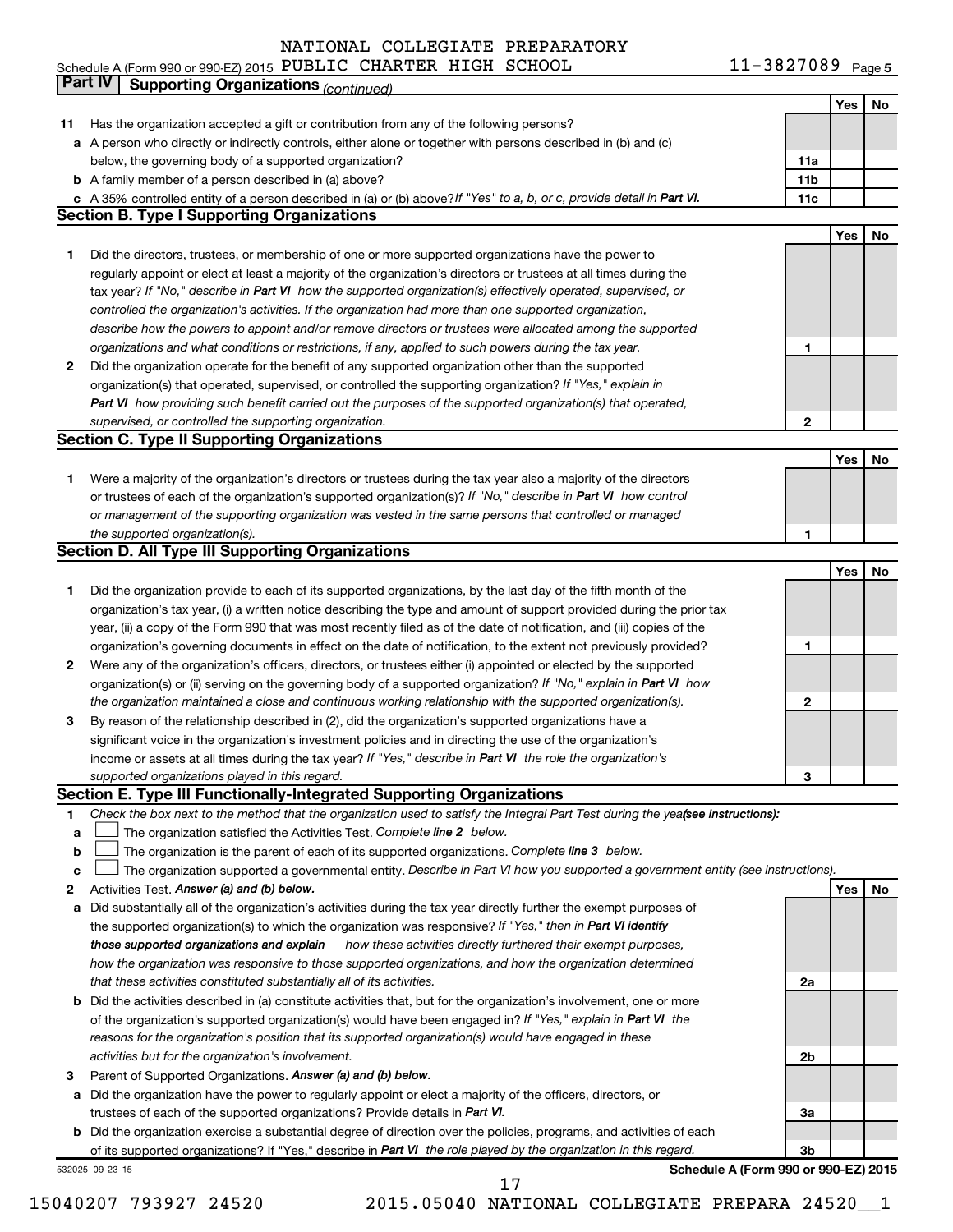11-3827089 Page 6 Schedule A (Form 990 or 990-EZ) 2015 PUBLIC CHARTER HIGH SCHOOL  $11-3827089$  Page

#### **Part V Type III Non-Functionally Integrated 509(a)(3) Supporting Organizations**

1 **Letter on Reck here if the organization satisfied the Integral Part Test as a qualifying trust on Nov. 20, 1970. See instructions. All** other Type III non-functionally integrated supporting organizations must complete Sections A through E.

|                | Section A - Adjusted Net Income                                              |                | (A) Prior Year | (B) Current Year<br>(optional) |
|----------------|------------------------------------------------------------------------------|----------------|----------------|--------------------------------|
| 1              | Net short-term capital gain                                                  | 1              |                |                                |
| $\mathbf{2}$   | Recoveries of prior-year distributions                                       | $\mathbf{2}$   |                |                                |
| 3              | Other gross income (see instructions)                                        | 3              |                |                                |
| 4              | Add lines 1 through 3                                                        | 4              |                |                                |
| 5              | Depreciation and depletion                                                   | 5              |                |                                |
| 6              | Portion of operating expenses paid or incurred for production or             |                |                |                                |
|                | collection of gross income or for management, conservation, or               |                |                |                                |
|                | maintenance of property held for production of income (see instructions)     | 6              |                |                                |
| 7              | Other expenses (see instructions)                                            | $\overline{7}$ |                |                                |
| 8              | <b>Adjusted Net Income</b> (subtract lines 5, 6 and 7 from line 4)           | 8              |                |                                |
|                | <b>Section B - Minimum Asset Amount</b>                                      |                | (A) Prior Year | (B) Current Year<br>(optional) |
| 1              | Aggregate fair market value of all non-exempt-use assets (see                |                |                |                                |
|                | instructions for short tax year or assets held for part of year):            |                |                |                                |
|                | a Average monthly value of securities                                        | 1a             |                |                                |
|                | <b>b</b> Average monthly cash balances                                       | 1b             |                |                                |
|                | c Fair market value of other non-exempt-use assets                           | 1c             |                |                                |
|                | d Total (add lines 1a, 1b, and 1c)                                           | 1d             |                |                                |
|                | e Discount claimed for blockage or other                                     |                |                |                                |
|                | factors (explain in detail in Part VI):                                      |                |                |                                |
| 2              | Acquisition indebtedness applicable to non-exempt-use assets                 | $\mathbf{2}$   |                |                                |
| З              | Subtract line 2 from line 1d                                                 | 3              |                |                                |
| 4              | Cash deemed held for exempt use. Enter 1-1/2% of line 3 (for greater amount, |                |                |                                |
|                | see instructions).                                                           | 4              |                |                                |
| 5              | Net value of non-exempt-use assets (subtract line 4 from line 3)             | 5              |                |                                |
| 6              | Multiply line 5 by .035                                                      | 6              |                |                                |
| $\overline{7}$ | Recoveries of prior-year distributions                                       | $\overline{7}$ |                |                                |
| 8              | Minimum Asset Amount (add line 7 to line 6)                                  | 8              |                |                                |
|                | <b>Section C - Distributable Amount</b>                                      |                |                | <b>Current Year</b>            |
| 1              | Adjusted net income for prior year (from Section A, line 8, Column A)        | 1              |                |                                |
| $\mathbf{2}$   | Enter 85% of line 1                                                          | $\mathbf{2}$   |                |                                |
| З              | Minimum asset amount for prior year (from Section B, line 8, Column A)       | 3              |                |                                |
| 4              | Enter greater of line 2 or line 3                                            | 4              |                |                                |
| 5              | Income tax imposed in prior year                                             | 5              |                |                                |
| 6              | <b>Distributable Amount.</b> Subtract line 5 from line 4, unless subject to  |                |                |                                |
|                | emergency temporary reduction (see instructions)                             | 6              |                |                                |
|                |                                                                              |                |                |                                |

**7** Check here if the current year is the organization's first as a non-functionally-integrated Type III supporting organization (see † instructions).

**Schedule A (Form 990 or 990-EZ) 2015**

532026 09-23-15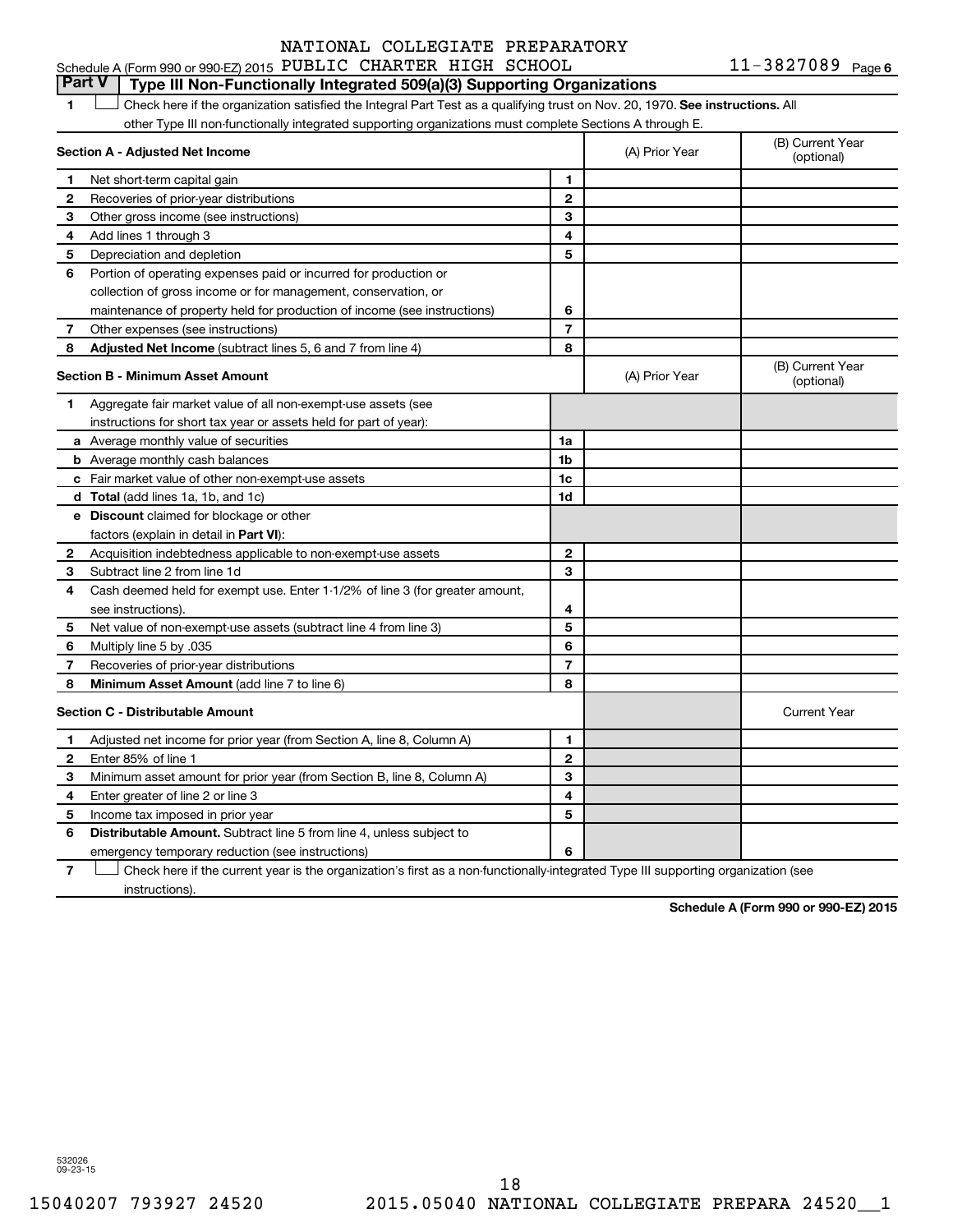|               | Schedule A (Form 990 or 990-EZ) 2015 PUBLIC CHARTER HIGH SCHOOL                            |                             |                           | $11 - 3827089$ Page 7 |
|---------------|--------------------------------------------------------------------------------------------|-----------------------------|---------------------------|-----------------------|
| <b>Part V</b> | Type III Non-Functionally Integrated 509(a)(3) Supporting Organizations (continued)        |                             |                           |                       |
|               | Section D - Distributions                                                                  |                             |                           | <b>Current Year</b>   |
| 1             | Amounts paid to supported organizations to accomplish exempt purposes                      |                             |                           |                       |
| 2             | Amounts paid to perform activity that directly furthers exempt purposes of supported       |                             |                           |                       |
|               | organizations, in excess of income from activity                                           |                             |                           |                       |
| 3             | Administrative expenses paid to accomplish exempt purposes of supported organizations      |                             |                           |                       |
| 4             | Amounts paid to acquire exempt-use assets                                                  |                             |                           |                       |
| 5             | Qualified set-aside amounts (prior IRS approval required)                                  |                             |                           |                       |
| 6             | Other distributions (describe in Part VI). See instructions.                               |                             |                           |                       |
| 7             | Total annual distributions. Add lines 1 through 6.                                         |                             |                           |                       |
| 8             | Distributions to attentive supported organizations to which the organization is responsive |                             |                           |                       |
|               | (provide details in Part VI). See instructions.                                            |                             |                           |                       |
| 9             | Distributable amount for 2015 from Section C, line 6                                       |                             |                           |                       |
| 10            | Line 8 amount divided by Line 9 amount                                                     |                             |                           |                       |
|               |                                                                                            | (i)                         | (ii)                      | (iii)                 |
|               |                                                                                            | <b>Excess Distributions</b> | <b>Underdistributions</b> | <b>Distributable</b>  |
|               | Section E - Distribution Allocations (see instructions)                                    |                             | Pre-2015                  | Amount for 2015       |
| 1             | Distributable amount for 2015 from Section C, line 6                                       |                             |                           |                       |
| 2             | Underdistributions, if any, for years prior to 2015                                        |                             |                           |                       |
|               | (reasonable cause required-see instructions)                                               |                             |                           |                       |
| 3             | Excess distributions carryover, if any, to 2015:                                           |                             |                           |                       |
| а             |                                                                                            |                             |                           |                       |
| b             |                                                                                            |                             |                           |                       |
| c             |                                                                                            |                             |                           |                       |
|               | d From 2013                                                                                |                             |                           |                       |
|               | e From 2014                                                                                |                             |                           |                       |
|               |                                                                                            |                             |                           |                       |
|               | f Total of lines 3a through e                                                              |                             |                           |                       |
|               | g Applied to underdistributions of prior years                                             |                             |                           |                       |
|               | h Applied to 2015 distributable amount                                                     |                             |                           |                       |
| Ť.            | Carryover from 2010 not applied (see instructions)                                         |                             |                           |                       |
|               | Remainder. Subtract lines 3g, 3h, and 3i from 3f.                                          |                             |                           |                       |
| 4             | Distributions for 2015 from Section D,                                                     |                             |                           |                       |
|               | line $7:$                                                                                  |                             |                           |                       |
|               | a Applied to underdistributions of prior years                                             |                             |                           |                       |
|               | <b>b</b> Applied to 2015 distributable amount                                              |                             |                           |                       |
|               | c Remainder. Subtract lines 4a and 4b from 4.                                              |                             |                           |                       |
|               | 5 Remaining underdistributions for years prior to 2015, if                                 |                             |                           |                       |
|               | any. Subtract lines 3q and 4a from line 2 (if amount                                       |                             |                           |                       |
|               | greater than zero, see instructions).                                                      |                             |                           |                       |
| 6             | Remaining underdistributions for 2015. Subtract lines 3h                                   |                             |                           |                       |
|               | and 4b from line 1 (if amount greater than zero, see                                       |                             |                           |                       |
|               | instructions).                                                                             |                             |                           |                       |
| 7             | Excess distributions carryover to 2016. Add lines 3j                                       |                             |                           |                       |
|               | and 4c.                                                                                    |                             |                           |                       |
| 8             | Breakdown of line 7:                                                                       |                             |                           |                       |
| а             |                                                                                            |                             |                           |                       |
| b             |                                                                                            |                             |                           |                       |
|               | c Excess from 2013                                                                         |                             |                           |                       |
|               | d Excess from 2014                                                                         |                             |                           |                       |
|               | e Excess from 2015                                                                         |                             |                           |                       |

**Schedule A (Form 990 or 990-EZ) 2015**

532027 09-23-15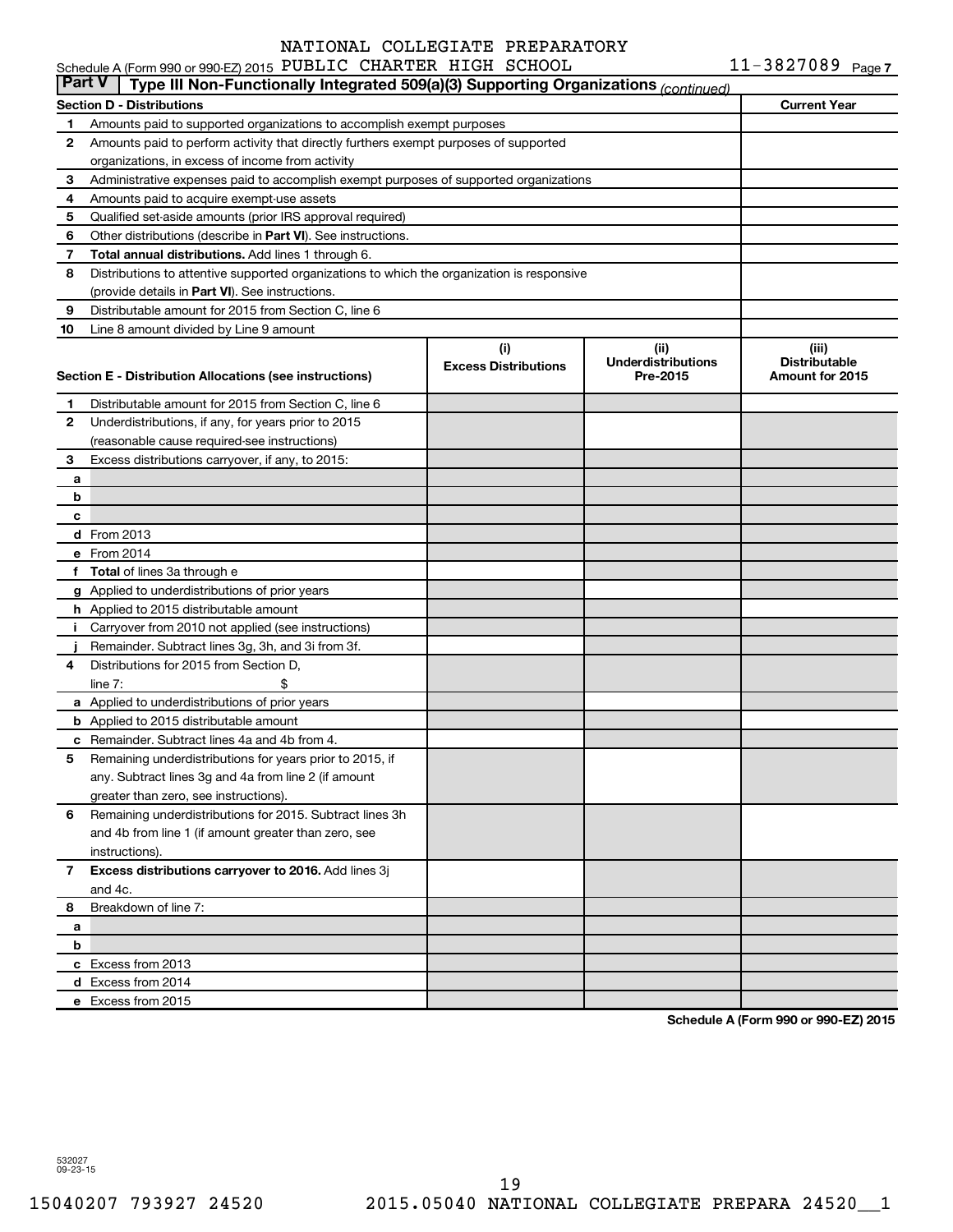|                | Schedule A (Form 990 or 990-EZ) 2015 PUBLIC CHARTER HIGH SCHOOL |  | NATIONAL COLLEGIATE PREPARATORY                                                                                                 | 11-3827089 Page 8                                                                                                                                                                                                                                                                                                                                                                                                                |
|----------------|-----------------------------------------------------------------|--|---------------------------------------------------------------------------------------------------------------------------------|----------------------------------------------------------------------------------------------------------------------------------------------------------------------------------------------------------------------------------------------------------------------------------------------------------------------------------------------------------------------------------------------------------------------------------|
| <b>Part VI</b> | (See instructions.)                                             |  | Section D, lines 5, 6, and 8; and Part V, Section E, lines 2, 5, and 6. Also complete this part for any additional information. | Supplemental Information. Provide the explanations required by Part II, line 10; Part II, line 17a or 17b; Part III, line 12;<br>Part IV, Section A, lines 1, 2, 3b, 3c, 4b, 4c, 5a, 6, 9a, 9b, 9c, 11a, 11b, and 11c; Part IV, Section B, lines 1 and 2; Part IV, Section C,<br>line 1; Part IV, Section D, lines 2 and 3; Part IV, Section E, lines 1c, 2a, 2b, 3a and 3b; Part V, line 1; Part V, Section B, line 1e; Part V, |
|                |                                                                 |  |                                                                                                                                 |                                                                                                                                                                                                                                                                                                                                                                                                                                  |
|                |                                                                 |  |                                                                                                                                 |                                                                                                                                                                                                                                                                                                                                                                                                                                  |
|                |                                                                 |  |                                                                                                                                 |                                                                                                                                                                                                                                                                                                                                                                                                                                  |
|                |                                                                 |  |                                                                                                                                 |                                                                                                                                                                                                                                                                                                                                                                                                                                  |
|                |                                                                 |  |                                                                                                                                 |                                                                                                                                                                                                                                                                                                                                                                                                                                  |
|                |                                                                 |  |                                                                                                                                 |                                                                                                                                                                                                                                                                                                                                                                                                                                  |
|                |                                                                 |  |                                                                                                                                 |                                                                                                                                                                                                                                                                                                                                                                                                                                  |
|                |                                                                 |  |                                                                                                                                 |                                                                                                                                                                                                                                                                                                                                                                                                                                  |
|                |                                                                 |  |                                                                                                                                 |                                                                                                                                                                                                                                                                                                                                                                                                                                  |
|                |                                                                 |  |                                                                                                                                 |                                                                                                                                                                                                                                                                                                                                                                                                                                  |
|                |                                                                 |  |                                                                                                                                 |                                                                                                                                                                                                                                                                                                                                                                                                                                  |
|                |                                                                 |  |                                                                                                                                 |                                                                                                                                                                                                                                                                                                                                                                                                                                  |
|                |                                                                 |  |                                                                                                                                 |                                                                                                                                                                                                                                                                                                                                                                                                                                  |
|                |                                                                 |  |                                                                                                                                 |                                                                                                                                                                                                                                                                                                                                                                                                                                  |
|                |                                                                 |  |                                                                                                                                 |                                                                                                                                                                                                                                                                                                                                                                                                                                  |
|                |                                                                 |  |                                                                                                                                 |                                                                                                                                                                                                                                                                                                                                                                                                                                  |
|                |                                                                 |  |                                                                                                                                 |                                                                                                                                                                                                                                                                                                                                                                                                                                  |
|                |                                                                 |  |                                                                                                                                 |                                                                                                                                                                                                                                                                                                                                                                                                                                  |
|                |                                                                 |  |                                                                                                                                 |                                                                                                                                                                                                                                                                                                                                                                                                                                  |
|                |                                                                 |  |                                                                                                                                 |                                                                                                                                                                                                                                                                                                                                                                                                                                  |
|                |                                                                 |  |                                                                                                                                 |                                                                                                                                                                                                                                                                                                                                                                                                                                  |
|                |                                                                 |  |                                                                                                                                 |                                                                                                                                                                                                                                                                                                                                                                                                                                  |
|                |                                                                 |  |                                                                                                                                 |                                                                                                                                                                                                                                                                                                                                                                                                                                  |
|                |                                                                 |  |                                                                                                                                 |                                                                                                                                                                                                                                                                                                                                                                                                                                  |
|                |                                                                 |  |                                                                                                                                 |                                                                                                                                                                                                                                                                                                                                                                                                                                  |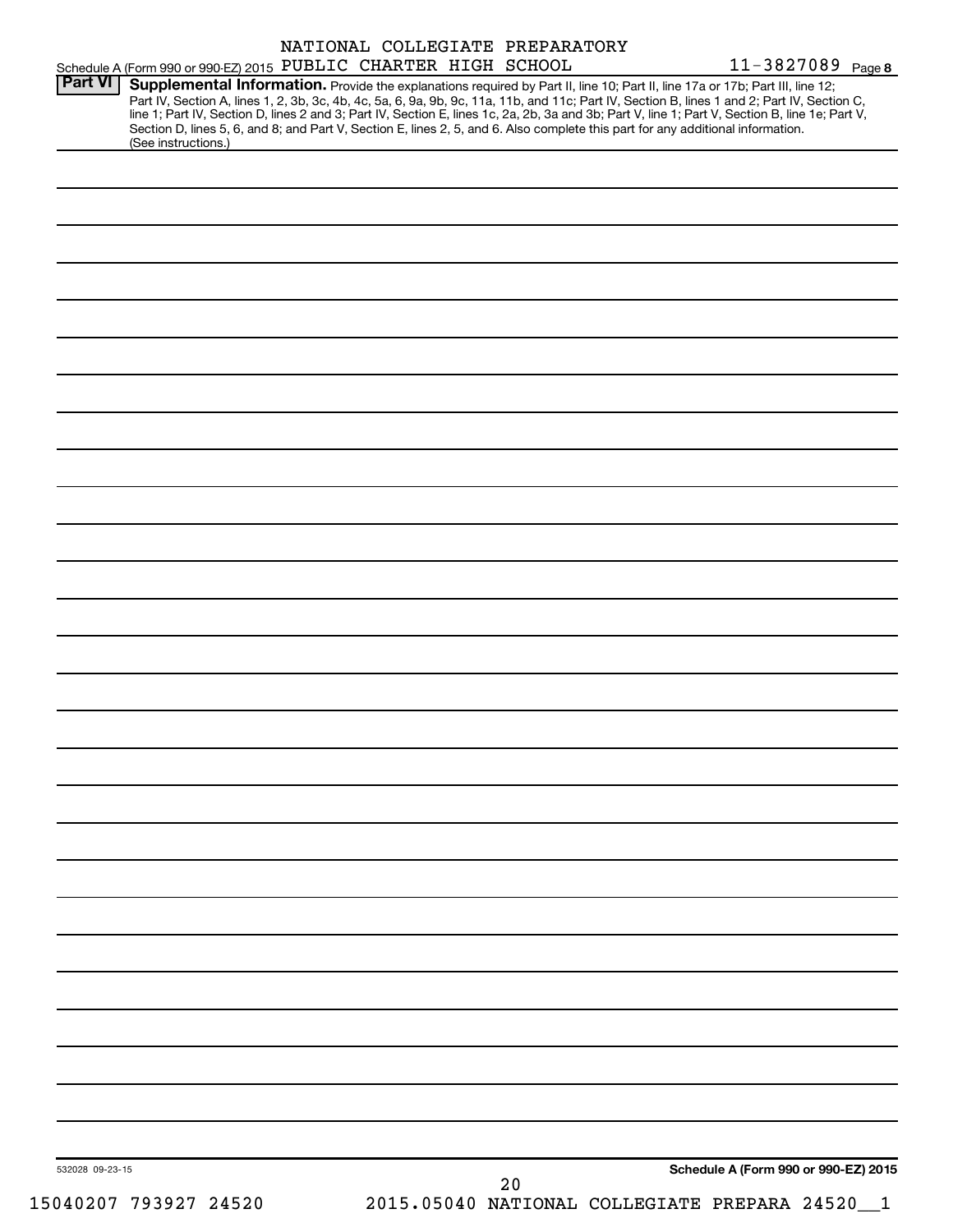**(Form 990, 990-EZ,**

Department of the Treasury Internal Revenue Service

#### \*\* PUBLIC DISCLOSURE COPY \*\*

### **Schedule B Schedule of Contributors**

**or 990-PF) | Attach to Form 990, Form 990-EZ, or Form 990-PF. | Information about Schedule B (Form 990, 990-EZ, or 990-PF) and** its instructions is at www.irs.gov/form990.

OMB No. 1545-0047

**2015**

**Name of the organization Employer identification number**

| NATIONAL COLLEGIATE PREPARATORY |            |
|---------------------------------|------------|
| PUBLIC CHARTER HIGH SCHOOL      | 11-3827089 |

| <b>Organization type</b> (check one): |
|---------------------------------------|
|                                       |

| Filers of:         | Section:                                                                  |
|--------------------|---------------------------------------------------------------------------|
| Form 990 or 990-EZ | $\boxed{\textbf{X}}$ 501(c)( 3) (enter number) organization               |
|                    | 4947(a)(1) nonexempt charitable trust not treated as a private foundation |
|                    | 527 political organization                                                |
| Form 990-PF        | 501(c)(3) exempt private foundation                                       |
|                    | 4947(a)(1) nonexempt charitable trust treated as a private foundation     |
|                    | 501(c)(3) taxable private foundation                                      |

Check if your organization is covered by the General Rule or a Special Rule.

**Note.**  Only a section 501(c)(7), (8), or (10) organization can check boxes for both the General Rule and a Special Rule. See instructions.

#### **General Rule**

**K** For an organization filing Form 990, 990-EZ, or 990-PF that received, during the year, contributions totaling \$5,000 or more (in money or property) from any one contributor. Complete Parts I and II. See instructions for determining a contributor's total contributions.

#### **Special Rules**

 $\Box$ 

any one contributor, during the year, total contributions of the greater of **(1)** \$5,000 or **(2)** 2% of the amount on (i) Form 990, Part VIII, line 1h, For an organization described in section 501(c)(3) filing Form 990 or 990-EZ that met the 33 1/3% support test of the regulations under sections 509(a)(1) and 170(b)(1)(A)(vi), that checked Schedule A (Form 990 or 990-EZ), Part II, line 13, 16a, or 16b, and that received from or (ii) Form 990-EZ, line 1. Complete Parts I and II.  $\Box$ 

year, total contributions of more than \$1,000 *exclusively* for religious, charitable, scientific, literary, or educational purposes, or for For an organization described in section 501(c)(7), (8), or (10) filing Form 990 or 990-EZ that received from any one contributor, during the the prevention of cruelty to children or animals. Complete Parts I, II, and III.  $\Box$ 

purpose. Do not complete any of the parts unless the General Rule applies to this organization because it received nonexclusively year, contributions exclusively for religious, charitable, etc., purposes, but no such contributions totaled more than \$1,000. If this box is checked, enter here the total contributions that were received during the year for an exclusively religious, charitable, etc., For an organization described in section 501(c)(7), (8), or (10) filing Form 990 or 990-EZ that received from any one contributor, during the religious, charitable, etc., contributions totaling \$5,000 or more during the year  $\ldots$  $\ldots$  $\ldots$  $\ldots$  $\ldots$  $\ldots$ 

**Caution.** An organization that is not covered by the General Rule and/or the Special Rules does not file Schedule B (Form 990, 990-EZ, or 990-PF),  **must** but it answer "No" on Part IV, line 2, of its Form 990; or check the box on line H of its Form 990-EZ or on its Form 990-PF, Part I, line 2, to certify that it does not meet the filing requirements of Schedule B (Form 990, 990-EZ, or 990-PF).

LHA For Paperwork Reduction Act Notice, see the Instructions for Form 990, 990-EZ, or 990-PF. Schedule B (Form 990, 990-EZ, or 990-PF) (2015)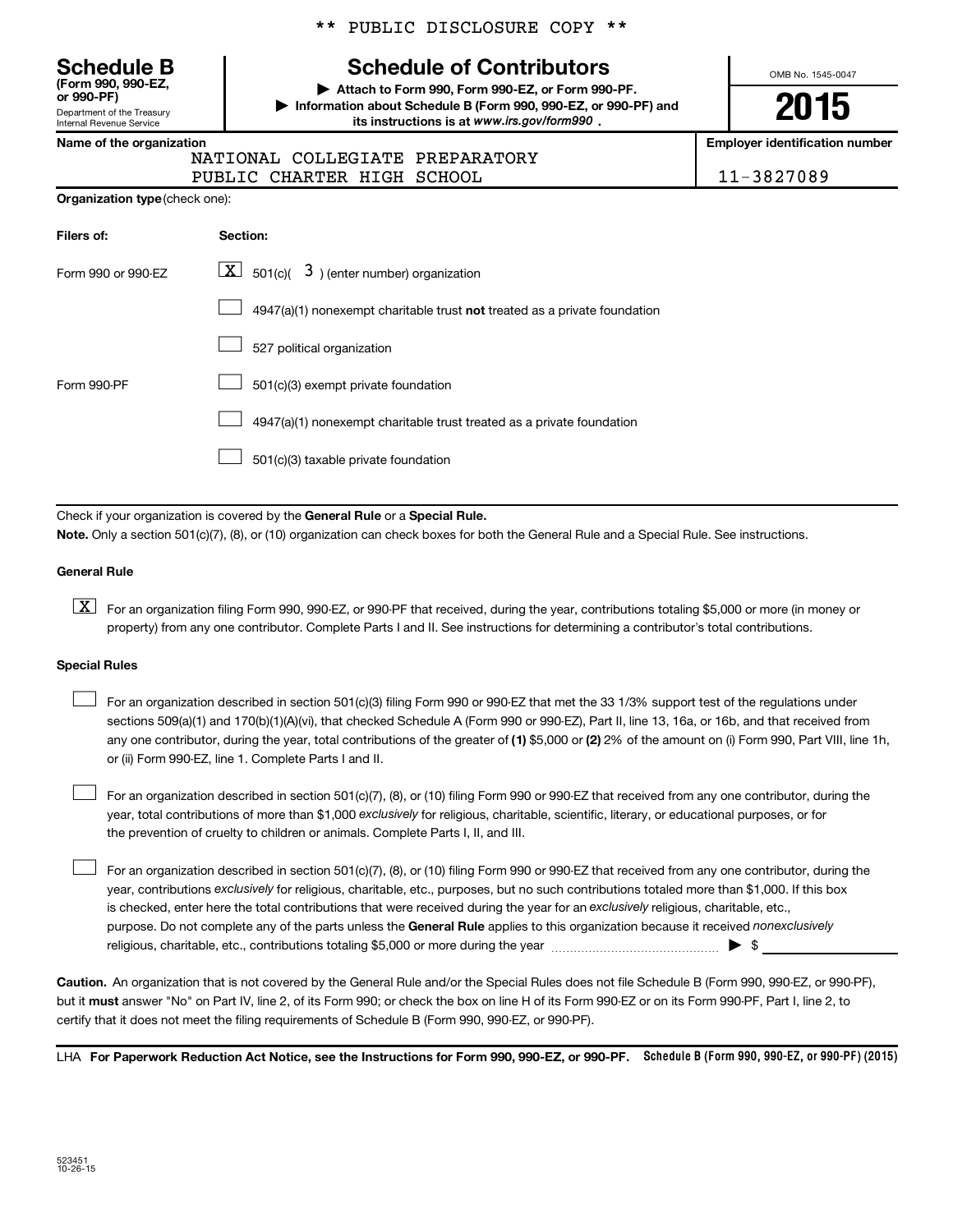**Name of organization Employer identification number** NATIONAL COLLEGIATE PREPARATORY PUBLIC CHARTER HIGH SCHOOL | 11-3827089

| Part I           | Contributors (see instructions). Use duplicate copies of Part I if additional space is needed. |                                   |                                                                                                                    |
|------------------|------------------------------------------------------------------------------------------------|-----------------------------------|--------------------------------------------------------------------------------------------------------------------|
| (a)<br>No.       | (b)<br>Name, address, and ZIP + 4                                                              | (c)<br><b>Total contributions</b> | (d)<br>Type of contribution                                                                                        |
| 1                |                                                                                                | 6,800.<br>\$                      | $\overline{\mathbf{X}}$<br>Person<br>Payroll<br><b>Noncash</b><br>(Complete Part II for<br>noncash contributions.) |
| (a)<br>No.       | (b)<br>Name, address, and ZIP + 4                                                              | (c)<br><b>Total contributions</b> | (d)<br>Type of contribution                                                                                        |
| $\boldsymbol{2}$ |                                                                                                | 20,000.<br>\$                     | $\overline{\mathbf{X}}$<br>Person<br>Payroll<br><b>Noncash</b><br>(Complete Part II for<br>noncash contributions.) |
| (a)<br>No.       | (b)<br>Name, address, and ZIP + 4                                                              | (c)<br><b>Total contributions</b> | (d)<br>Type of contribution                                                                                        |
| 3                |                                                                                                | 278, 276.<br>\$                   | $\overline{\text{X}}$<br>Person<br>Payroll<br><b>Noncash</b><br>(Complete Part II for<br>noncash contributions.)   |
| (a)<br>No.       | (b)<br>Name, address, and ZIP + 4                                                              | (c)<br><b>Total contributions</b> | (d)<br>Type of contribution                                                                                        |
|                  |                                                                                                | \$                                | Person<br>Payroll<br><b>Noncash</b><br>(Complete Part II for<br>noncash contributions.)                            |
| (a)<br>No.       | (b)<br>Name, address, and ZIP + 4                                                              | (c)<br><b>Total contributions</b> | (d)<br>Type of contribution                                                                                        |
|                  |                                                                                                | \$                                | Person<br>Payroll<br><b>Noncash</b><br>(Complete Part II for<br>noncash contributions.)                            |
| (a)<br>No.       | (b)<br>Name, address, and ZIP + 4                                                              | (c)<br><b>Total contributions</b> | (d)<br>Type of contribution                                                                                        |
|                  |                                                                                                | \$                                | Person<br>Payroll<br><b>Noncash</b><br>(Complete Part II for<br>noncash contributions.)                            |
| 523452 10-26-15  | 22                                                                                             |                                   | Schedule B (Form 990, 990-EZ, or 990-PF) (2015)                                                                    |

15040207 793927 24520 2015.05040 NATIONAL COLLEGIATE PREPARA 24520\_\_1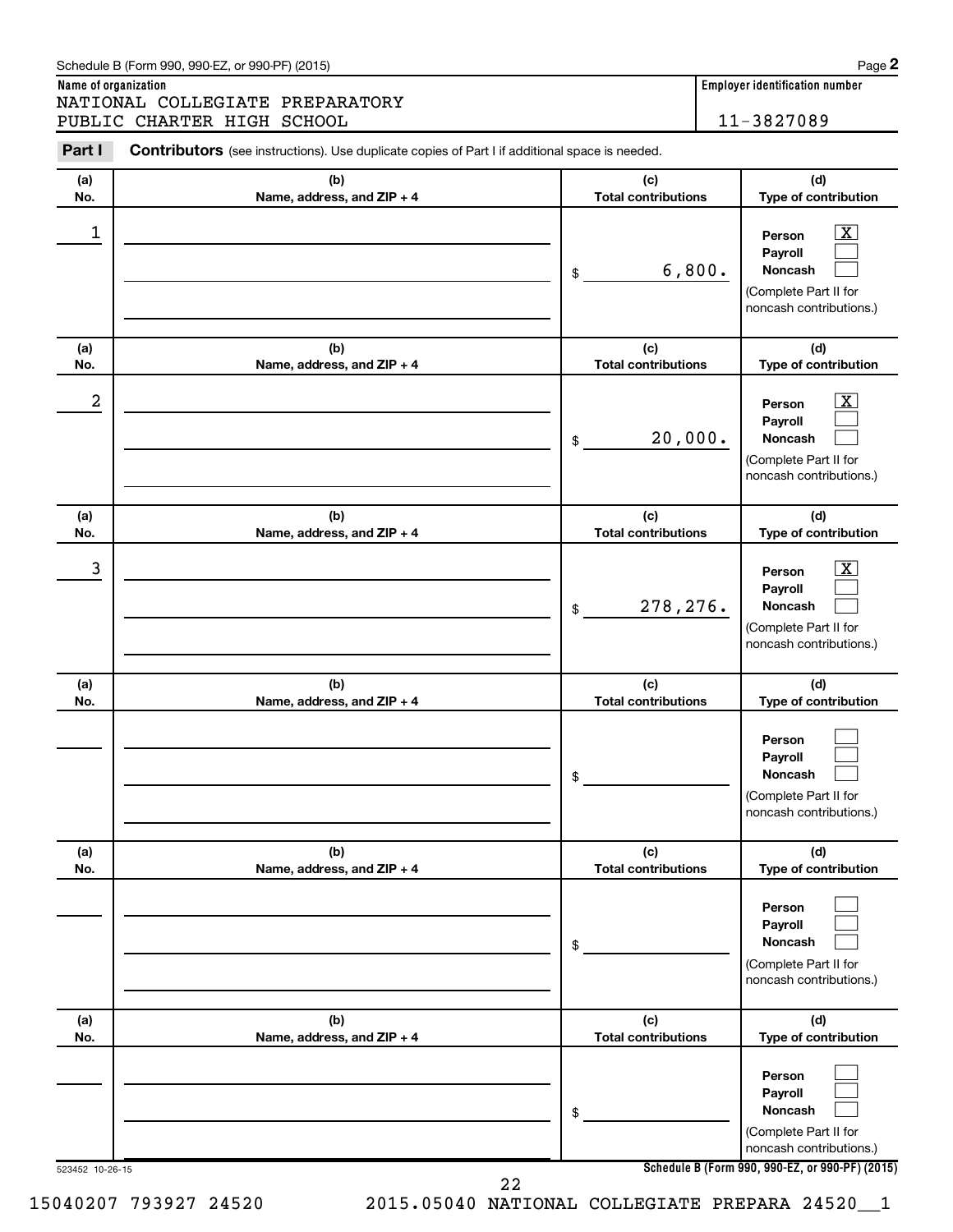| Schedule B (Form 990, 990-EZ, or 990-PF) (2015) | Page |
|-------------------------------------------------|------|
|                                                 |      |

**Name of organization Employer identification number**

NATIONAL COLLEGIATE PREPARATORY PUBLIC CHARTER HIGH SCHOOL 11-3827089

Part II Noncash Property (see instructions). Use duplicate copies of Part II if additional space is needed.

| (a)<br>No.<br>from<br>Part I | (b)<br>Description of noncash property given | (c)<br>FMV (or estimate)<br>(see instructions) | (d)<br>Date received                            |
|------------------------------|----------------------------------------------|------------------------------------------------|-------------------------------------------------|
|                              |                                              | $\mathfrak{S}$                                 |                                                 |
| (a)<br>No.<br>from<br>Part I | (b)<br>Description of noncash property given | (c)<br>FMV (or estimate)<br>(see instructions) | (d)<br>Date received                            |
|                              |                                              | $\frac{1}{2}$                                  |                                                 |
| (a)<br>No.<br>from<br>Part I | (b)<br>Description of noncash property given | (c)<br>FMV (or estimate)<br>(see instructions) | (d)<br>Date received                            |
|                              |                                              | $\frac{1}{2}$                                  |                                                 |
| (a)<br>No.<br>from<br>Part I | (b)<br>Description of noncash property given | (c)<br>FMV (or estimate)<br>(see instructions) | (d)<br>Date received                            |
|                              |                                              | $\frac{1}{2}$                                  |                                                 |
| (a)<br>No.<br>from<br>Part I | (b)<br>Description of noncash property given | (c)<br>FMV (or estimate)<br>(see instructions) | (d)<br>Date received                            |
|                              |                                              | \$                                             |                                                 |
| (a)<br>No.<br>from<br>Part I | (b)<br>Description of noncash property given | (c)<br>FMV (or estimate)<br>(see instructions) | (d)<br>Date received                            |
|                              |                                              | \$                                             |                                                 |
| 523453 10-26-15              |                                              |                                                | Schedule B (Form 990, 990-EZ, or 990-PF) (2015) |

#### 15040207 793927 24520 2015.05040 NATIONAL COLLEGIATE PREPARA 24520\_\_1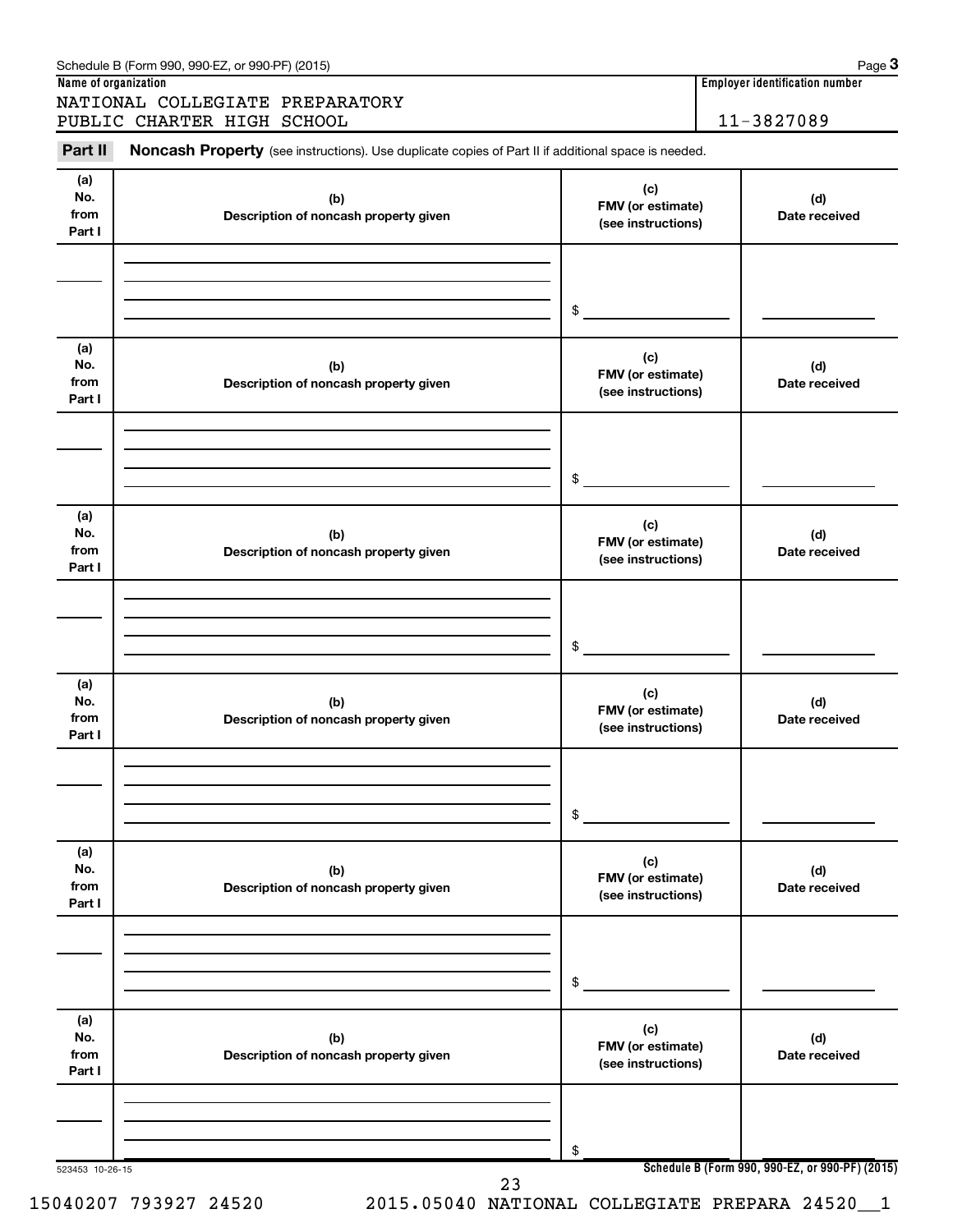|                      | Schedule B (Form 990, 990-EZ, or 990-PF) (2015)                                                                                                                                                                             |                      | Page 4                                                                                                                                                                 |  |  |  |  |  |
|----------------------|-----------------------------------------------------------------------------------------------------------------------------------------------------------------------------------------------------------------------------|----------------------|------------------------------------------------------------------------------------------------------------------------------------------------------------------------|--|--|--|--|--|
| Name of organization |                                                                                                                                                                                                                             |                      | <b>Employer identification number</b>                                                                                                                                  |  |  |  |  |  |
|                      | NATIONAL COLLEGIATE PREPARATORY                                                                                                                                                                                             |                      |                                                                                                                                                                        |  |  |  |  |  |
| Part III             | PUBLIC CHARTER HIGH SCHOOL                                                                                                                                                                                                  |                      | 11-3827089<br>Exclusively religious, charitable, etc., contributions to organizations described in section $501(c)(7)$ , (8), or (10) that total more than \$1,000 for |  |  |  |  |  |
|                      | the year from any one contributor. Complete columns (a) through (e) and the following line entry. For organizations                                                                                                         |                      | $\blacktriangleright$ \$                                                                                                                                               |  |  |  |  |  |
|                      | completing Part III, enter the total of exclusively religious, charitable, etc., contributions of \$1,000 or less for the year. (Enter this info. once.)<br>Use duplicate copies of Part III if additional space is needed. |                      |                                                                                                                                                                        |  |  |  |  |  |
| (a) No.<br>from      |                                                                                                                                                                                                                             |                      |                                                                                                                                                                        |  |  |  |  |  |
| Part I               | (b) Purpose of gift                                                                                                                                                                                                         | (c) Use of gift      | (d) Description of how gift is held                                                                                                                                    |  |  |  |  |  |
|                      |                                                                                                                                                                                                                             |                      |                                                                                                                                                                        |  |  |  |  |  |
|                      |                                                                                                                                                                                                                             |                      |                                                                                                                                                                        |  |  |  |  |  |
|                      |                                                                                                                                                                                                                             |                      |                                                                                                                                                                        |  |  |  |  |  |
|                      |                                                                                                                                                                                                                             | (e) Transfer of gift |                                                                                                                                                                        |  |  |  |  |  |
|                      |                                                                                                                                                                                                                             |                      |                                                                                                                                                                        |  |  |  |  |  |
|                      | Transferee's name, address, and ZIP + 4                                                                                                                                                                                     |                      | Relationship of transferor to transferee                                                                                                                               |  |  |  |  |  |
|                      |                                                                                                                                                                                                                             |                      |                                                                                                                                                                        |  |  |  |  |  |
|                      |                                                                                                                                                                                                                             |                      |                                                                                                                                                                        |  |  |  |  |  |
|                      |                                                                                                                                                                                                                             |                      |                                                                                                                                                                        |  |  |  |  |  |
| (a) No.<br>from      | (b) Purpose of gift                                                                                                                                                                                                         | (c) Use of gift      | (d) Description of how gift is held                                                                                                                                    |  |  |  |  |  |
| Part I               |                                                                                                                                                                                                                             |                      |                                                                                                                                                                        |  |  |  |  |  |
|                      |                                                                                                                                                                                                                             |                      |                                                                                                                                                                        |  |  |  |  |  |
|                      |                                                                                                                                                                                                                             |                      |                                                                                                                                                                        |  |  |  |  |  |
|                      |                                                                                                                                                                                                                             |                      |                                                                                                                                                                        |  |  |  |  |  |
|                      | (e) Transfer of gift                                                                                                                                                                                                        |                      |                                                                                                                                                                        |  |  |  |  |  |
|                      |                                                                                                                                                                                                                             |                      |                                                                                                                                                                        |  |  |  |  |  |
|                      | Transferee's name, address, and ZIP + 4                                                                                                                                                                                     |                      | Relationship of transferor to transferee                                                                                                                               |  |  |  |  |  |
|                      |                                                                                                                                                                                                                             |                      |                                                                                                                                                                        |  |  |  |  |  |
|                      |                                                                                                                                                                                                                             |                      |                                                                                                                                                                        |  |  |  |  |  |
|                      |                                                                                                                                                                                                                             |                      |                                                                                                                                                                        |  |  |  |  |  |
| (a) No.<br>from      | (b) Purpose of gift                                                                                                                                                                                                         | (c) Use of gift      | (d) Description of how gift is held                                                                                                                                    |  |  |  |  |  |
| Part I               |                                                                                                                                                                                                                             |                      |                                                                                                                                                                        |  |  |  |  |  |
|                      |                                                                                                                                                                                                                             |                      |                                                                                                                                                                        |  |  |  |  |  |
|                      |                                                                                                                                                                                                                             |                      |                                                                                                                                                                        |  |  |  |  |  |
|                      |                                                                                                                                                                                                                             |                      |                                                                                                                                                                        |  |  |  |  |  |
|                      |                                                                                                                                                                                                                             | (e) Transfer of gift |                                                                                                                                                                        |  |  |  |  |  |
|                      | Transferee's name, address, and ZIP + 4                                                                                                                                                                                     |                      | Relationship of transferor to transferee                                                                                                                               |  |  |  |  |  |
|                      |                                                                                                                                                                                                                             |                      |                                                                                                                                                                        |  |  |  |  |  |
|                      |                                                                                                                                                                                                                             |                      |                                                                                                                                                                        |  |  |  |  |  |
|                      |                                                                                                                                                                                                                             |                      |                                                                                                                                                                        |  |  |  |  |  |
| (a) No.<br>from      |                                                                                                                                                                                                                             |                      |                                                                                                                                                                        |  |  |  |  |  |
| Part I               | (b) Purpose of gift                                                                                                                                                                                                         | (c) Use of gift      | (d) Description of how gift is held                                                                                                                                    |  |  |  |  |  |
|                      |                                                                                                                                                                                                                             |                      |                                                                                                                                                                        |  |  |  |  |  |
|                      |                                                                                                                                                                                                                             |                      |                                                                                                                                                                        |  |  |  |  |  |
|                      |                                                                                                                                                                                                                             |                      |                                                                                                                                                                        |  |  |  |  |  |
|                      |                                                                                                                                                                                                                             | (e) Transfer of gift |                                                                                                                                                                        |  |  |  |  |  |
|                      |                                                                                                                                                                                                                             |                      |                                                                                                                                                                        |  |  |  |  |  |
|                      | Transferee's name, address, and ZIP + 4                                                                                                                                                                                     |                      | Relationship of transferor to transferee                                                                                                                               |  |  |  |  |  |
|                      |                                                                                                                                                                                                                             |                      |                                                                                                                                                                        |  |  |  |  |  |
|                      |                                                                                                                                                                                                                             |                      |                                                                                                                                                                        |  |  |  |  |  |
|                      |                                                                                                                                                                                                                             |                      |                                                                                                                                                                        |  |  |  |  |  |
| 523454 10-26-15      |                                                                                                                                                                                                                             |                      | Schedule B (Form 990, 990-EZ, or 990-PF) (2015)                                                                                                                        |  |  |  |  |  |
|                      |                                                                                                                                                                                                                             | 24                   |                                                                                                                                                                        |  |  |  |  |  |

15040207 793927 24520 2015.05040 NATIONAL COLLEGIATE PREPARA 24520\_\_1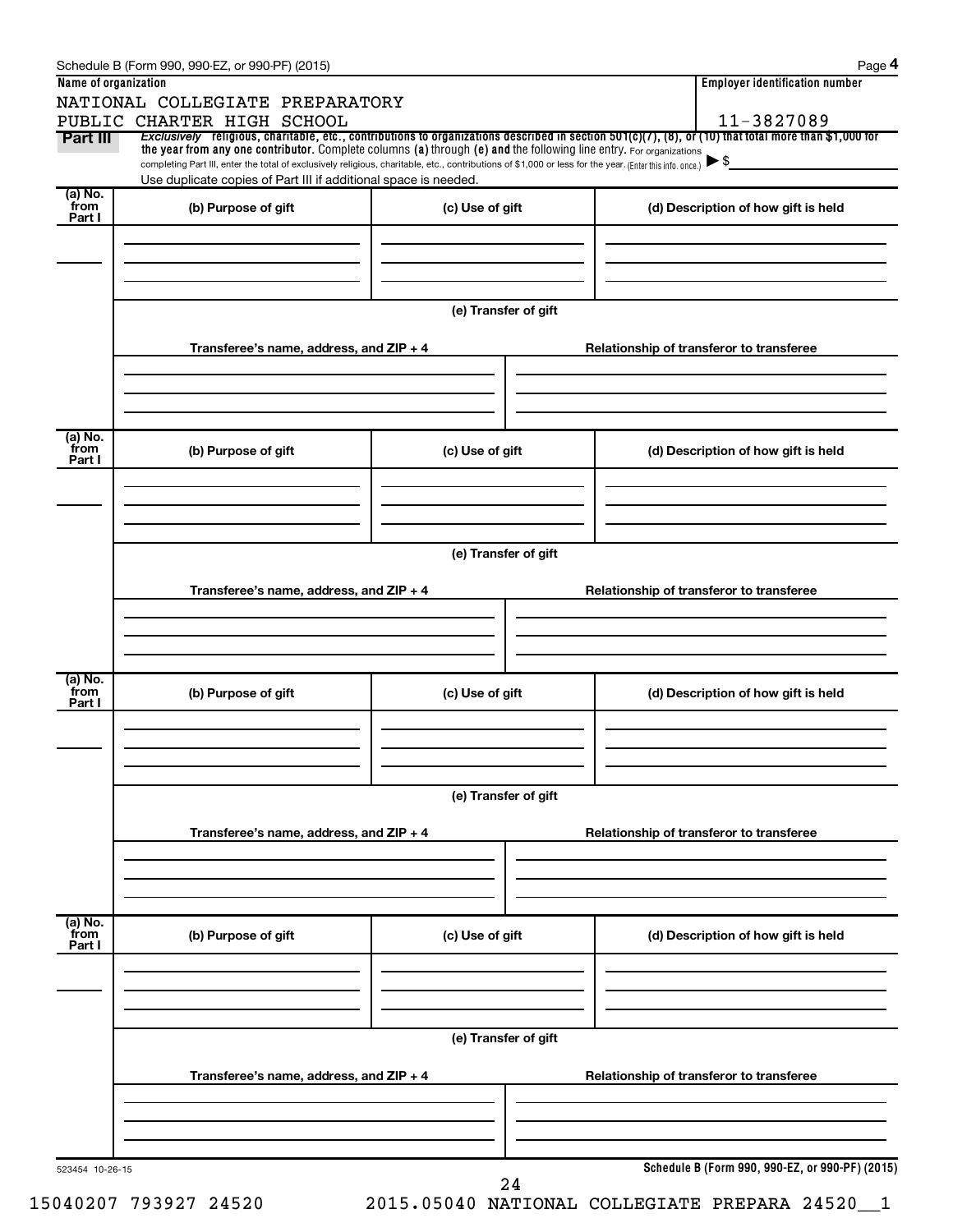|                    | <b>SCHEDULE D</b>                                      |                                                                                                                                                            | <b>Supplemental Financial Statements</b>                                                                                             |                                       | OMB No. 1545-0047               |           |
|--------------------|--------------------------------------------------------|------------------------------------------------------------------------------------------------------------------------------------------------------------|--------------------------------------------------------------------------------------------------------------------------------------|---------------------------------------|---------------------------------|-----------|
|                    | (Form 990)                                             |                                                                                                                                                            | Complete if the organization answered "Yes" on Form 990,<br>Part IV, line 6, 7, 8, 9, 10, 11a, 11b, 11c, 11d, 11e, 11f, 12a, or 12b. |                                       | <b>Open to Public</b>           |           |
|                    | Department of the Treasury<br>Internal Revenue Service |                                                                                                                                                            | Attach to Form 990.<br>Information about Schedule D (Form 990) and its instructions is at www.irs.gov/form990.                       |                                       | <b>Inspection</b>               |           |
|                    | Name of the organization                               | NATIONAL COLLEGIATE PREPARATORY                                                                                                                            |                                                                                                                                      | <b>Employer identification number</b> |                                 |           |
|                    |                                                        | PUBLIC CHARTER HIGH SCHOOL                                                                                                                                 |                                                                                                                                      |                                       | 11-3827089                      |           |
| Part I             |                                                        | Organizations Maintaining Donor Advised Funds or Other Similar Funds or Accounts. Complete if the                                                          |                                                                                                                                      |                                       |                                 |           |
|                    |                                                        | organization answered "Yes" on Form 990, Part IV, line 6.                                                                                                  |                                                                                                                                      |                                       |                                 |           |
|                    |                                                        |                                                                                                                                                            | (a) Donor advised funds                                                                                                              | (b) Funds and other accounts          |                                 |           |
| 1                  |                                                        |                                                                                                                                                            |                                                                                                                                      |                                       |                                 |           |
| 2<br>З             |                                                        | Aggregate value of contributions to (during year)                                                                                                          |                                                                                                                                      |                                       |                                 |           |
| 4                  |                                                        |                                                                                                                                                            |                                                                                                                                      |                                       |                                 |           |
| 5                  |                                                        | Did the organization inform all donors and donor advisors in writing that the assets held in donor advised funds                                           |                                                                                                                                      |                                       |                                 |           |
|                    |                                                        |                                                                                                                                                            |                                                                                                                                      |                                       | Yes                             | <b>No</b> |
| 6                  |                                                        | Did the organization inform all grantees, donors, and donor advisors in writing that grant funds can be used only                                          |                                                                                                                                      |                                       |                                 |           |
|                    |                                                        | for charitable purposes and not for the benefit of the donor or donor advisor, or for any other purpose conferring                                         |                                                                                                                                      |                                       |                                 |           |
|                    | impermissible private benefit?                         |                                                                                                                                                            |                                                                                                                                      |                                       | Yes                             | No        |
| Part II            |                                                        | Conservation Easements. Complete if the organization answered "Yes" on Form 990, Part IV, line 7.                                                          |                                                                                                                                      |                                       |                                 |           |
| 1.                 |                                                        | Purpose(s) of conservation easements held by the organization (check all that apply).                                                                      |                                                                                                                                      |                                       |                                 |           |
|                    |                                                        | Preservation of land for public use (e.g., recreation or education)<br>Protection of natural habitat                                                       | Preservation of a historically important land area<br>Preservation of a certified historic structure                                 |                                       |                                 |           |
|                    |                                                        | Preservation of open space                                                                                                                                 |                                                                                                                                      |                                       |                                 |           |
| 2                  |                                                        | Complete lines 2a through 2d if the organization held a qualified conservation contribution in the form of a conservation easement on the last             |                                                                                                                                      |                                       |                                 |           |
|                    | day of the tax year.                                   |                                                                                                                                                            |                                                                                                                                      |                                       | Held at the End of the Tax Year |           |
| а                  |                                                        |                                                                                                                                                            |                                                                                                                                      | 2a                                    |                                 |           |
| b                  |                                                        |                                                                                                                                                            |                                                                                                                                      | 2 <sub>b</sub>                        |                                 |           |
| с                  |                                                        | Number of conservation easements on a certified historic structure included in (a) manufacture included in (a)                                             |                                                                                                                                      | 2c                                    |                                 |           |
| d                  |                                                        | Number of conservation easements included in (c) acquired after 8/17/06, and not on a historic structure                                                   |                                                                                                                                      |                                       |                                 |           |
|                    |                                                        |                                                                                                                                                            |                                                                                                                                      | 2d                                    |                                 |           |
| 3                  |                                                        | Number of conservation easements modified, transferred, released, extinguished, or terminated by the organization during the tax                           |                                                                                                                                      |                                       |                                 |           |
| 4                  | $\vee$ ear $\blacktriangleright$                       | Number of states where property subject to conservation easement is located $\blacktriangleright$                                                          |                                                                                                                                      |                                       |                                 |           |
| 5                  |                                                        | Does the organization have a written policy regarding the periodic monitoring, inspection, handling of                                                     |                                                                                                                                      |                                       |                                 |           |
|                    |                                                        | violations, and enforcement of the conservation easements it holds?                                                                                        |                                                                                                                                      |                                       | Yes                             | <b>No</b> |
| 6                  |                                                        | Staff and volunteer hours devoted to monitoring, inspecting, handling of violations, and enforcing conservation easements during the year                  |                                                                                                                                      |                                       |                                 |           |
|                    |                                                        |                                                                                                                                                            |                                                                                                                                      |                                       |                                 |           |
| 7                  |                                                        | Amount of expenses incurred in monitoring, inspecting, handling of violations, and enforcing conservation easements during the year                        |                                                                                                                                      |                                       |                                 |           |
|                    | $\blacktriangleright$ \$                               |                                                                                                                                                            |                                                                                                                                      |                                       |                                 |           |
| 8                  |                                                        | Does each conservation easement reported on line 2(d) above satisfy the requirements of section 170(h)(4)(B)(i)                                            |                                                                                                                                      |                                       |                                 |           |
|                    |                                                        |                                                                                                                                                            |                                                                                                                                      |                                       | Yes                             | No        |
| 9                  |                                                        | In Part XIII, describe how the organization reports conservation easements in its revenue and expense statement, and balance sheet, and                    |                                                                                                                                      |                                       |                                 |           |
|                    | conservation easements.                                | include, if applicable, the text of the footnote to the organization's financial statements that describes the organization's accounting for               |                                                                                                                                      |                                       |                                 |           |
|                    | Part III                                               | Organizations Maintaining Collections of Art, Historical Treasures, or Other Similar Assets.                                                               |                                                                                                                                      |                                       |                                 |           |
|                    |                                                        | Complete if the organization answered "Yes" on Form 990, Part IV, line 8.                                                                                  |                                                                                                                                      |                                       |                                 |           |
|                    |                                                        | 1a If the organization elected, as permitted under SFAS 116 (ASC 958), not to report in its revenue statement and balance sheet works of art,              |                                                                                                                                      |                                       |                                 |           |
|                    |                                                        | historical treasures, or other similar assets held for public exhibition, education, or research in furtherance of public service, provide, in Part XIII,  |                                                                                                                                      |                                       |                                 |           |
|                    |                                                        | the text of the footnote to its financial statements that describes these items.                                                                           |                                                                                                                                      |                                       |                                 |           |
|                    |                                                        | <b>b</b> If the organization elected, as permitted under SFAS 116 (ASC 958), to report in its revenue statement and balance sheet works of art, historical |                                                                                                                                      |                                       |                                 |           |
|                    |                                                        | treasures, or other similar assets held for public exhibition, education, or research in furtherance of public service, provide the following amounts      |                                                                                                                                      |                                       |                                 |           |
|                    | relating to these items:                               |                                                                                                                                                            |                                                                                                                                      |                                       |                                 |           |
|                    |                                                        |                                                                                                                                                            |                                                                                                                                      | \$<br>▶                               |                                 |           |
|                    |                                                        | (ii) Assets included in Form 990, Part X [11] Marson Marson Marson Marson Marson Marson Marson Marson Marson M                                             |                                                                                                                                      | $\blacktriangleright$ \$              |                                 |           |
| 2                  |                                                        | If the organization received or held works of art, historical treasures, or other similar assets for financial gain, provide                               |                                                                                                                                      |                                       |                                 |           |
|                    |                                                        | the following amounts required to be reported under SFAS 116 (ASC 958) relating to these items:                                                            |                                                                                                                                      | \$                                    |                                 |           |
|                    |                                                        |                                                                                                                                                            |                                                                                                                                      | ▶<br>$\blacktriangleright$ s          |                                 |           |
|                    |                                                        | LHA For Paperwork Reduction Act Notice, see the Instructions for Form 990.                                                                                 |                                                                                                                                      |                                       | Schedule D (Form 990) 2015      |           |
| 532051<br>11-02-15 |                                                        |                                                                                                                                                            |                                                                                                                                      |                                       |                                 |           |
|                    |                                                        |                                                                                                                                                            | 25                                                                                                                                   |                                       |                                 |           |

15040207 793927 24520 2015.05040 NATIONAL COLLEGIATE PREPARA 24520\_\_1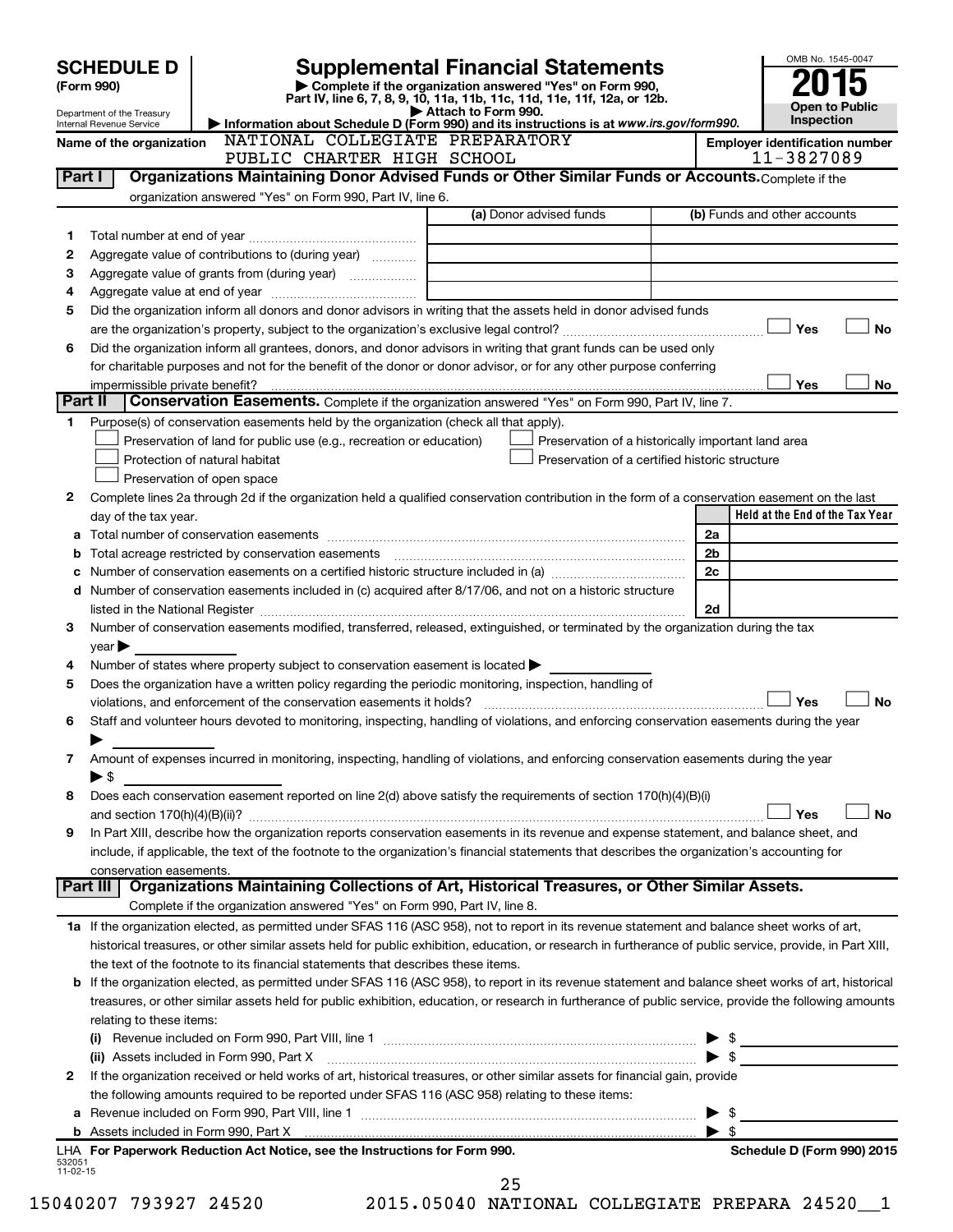|   |                                                                                                                                                                                                                                | NATIONAL COLLEGIATE PREPARATORY         |   |                |                                                 |                                 |                     |            |
|---|--------------------------------------------------------------------------------------------------------------------------------------------------------------------------------------------------------------------------------|-----------------------------------------|---|----------------|-------------------------------------------------|---------------------------------|---------------------|------------|
|   | Schedule D (Form 990) 2015                                                                                                                                                                                                     | PUBLIC CHARTER HIGH SCHOOL              |   |                |                                                 |                                 | 11-3827089 Page 2   |            |
|   | Part III   Organizations Maintaining Collections of Art, Historical Treasures, or Other Similar Assets (continued)                                                                                                             |                                         |   |                |                                                 |                                 |                     |            |
| 3 | Using the organization's acquisition, accession, and other records, check any of the following that are a significant use of its collection items                                                                              |                                         |   |                |                                                 |                                 |                     |            |
|   | (check all that apply):                                                                                                                                                                                                        |                                         |   |                |                                                 |                                 |                     |            |
| a | Public exhibition                                                                                                                                                                                                              |                                         |   |                | Loan or exchange programs                       |                                 |                     |            |
| b | Scholarly research                                                                                                                                                                                                             |                                         |   |                | Other <b>Communication Communication</b>        |                                 |                     |            |
| c | Preservation for future generations                                                                                                                                                                                            |                                         |   |                |                                                 |                                 |                     |            |
|   | Provide a description of the organization's collections and explain how they further the organization's exempt purpose in Part XIII.                                                                                           |                                         |   |                |                                                 |                                 |                     |            |
| 5 | During the year, did the organization solicit or receive donations of art, historical treasures, or other similar assets                                                                                                       |                                         |   |                |                                                 |                                 |                     |            |
|   |                                                                                                                                                                                                                                |                                         |   |                |                                                 |                                 | Yes                 | No         |
|   | <b>Part IV</b><br><b>Escrow and Custodial Arrangements.</b> Complete if the organization answered "Yes" on Form 990, Part IV, line 9, or                                                                                       |                                         |   |                |                                                 |                                 |                     |            |
|   | reported an amount on Form 990, Part X, line 21.                                                                                                                                                                               |                                         |   |                |                                                 |                                 |                     |            |
|   | 1a Is the organization an agent, trustee, custodian or other intermediary for contributions or other assets not included                                                                                                       |                                         |   |                |                                                 |                                 |                     |            |
|   |                                                                                                                                                                                                                                |                                         |   |                |                                                 |                                 | Yes                 | No         |
|   | b If "Yes," explain the arrangement in Part XIII and complete the following table:                                                                                                                                             |                                         |   |                |                                                 |                                 |                     |            |
|   |                                                                                                                                                                                                                                |                                         |   |                |                                                 |                                 | Amount              |            |
|   |                                                                                                                                                                                                                                |                                         |   |                |                                                 | 1c                              |                     |            |
|   |                                                                                                                                                                                                                                |                                         |   |                |                                                 | 1d                              |                     |            |
|   | e Distributions during the year manufactured and contain an account of the year manufactured and the year manufactured and the year manufactured and the year manufactured and the year manufactured and the year manufactured |                                         |   |                |                                                 | 1е                              |                     |            |
|   |                                                                                                                                                                                                                                |                                         |   |                |                                                 | 1f                              |                     |            |
|   | 2a Did the organization include an amount on Form 990, Part X, line 21, for escrow or custodial account liability?                                                                                                             |                                         |   |                |                                                 |                                 | Yes                 | No         |
|   |                                                                                                                                                                                                                                |                                         |   |                |                                                 |                                 |                     |            |
|   | <b>Endowment Funds.</b> Complete if the organization answered "Yes" on Form 990, Part IV, line 10.<br>Part V                                                                                                                   |                                         |   |                |                                                 |                                 |                     |            |
|   |                                                                                                                                                                                                                                | (a) Current year                        |   | (b) Prior year | (c) Two years back $ $ (d) Three years back $ $ |                                 | (e) Four years back |            |
|   |                                                                                                                                                                                                                                |                                         |   |                |                                                 |                                 |                     |            |
|   |                                                                                                                                                                                                                                |                                         |   |                |                                                 |                                 |                     |            |
|   | Net investment earnings, gains, and losses                                                                                                                                                                                     |                                         |   |                |                                                 |                                 |                     |            |
|   |                                                                                                                                                                                                                                |                                         |   |                |                                                 |                                 |                     |            |
|   | e Other expenditures for facilities                                                                                                                                                                                            |                                         |   |                |                                                 |                                 |                     |            |
|   |                                                                                                                                                                                                                                |                                         |   |                |                                                 |                                 |                     |            |
|   |                                                                                                                                                                                                                                |                                         |   |                |                                                 |                                 |                     |            |
| g |                                                                                                                                                                                                                                |                                         |   |                |                                                 |                                 |                     |            |
|   | Provide the estimated percentage of the current year end balance (line 1g, column (a)) held as:                                                                                                                                |                                         |   |                |                                                 |                                 |                     |            |
|   | a Board designated or quasi-endowment >                                                                                                                                                                                        |                                         | % |                |                                                 |                                 |                     |            |
|   | Permanent endowment                                                                                                                                                                                                            | %                                       |   |                |                                                 |                                 |                     |            |
|   | c Temporarily restricted endowment $\blacktriangleright$                                                                                                                                                                       | %                                       |   |                |                                                 |                                 |                     |            |
|   | The percentages on lines 2a, 2b, and 2c should equal 100%.                                                                                                                                                                     |                                         |   |                |                                                 |                                 |                     |            |
|   | 3a Are there endowment funds not in the possession of the organization that are held and administered for the organization                                                                                                     |                                         |   |                |                                                 |                                 |                     |            |
|   | by:                                                                                                                                                                                                                            |                                         |   |                |                                                 |                                 |                     | Yes<br>No. |
|   | (i)                                                                                                                                                                                                                            |                                         |   |                |                                                 |                                 | 3a(i)               |            |
|   |                                                                                                                                                                                                                                |                                         |   |                |                                                 |                                 | 3a(ii)              |            |
|   |                                                                                                                                                                                                                                |                                         |   |                |                                                 |                                 | 3b                  |            |
|   | Describe in Part XIII the intended uses of the organization's endowment funds.                                                                                                                                                 |                                         |   |                |                                                 |                                 |                     |            |
|   | Land, Buildings, and Equipment.<br><b>Part VI</b>                                                                                                                                                                              |                                         |   |                |                                                 |                                 |                     |            |
|   | Complete if the organization answered "Yes" on Form 990, Part IV, line 11a. See Form 990, Part X, line 10.                                                                                                                     |                                         |   |                |                                                 |                                 |                     |            |
|   | Description of property                                                                                                                                                                                                        | (a) Cost or other<br>basis (investment) |   | basis (other)  | (b) Cost or other                               | (c) Accumulated<br>depreciation | (d) Book value      |            |
|   |                                                                                                                                                                                                                                |                                         |   |                |                                                 |                                 |                     |            |
|   |                                                                                                                                                                                                                                |                                         |   |                |                                                 |                                 |                     |            |
|   |                                                                                                                                                                                                                                |                                         |   |                |                                                 |                                 |                     |            |
|   |                                                                                                                                                                                                                                |                                         |   |                | 253,458.                                        | 225,041.                        |                     | 28,417.    |
|   |                                                                                                                                                                                                                                |                                         |   |                | 494,709.                                        | 330, 229.                       |                     | 164,480.   |
|   | Total. Add lines 1a through 1e. (Column (d) must equal Form 990, Part X, column (B), line 10c.)                                                                                                                                |                                         |   |                |                                                 |                                 |                     | 192,897.   |
|   |                                                                                                                                                                                                                                |                                         |   |                |                                                 |                                 |                     |            |

**Schedule D (Form 990) 2015**

532052 09-21-15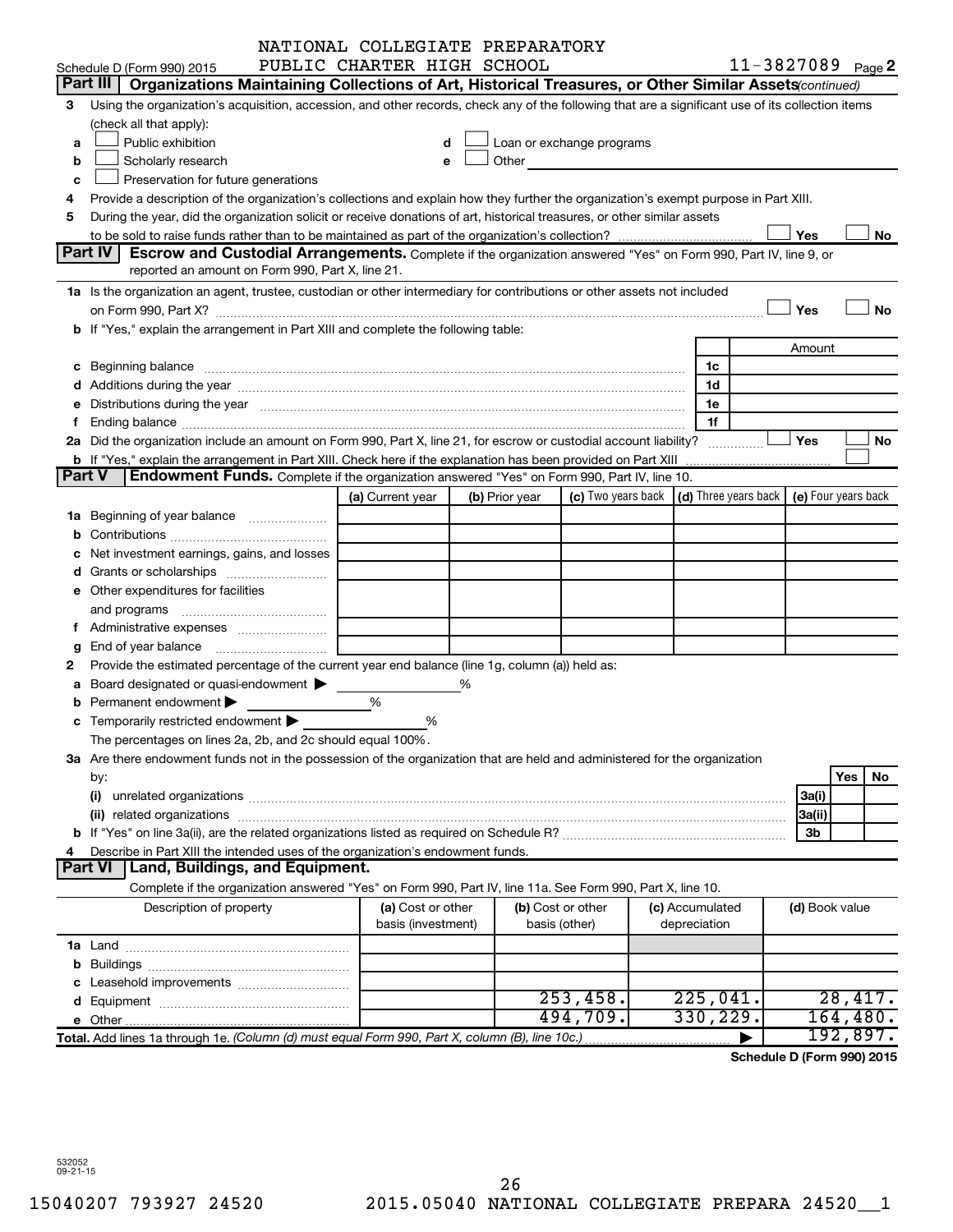|                            | NATIONAL COLLEGIATE PREPARATORY |
|----------------------------|---------------------------------|
| PUBLIC CHARTER HIGH SCHOOL |                                 |

|             | Schedule D (Form 990) 2015                                                                                                                               | PUBLIC CHARTER HIGH SCHOOL |                | $11 - 3827089$ Page 3                                     |  |
|-------------|----------------------------------------------------------------------------------------------------------------------------------------------------------|----------------------------|----------------|-----------------------------------------------------------|--|
| Part VIII   | <b>Investments - Other Securities.</b>                                                                                                                   |                            |                |                                                           |  |
|             | Complete if the organization answered "Yes" on Form 990, Part IV, line 11b. See Form 990, Part X, line 12.                                               |                            |                |                                                           |  |
|             | (a) Description of security or category (including name of security)                                                                                     | (b) Book value             |                | (c) Method of valuation: Cost or end-of-year market value |  |
|             |                                                                                                                                                          |                            |                |                                                           |  |
|             |                                                                                                                                                          |                            |                |                                                           |  |
| $(3)$ Other |                                                                                                                                                          |                            |                |                                                           |  |
| (A)         |                                                                                                                                                          |                            |                |                                                           |  |
| (B)         |                                                                                                                                                          |                            |                |                                                           |  |
| (C)         |                                                                                                                                                          |                            |                |                                                           |  |
| (D)         |                                                                                                                                                          |                            |                |                                                           |  |
| (E)         |                                                                                                                                                          |                            |                |                                                           |  |
| (F)         |                                                                                                                                                          |                            |                |                                                           |  |
| (G)         |                                                                                                                                                          |                            |                |                                                           |  |
| (H)         |                                                                                                                                                          |                            |                |                                                           |  |
|             |                                                                                                                                                          |                            |                |                                                           |  |
|             | Total. (Col. (b) must equal Form 990, Part X, col. (B) line 12.)<br>Part VIII Investments - Program Related.                                             |                            |                |                                                           |  |
|             |                                                                                                                                                          |                            |                |                                                           |  |
|             | Complete if the organization answered "Yes" on Form 990, Part IV, line 11c. See Form 990, Part X, line 13.<br>(a) Description of investment              | (b) Book value             |                | (c) Method of valuation: Cost or end-of-year market value |  |
|             |                                                                                                                                                          |                            |                |                                                           |  |
| (1)         |                                                                                                                                                          |                            |                |                                                           |  |
| (2)         |                                                                                                                                                          |                            |                |                                                           |  |
| (3)         |                                                                                                                                                          |                            |                |                                                           |  |
| (4)         |                                                                                                                                                          |                            |                |                                                           |  |
| (5)         |                                                                                                                                                          |                            |                |                                                           |  |
| (6)         |                                                                                                                                                          |                            |                |                                                           |  |
| (7)         |                                                                                                                                                          |                            |                |                                                           |  |
| (8)         |                                                                                                                                                          |                            |                |                                                           |  |
| (9)         |                                                                                                                                                          |                            |                |                                                           |  |
|             | Total. (Col. (b) must equal Form 990, Part X, col. (B) line 13.)                                                                                         |                            |                |                                                           |  |
| Part IX     | <b>Other Assets.</b>                                                                                                                                     |                            |                |                                                           |  |
|             | Complete if the organization answered "Yes" on Form 990, Part IV, line 11d. See Form 990, Part X, line 15.                                               |                            |                |                                                           |  |
|             |                                                                                                                                                          | (a) Description            |                | (b) Book value                                            |  |
| (1)         |                                                                                                                                                          |                            |                |                                                           |  |
| (2)         |                                                                                                                                                          |                            |                |                                                           |  |
| (3)         |                                                                                                                                                          |                            |                |                                                           |  |
| (4)         |                                                                                                                                                          |                            |                |                                                           |  |
| (5)         |                                                                                                                                                          |                            |                |                                                           |  |
| (6)         |                                                                                                                                                          |                            |                |                                                           |  |
| (7)         |                                                                                                                                                          |                            |                |                                                           |  |
| (8)         |                                                                                                                                                          |                            |                |                                                           |  |
| (9)         |                                                                                                                                                          |                            |                |                                                           |  |
|             | Total. (Column (b) must equal Form 990, Part X, col. (B) line 15.)                                                                                       |                            |                |                                                           |  |
| Part X      | <b>Other Liabilities.</b>                                                                                                                                |                            |                |                                                           |  |
|             | Complete if the organization answered "Yes" on Form 990, Part IV, line 11e or 11f. See Form 990, Part X, line 25.                                        |                            |                |                                                           |  |
| 1.          | (a) Description of liability                                                                                                                             |                            | (b) Book value |                                                           |  |
| (1)         | Federal income taxes                                                                                                                                     |                            |                |                                                           |  |
| (2)         |                                                                                                                                                          |                            |                |                                                           |  |
| (3)         |                                                                                                                                                          |                            |                |                                                           |  |
| (4)         |                                                                                                                                                          |                            |                |                                                           |  |
|             |                                                                                                                                                          |                            |                |                                                           |  |
| (5)         |                                                                                                                                                          |                            |                |                                                           |  |
| (6)         |                                                                                                                                                          |                            |                |                                                           |  |
| (7)         |                                                                                                                                                          |                            |                |                                                           |  |
| (8)         |                                                                                                                                                          |                            |                |                                                           |  |
| (9)         |                                                                                                                                                          |                            |                |                                                           |  |
|             | Total. (Column (b) must equal Form 990, Part X, col. (B) line 25.)                                                                                       |                            |                |                                                           |  |
|             | 2. Liability for uncertain tax positions. In Part XIII, provide the text of the footnote to the organization's financial statements that reports the     |                            |                |                                                           |  |
|             | organization's liability for uncertain tax positions under FIN 48 (ASC 740). Check here if the text of the footnote has been provided in Part XIII $ X $ |                            |                |                                                           |  |
|             |                                                                                                                                                          |                            |                | Schedule D (Form 990) 2015                                |  |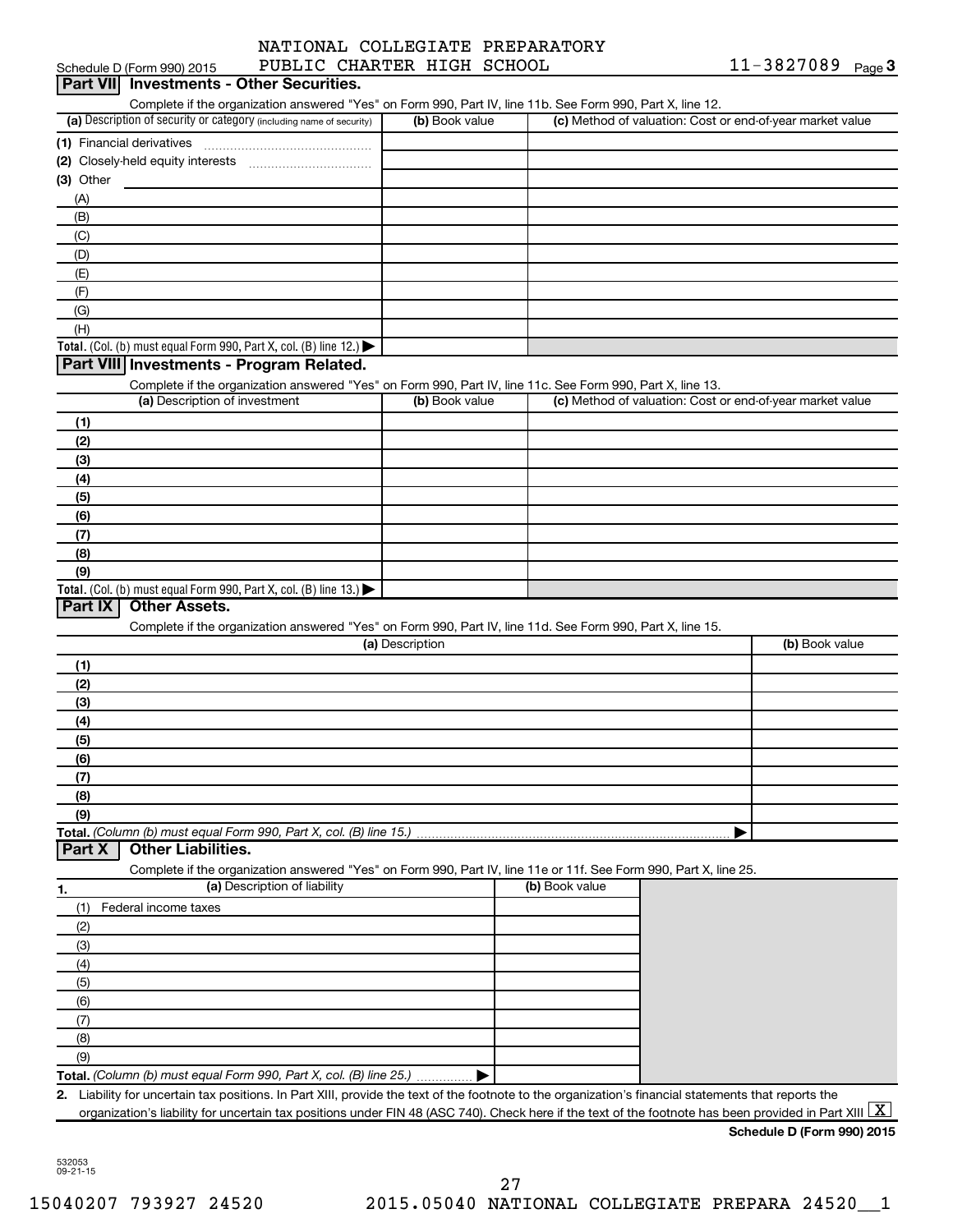|    | NATIONAL COLLEGIATE PREPARATORY                                                                                                                                                                                                     |                |                |                   |
|----|-------------------------------------------------------------------------------------------------------------------------------------------------------------------------------------------------------------------------------------|----------------|----------------|-------------------|
|    | PUBLIC CHARTER HIGH SCHOOL<br>Schedule D (Form 990) 2015                                                                                                                                                                            |                |                | 11-3827089 Page 4 |
|    | Reconciliation of Revenue per Audited Financial Statements With Revenue per Return.<br>Part XI                                                                                                                                      |                |                |                   |
|    | Complete if the organization answered "Yes" on Form 990, Part IV, line 12a.                                                                                                                                                         |                |                |                   |
| 1  | Total revenue, gains, and other support per audited financial statements                                                                                                                                                            |                | 1 <sup>1</sup> | 6, 116, 034.      |
| 2  | Amounts included on line 1 but not on Form 990, Part VIII, line 12:                                                                                                                                                                 |                |                |                   |
| a  | Net unrealized gains (losses) on investments [111] [12] matter and the unrealized gains (losses) on investments                                                                                                                     | 2a             |                |                   |
|    |                                                                                                                                                                                                                                     | 2 <sub>b</sub> |                |                   |
|    |                                                                                                                                                                                                                                     | 2c             |                |                   |
| d  | Other (Describe in Part XIII.) <b>2000</b> 2000 2010 2010 2010 2010 2011 2012 2013 2014 2015 2016 2017 2018 2019 2016 2016 2017 2018 2019 2016 2017 2018 2019 2016 2017 2018 2019 2018 2019 2016 2017 2018 2019 2018 2019 2018 2019 | 2d             |                |                   |
| е  | Add lines 2a through 2d                                                                                                                                                                                                             |                | 2е             |                   |
| 3  |                                                                                                                                                                                                                                     |                | 3              | 6, 116, 034.      |
| 4  | Amounts included on Form 990, Part VIII, line 12, but not on line 1:                                                                                                                                                                |                |                |                   |
| a  |                                                                                                                                                                                                                                     | 4a             |                |                   |
| b  |                                                                                                                                                                                                                                     | 4 <sub>h</sub> |                |                   |
|    | Add lines 4a and 4b                                                                                                                                                                                                                 |                | 4c             | $0$ .             |
|    |                                                                                                                                                                                                                                     |                |                |                   |
| 5. |                                                                                                                                                                                                                                     |                | 5              | 6, 116, 034.      |
|    | Part XII   Reconciliation of Expenses per Audited Financial Statements With Expenses per Return.                                                                                                                                    |                |                |                   |
|    | Complete if the organization answered "Yes" on Form 990, Part IV, line 12a.                                                                                                                                                         |                |                |                   |
| 1  |                                                                                                                                                                                                                                     |                | $\blacksquare$ | 6,069,756.        |
| 2  | Amounts included on line 1 but not on Form 990, Part IX, line 25:                                                                                                                                                                   |                |                |                   |
| a  |                                                                                                                                                                                                                                     | 2a             |                |                   |
| b  |                                                                                                                                                                                                                                     | 2 <sub>b</sub> |                |                   |
|    | Other losses                                                                                                                                                                                                                        | 2 <sub>c</sub> |                |                   |
| d  |                                                                                                                                                                                                                                     | 2d             |                |                   |
| е  | Add lines 2a through 2d <b>contained a contained a contained a contained a</b> contained a contained a contact the set                                                                                                              |                | 2e             |                   |
| з  |                                                                                                                                                                                                                                     |                | 3              | 6,069,756.        |
| 4  | Amounts included on Form 990, Part IX, line 25, but not on line 1:                                                                                                                                                                  |                |                |                   |
| a  |                                                                                                                                                                                                                                     | 4a             |                |                   |
| b  |                                                                                                                                                                                                                                     | 4 <sub>h</sub> |                |                   |
| c  | Add lines 4a and 4b                                                                                                                                                                                                                 |                | 4c             |                   |
|    | Part XIII Supplemental Information.                                                                                                                                                                                                 |                | 5              | 6,069,756.        |

Provide the descriptions required for Part II, lines 3, 5, and 9; Part III, lines 1a and 4; Part IV, lines 1b and 2b; Part V, line 4; Part X, line 2; Part XI, lines 2d and 4b; and Part XII, lines 2d and 4b. Also complete this part to provide any additional information.

#### PART X, LINE 2:

|  |  |                           |  | THE SCHOOL BELIEVES THAT IT HAS APPROPRIATE SUPPORT FOR ANY TAX POSITIONS |  |  |  |  |
|--|--|---------------------------|--|---------------------------------------------------------------------------|--|--|--|--|
|  |  |                           |  | TAKEN, AND AS SUCH, DOES NOT HAVE ANY UNCERTAIN TAX POSITIONS THAT ARE    |  |  |  |  |
|  |  |                           |  | MATERIAL TO THE FINANCIAL STATEMENTS OR THAT WOULD HAVE AN EFFECT ON ITS  |  |  |  |  |
|  |  |                           |  | TAX-EXEMPT STATUS. THERE ARE NO UNRECOGNIZED TAX BENEFITS OR LIABILITIES  |  |  |  |  |
|  |  | THAT NEED TO BE RECORDED. |  |                                                                           |  |  |  |  |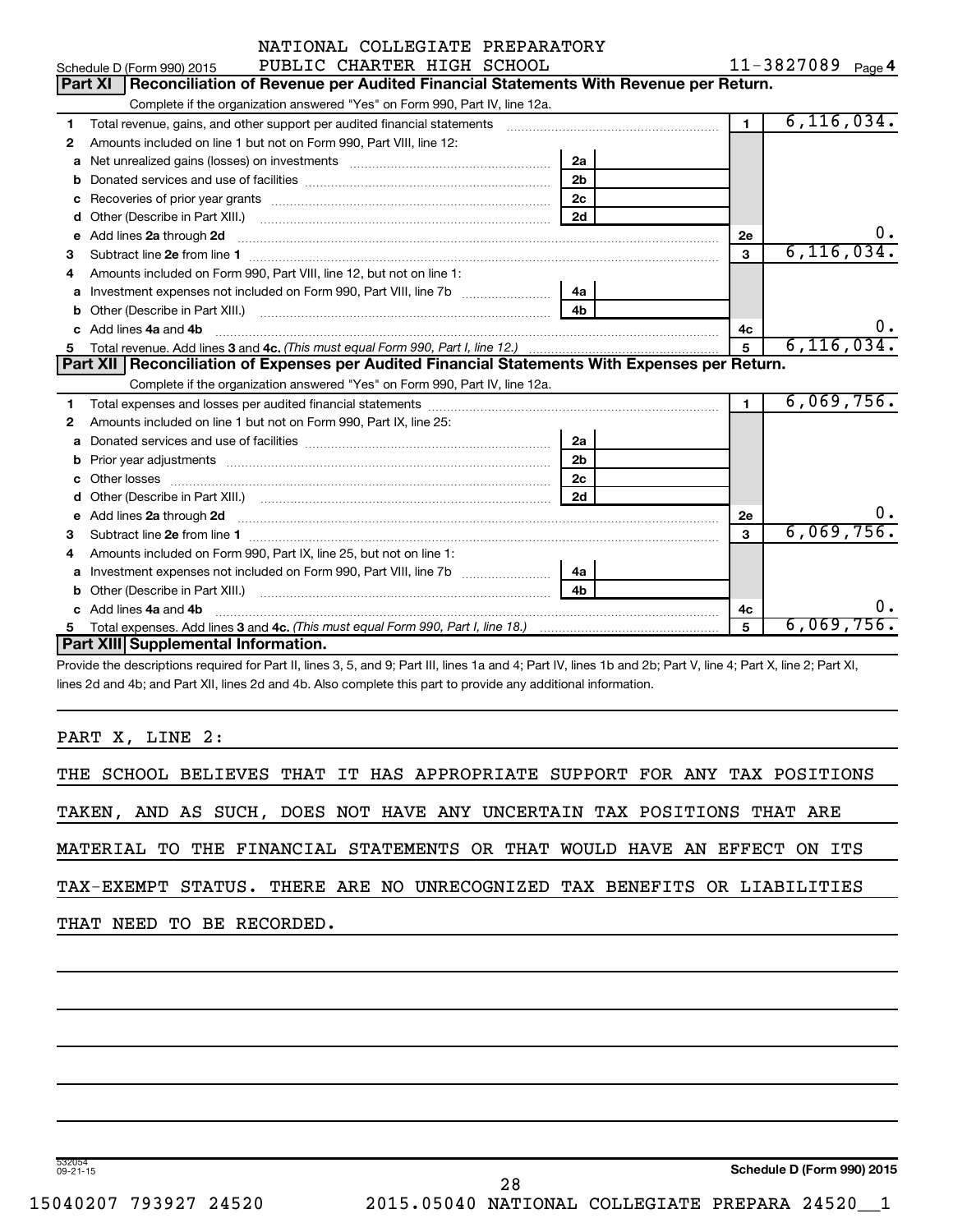|        | <b>SCHEDULE E</b><br>Schools                                                                                                                                                                                                                                  | OMB No. 1545-0047                   |            |                         |
|--------|---------------------------------------------------------------------------------------------------------------------------------------------------------------------------------------------------------------------------------------------------------------|-------------------------------------|------------|-------------------------|
|        | Complete if the organization answered "Yes" on Form 990,<br>(Form 990 or 990-EZ)<br>Part IV, line 13, or Form 990-EZ, Part VI, line 48.                                                                                                                       |                                     | 015        |                         |
|        | Attach to Form 990 or Form 990-EZ.                                                                                                                                                                                                                            |                                     |            |                         |
|        | Department of the Treasury<br>Internal Revenue Service                                                                                                                                                                                                        | <b>Open to Public</b><br>Inspection |            |                         |
|        | Information about Schedule E (Form 990 or 990-EZ) and its instructions is at WWW.irs.gov/form990.<br>Name of the organization<br>NATIONAL COLLEGIATE PREPARATORY<br><b>Employer identification number</b>                                                     |                                     |            |                         |
|        | PUBLIC CHARTER HIGH SCHOOL                                                                                                                                                                                                                                    | 11-3827089                          |            |                         |
| Part I |                                                                                                                                                                                                                                                               |                                     |            |                         |
|        |                                                                                                                                                                                                                                                               |                                     | <b>YES</b> | NO.                     |
| 1      | Does the organization have a racially nondiscriminatory policy toward students by statement in its charter, bylaws,                                                                                                                                           |                                     |            |                         |
|        |                                                                                                                                                                                                                                                               | 1                                   | х          |                         |
| 2      | Does the organization include a statement of its racially nondiscriminatory policy toward students in all its brochures,                                                                                                                                      |                                     |            |                         |
|        | catalogues, and other written communications with the public dealing with student admissions, programs, and scholarships?                                                                                                                                     | $\mathbf{2}$                        |            | x                       |
| 3      | Has the organization publicized its racially nondiscriminatory policy through newspaper or broadcast media during the                                                                                                                                         |                                     |            |                         |
|        | period of solicitation for students, or during the registration period if it has no solicitation program, in a way that makes                                                                                                                                 |                                     |            |                         |
|        | the policy known to all parts of the general community it serves? If "Yes," please describe. If "No," please explain.                                                                                                                                         |                                     |            |                         |
|        |                                                                                                                                                                                                                                                               | з                                   |            | x                       |
|        | THE SCHOOL IS A PUBLIC CHARTER SCHOOL AND IS OPERATING UNDER                                                                                                                                                                                                  |                                     |            |                         |
|        | A CONTRACT WITH THE D.C. GOVERNMENT.<br>REVENUE PROCEDURE 75-50<br>DOES NOT APPLY TO CHARTER SCHOOLS.                                                                                                                                                         |                                     |            |                         |
|        |                                                                                                                                                                                                                                                               |                                     |            |                         |
|        |                                                                                                                                                                                                                                                               |                                     |            |                         |
|        |                                                                                                                                                                                                                                                               |                                     |            |                         |
| 4      | Does the organization maintain the following?                                                                                                                                                                                                                 |                                     |            | х                       |
| а      |                                                                                                                                                                                                                                                               | 4a<br>4b                            |            | x                       |
|        | <b>b</b> Records documenting that scholarships and other financial assistance are awarded on a racially nondiscriminatory basis?<br>c Copies of all catalogues, brochures, announcements, and other written communications to the public dealing with student |                                     |            |                         |
|        |                                                                                                                                                                                                                                                               | 4c                                  | х          |                         |
|        |                                                                                                                                                                                                                                                               | 4d                                  | x          |                         |
|        | If you answered "No" to any of the above, please explain. If you need more space, use Part II.                                                                                                                                                                |                                     |            |                         |
|        | THE SCHOOL IS A PUBLIC CHARTER SCHOOL AND IS OPERATING UNDER                                                                                                                                                                                                  |                                     |            |                         |
|        | A CONTRACT WITH THE D.C. GOVERNMENT.<br>REVENUE PROCEDURE 70-50                                                                                                                                                                                               |                                     |            |                         |
|        | DOES NOT APPLY TO CHARTER SCHOOLS.                                                                                                                                                                                                                            |                                     |            |                         |
|        |                                                                                                                                                                                                                                                               |                                     |            |                         |
| 5      | Does the organization discriminate by race in any way with respect to:                                                                                                                                                                                        |                                     |            |                         |
|        |                                                                                                                                                                                                                                                               | 5a                                  |            | х                       |
|        |                                                                                                                                                                                                                                                               | 5b                                  |            | $\overline{\textbf{x}}$ |
|        |                                                                                                                                                                                                                                                               | 5c                                  |            | $\overline{\text{x}}$   |
|        |                                                                                                                                                                                                                                                               | 5d                                  |            | х                       |
|        |                                                                                                                                                                                                                                                               | <b>5e</b>                           |            | х                       |
|        | f Use of facilities? <b>www.communities.</b> We can be a series of the contract of the contract of the contract of the contract of the contract of the contract of the contract of the contract of the contract of the contract of                            | 5f                                  |            | х                       |
|        |                                                                                                                                                                                                                                                               | 5g                                  |            | х                       |
|        |                                                                                                                                                                                                                                                               | 5h                                  |            | x                       |
|        | If you answered "Yes" to any of the above, please explain. If you need more space, use Part II.                                                                                                                                                               |                                     |            |                         |
|        |                                                                                                                                                                                                                                                               |                                     |            |                         |
|        |                                                                                                                                                                                                                                                               |                                     |            |                         |
|        |                                                                                                                                                                                                                                                               |                                     |            |                         |
|        |                                                                                                                                                                                                                                                               |                                     |            |                         |
|        |                                                                                                                                                                                                                                                               | 6a                                  | x          |                         |
|        |                                                                                                                                                                                                                                                               | 6b                                  |            | x                       |
|        | If you answered "Yes" on either line 6a or line 6b, explain on Part II.                                                                                                                                                                                       |                                     |            |                         |
| 7      | Does the organization certify that it has complied with the applicable requirements of sections 4.01 through 4.05 of                                                                                                                                          |                                     |            |                         |
|        |                                                                                                                                                                                                                                                               | $\overline{7}$                      |            | X.                      |

**For Paperwork Reduction Act Notice, see the Instructions for Form 990 or Form 990-EZ.** LHA

**Schedule E (Form 990 or 990-EZ) (2015)**

532061 10-02-15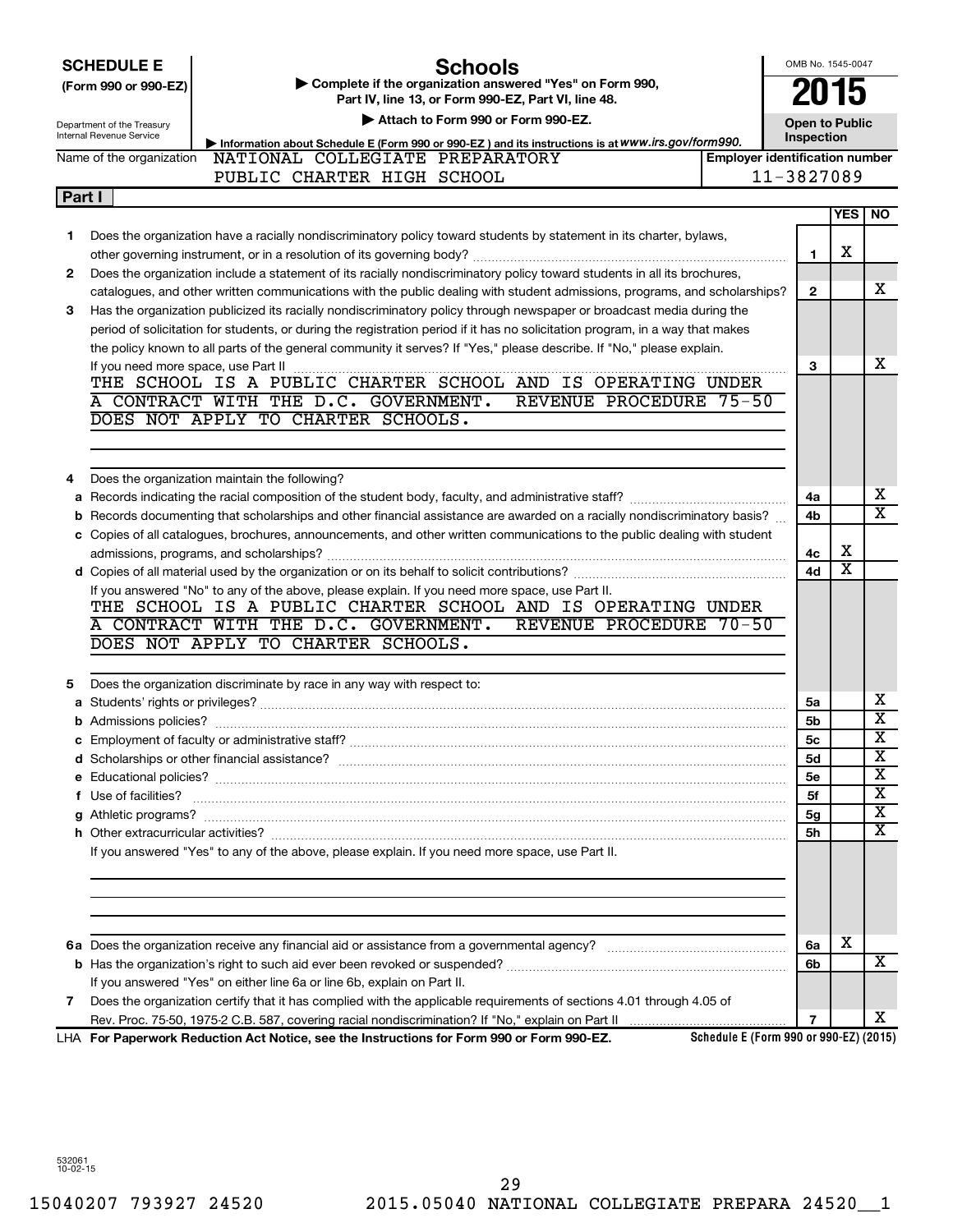Part II | Supplemental Information. Provide the explanations required by Part I, lines 3, 4d, 5h, 6b, and 7, as applicable. Also provide any other additional information.

LINE 6 - EXPLANATION OF GOVERNMENT FINANCIAL AID:

THE ORGANIZATION IS A PUBLICLY-FUNDED INDEPENDENT CHARTER SCHOOL THAT IS

PAID TUITION BY THE DISTRICT OF COLUMBIA GOVERNMENT USING A WEIGHTED

STUDENT FORMULA. FAMILIES OF CHILDREN MEETING RESIDENCY REQUIREMENTS DO

NOT PAY ANY TUITION.

LINE 7 - EXPLANATION OF RACIAL NONDISCRIMINATION COMPLIANCE:

AS A PUBLIC CHARTER SCHOOL, NATIONAL COLLEGIATE PREP IS EXEMPT FROM THE

REQUIREMENTS OF REV. PROC. 75-50.

**Schedule E (Form 990 or 990-EZ) (2015)**

532062 10-02-15

15040207 793927 24520 2015.05040 NATIONAL COLLEGIATE PREPARA 24520\_\_1 30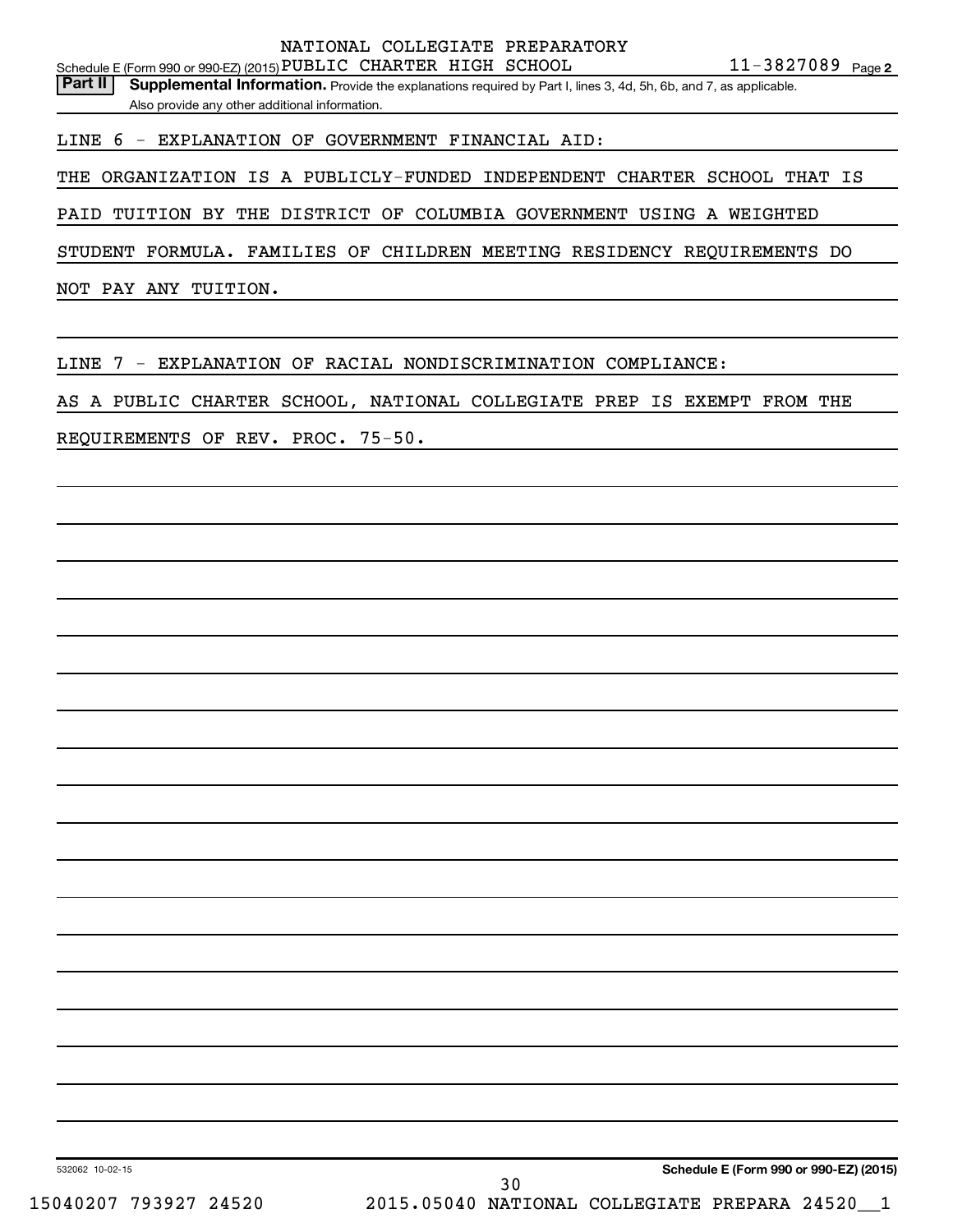|    | <b>SCHEDULE J</b>                                      | <b>Compensation Information</b>                                                                                                                                                                               |                                       | OMB No. 1545-0047          |            |                         |
|----|--------------------------------------------------------|---------------------------------------------------------------------------------------------------------------------------------------------------------------------------------------------------------------|---------------------------------------|----------------------------|------------|-------------------------|
|    | (Form 990)                                             | For certain Officers, Directors, Trustees, Key Employees, and Highest                                                                                                                                         |                                       |                            |            |                         |
|    |                                                        | <b>Compensated Employees</b>                                                                                                                                                                                  |                                       | 2015                       |            |                         |
|    |                                                        | Complete if the organization answered "Yes" on Form 990, Part IV, line 23.<br>Attach to Form 990.                                                                                                             |                                       | <b>Open to Public</b>      |            |                         |
|    | Department of the Treasury<br>Internal Revenue Service | Information about Schedule J (Form 990) and its instructions is at www.irs.gov/form990.                                                                                                                       |                                       | Inspection                 |            |                         |
|    | Name of the organization                               | NATIONAL COLLEGIATE PREPARATORY                                                                                                                                                                               | <b>Employer identification number</b> |                            |            |                         |
|    |                                                        | PUBLIC CHARTER HIGH SCHOOL                                                                                                                                                                                    |                                       | 11-3827089                 |            |                         |
|    | Part I                                                 | <b>Questions Regarding Compensation</b>                                                                                                                                                                       |                                       |                            |            |                         |
|    |                                                        |                                                                                                                                                                                                               |                                       |                            | <b>Yes</b> | No                      |
|    |                                                        | Check the appropriate box(es) if the organization provided any of the following to or for a person listed on Form 990,                                                                                        |                                       |                            |            |                         |
|    |                                                        | Part VII, Section A, line 1a. Complete Part III to provide any relevant information regarding these items.                                                                                                    |                                       |                            |            |                         |
|    | First-class or charter travel                          | Housing allowance or residence for personal use                                                                                                                                                               |                                       |                            |            |                         |
|    | Travel for companions                                  | Payments for business use of personal residence                                                                                                                                                               |                                       |                            |            |                         |
|    |                                                        | Health or social club dues or initiation fees<br>Tax indemnification and gross-up payments                                                                                                                    |                                       |                            |            |                         |
|    |                                                        | Discretionary spending account<br>Personal services (e.g., maid, chauffeur, chef)                                                                                                                             |                                       |                            |            |                         |
|    |                                                        |                                                                                                                                                                                                               |                                       |                            |            |                         |
|    |                                                        | <b>b</b> If any of the boxes on line 1a are checked, did the organization follow a written policy regarding payment or                                                                                        |                                       |                            |            |                         |
|    |                                                        |                                                                                                                                                                                                               |                                       | 1b                         |            |                         |
| 2  |                                                        | Did the organization require substantiation prior to reimbursing or allowing expenses incurred by all directors,                                                                                              |                                       |                            |            |                         |
|    |                                                        | trustees, and officers, including the CEO/Executive Director, regarding the items checked in line 1a?                                                                                                         |                                       | $\mathbf{2}$               |            |                         |
|    |                                                        |                                                                                                                                                                                                               |                                       |                            |            |                         |
| з  |                                                        | Indicate which, if any, of the following the filing organization used to establish the compensation of the organization's                                                                                     |                                       |                            |            |                         |
|    |                                                        | CEO/Executive Director. Check all that apply. Do not check any boxes for methods used by a related organization to                                                                                            |                                       |                            |            |                         |
|    |                                                        | establish compensation of the CEO/Executive Director, but explain in Part III.                                                                                                                                |                                       |                            |            |                         |
|    | Compensation committee                                 | Written employment contract                                                                                                                                                                                   |                                       |                            |            |                         |
|    |                                                        | Compensation survey or study<br>Independent compensation consultant                                                                                                                                           |                                       |                            |            |                         |
|    |                                                        | $ \mathbf{X} $ Approval by the board or compensation committee<br>Form 990 of other organizations                                                                                                             |                                       |                            |            |                         |
|    |                                                        |                                                                                                                                                                                                               |                                       |                            |            |                         |
| 4  |                                                        | During the year, did any person listed on Form 990, Part VII, Section A, line 1a, with respect to the filing                                                                                                  |                                       |                            |            |                         |
|    | organization or a related organization:                |                                                                                                                                                                                                               |                                       |                            |            | х                       |
| а  |                                                        | Receive a severance payment or change-of-control payment?                                                                                                                                                     |                                       | 4a                         |            | $\overline{\textbf{x}}$ |
| b  |                                                        |                                                                                                                                                                                                               |                                       | 4b                         |            | x                       |
|    |                                                        |                                                                                                                                                                                                               |                                       | 4c                         |            |                         |
|    |                                                        | If "Yes" to any of lines 4a-c, list the persons and provide the applicable amounts for each item in Part III.                                                                                                 |                                       |                            |            |                         |
|    |                                                        |                                                                                                                                                                                                               |                                       |                            |            |                         |
|    |                                                        | Only section 501(c)(3), 501(c)(4), and 501(c)(29) organizations must complete lines 5-9.<br>For persons listed on Form 990, Part VII, Section A, line 1a, did the organization pay or accrue any compensation |                                       |                            |            |                         |
| b. | contingent on the revenues of:                         |                                                                                                                                                                                                               |                                       |                            |            |                         |
| a  |                                                        |                                                                                                                                                                                                               |                                       | 5a                         |            | х                       |
|    |                                                        |                                                                                                                                                                                                               |                                       | 5b                         |            | X                       |
|    |                                                        | If "Yes" to line 5a or 5b, describe in Part III.                                                                                                                                                              |                                       |                            |            |                         |
|    |                                                        | 6 For persons listed on Form 990, Part VII, Section A, line 1a, did the organization pay or accrue any compensation                                                                                           |                                       |                            |            |                         |
|    | contingent on the net earnings of:                     |                                                                                                                                                                                                               |                                       |                            |            |                         |
| а  |                                                        |                                                                                                                                                                                                               |                                       | 6а                         |            | х                       |
|    |                                                        |                                                                                                                                                                                                               |                                       | 6b                         |            | X                       |
|    |                                                        | If "Yes" on line 6a or 6b, describe in Part III.                                                                                                                                                              |                                       |                            |            |                         |
|    |                                                        | 7 For persons listed on Form 990, Part VII, Section A, line 1a, did the organization provide any non-fixed payments                                                                                           |                                       |                            |            |                         |
|    |                                                        |                                                                                                                                                                                                               |                                       | 7                          |            | x                       |
| 8  |                                                        | Were any amounts reported on Form 990, Part VII, paid or accrued pursuant to a contract that was subject to the                                                                                               |                                       |                            |            |                         |
|    |                                                        |                                                                                                                                                                                                               |                                       | 8                          |            | x                       |
| 9  |                                                        | If "Yes" to line 8, did the organization also follow the rebuttable presumption procedure described in                                                                                                        |                                       |                            |            |                         |
|    |                                                        |                                                                                                                                                                                                               |                                       | 9                          |            |                         |
|    |                                                        | LHA For Paperwork Reduction Act Notice, see the Instructions for Form 990.                                                                                                                                    |                                       | Schedule J (Form 990) 2015 |            |                         |

532111 10-14-15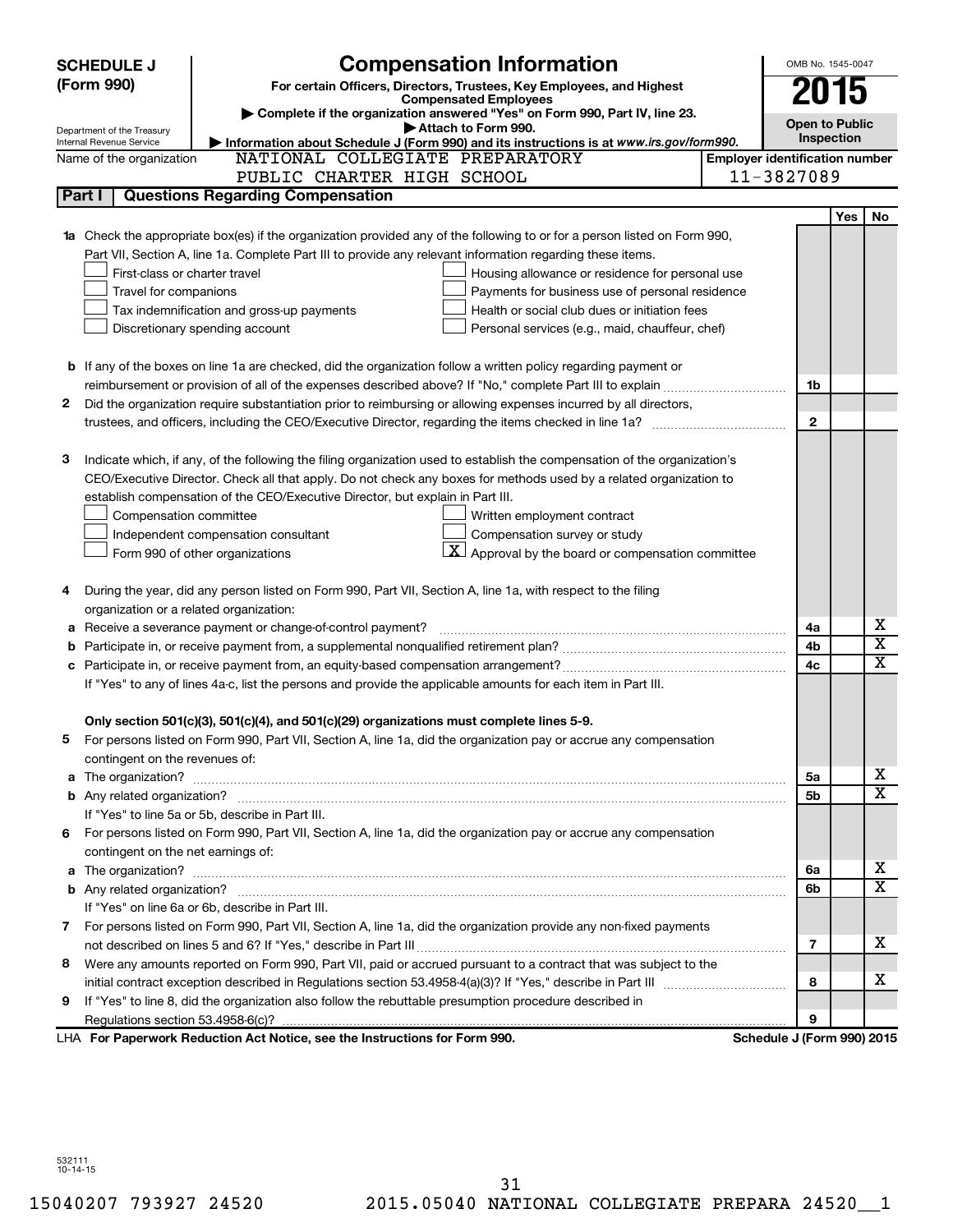Schedule J (Form 990) 2015 Page PUBLIC CHARTER HIGH SCHOOL 11-3827089

Part II | Officers, Directors, Trustees, Key Employees, and Highest Compensated Employees. Use duplicate copies if additional space is needed.

For each individual whose compensation must be reported on Schedule J, report compensation from the organization on row (i) and from related organizations, described in the instructions, on row (ii). Do not list any individuals that are not listed on Form 990, Part VII.

Note: The sum of columns (B)(i)-(iii) for each listed individual must equal the total amount of Form 990, Part VII, Section A, line 1a, applicable column (D) and (E) amounts for that individual.

| (A) Name and Title          |              |                          | (B) Breakdown of W-2 and/or 1099-MISC compensation |                                           | (C) Retirement and             | (D) Nontaxable   | (E) Total of columns        | (F) Compensation                                           |  |
|-----------------------------|--------------|--------------------------|----------------------------------------------------|-------------------------------------------|--------------------------------|------------------|-----------------------------|------------------------------------------------------------|--|
|                             |              | (i) Base<br>compensation | (ii) Bonus &<br>incentive<br>compensation          | (iii) Other<br>reportable<br>compensation | other deferred<br>compensation | benefits         | $(B)(i)-(D)$                | in column (B)<br>reported as deferred<br>on prior Form 990 |  |
| <b>JENNIFER ROSS</b><br>(1) | (i)          | 157,675.                 | $\overline{0}$ .                                   | $\overline{\mathfrak{o}}$ .               | $\overline{\mathfrak{o}}$ .    | 9,827.           | 167,502.                    | $\overline{0}$ .                                           |  |
| EXECUTIVE DIRECTOR          | (ii)         | $\overline{0}$ .         | σ.                                                 | $\overline{0}$ .                          | $\overline{0}$ .               | $\overline{0}$ . | $\overline{0}$ .            | $\overline{0}$ .                                           |  |
| DIANNE BROWN<br>(2)         | (i)          | 143,727.                 | $\overline{0}$ .                                   | σ.                                        | $\overline{0}$ .               | 15, 194.         | 158,921.                    | $\overline{0}$ .                                           |  |
| CHIEF ACADEMIC OFFICER      | (ii)         | $\overline{0}$ .         | $\overline{0}$ .                                   | $\overline{0}$ .                          | $\overline{\mathfrak{o}}$ .    | $\overline{0}$ . | $\overline{\mathfrak{o}}$ . | $\overline{0}$ .                                           |  |
|                             | (i)          |                          |                                                    |                                           |                                |                  |                             |                                                            |  |
|                             | $\vert$ (ii) |                          |                                                    |                                           |                                |                  |                             |                                                            |  |
|                             | (i)          |                          |                                                    |                                           |                                |                  |                             |                                                            |  |
|                             | (ii)         |                          |                                                    |                                           |                                |                  |                             |                                                            |  |
|                             | (i)          |                          |                                                    |                                           |                                |                  |                             |                                                            |  |
|                             | (ii)         |                          |                                                    |                                           |                                |                  |                             |                                                            |  |
|                             | (i)          |                          |                                                    |                                           |                                |                  |                             |                                                            |  |
|                             | (ii)         |                          |                                                    |                                           |                                |                  |                             |                                                            |  |
|                             | (i)          |                          |                                                    |                                           |                                |                  |                             |                                                            |  |
|                             | (ii)         |                          |                                                    |                                           |                                |                  |                             |                                                            |  |
|                             | (i)          |                          |                                                    |                                           |                                |                  |                             |                                                            |  |
|                             | (ii)         |                          |                                                    |                                           |                                |                  |                             |                                                            |  |
|                             | (i)          |                          |                                                    |                                           |                                |                  |                             |                                                            |  |
|                             | (ii)         |                          |                                                    |                                           |                                |                  |                             |                                                            |  |
|                             | (i)          |                          |                                                    |                                           |                                |                  |                             |                                                            |  |
|                             | (ii)         |                          |                                                    |                                           |                                |                  |                             |                                                            |  |
|                             | (i)          |                          |                                                    |                                           |                                |                  |                             |                                                            |  |
|                             | (ii)         |                          |                                                    |                                           |                                |                  |                             |                                                            |  |
|                             | (i)          |                          |                                                    |                                           |                                |                  |                             |                                                            |  |
|                             | (ii)         |                          |                                                    |                                           |                                |                  |                             |                                                            |  |
|                             | (i)          |                          |                                                    |                                           |                                |                  |                             |                                                            |  |
|                             | (ii)         |                          |                                                    |                                           |                                |                  |                             |                                                            |  |
|                             | (i)          |                          |                                                    |                                           |                                |                  |                             |                                                            |  |
|                             | $\vert$ (ii) |                          |                                                    |                                           |                                |                  |                             |                                                            |  |
|                             | (i)          |                          |                                                    |                                           |                                |                  |                             |                                                            |  |
|                             | $\vert$ (ii) |                          |                                                    |                                           |                                |                  |                             |                                                            |  |
|                             | (i)          |                          |                                                    |                                           |                                |                  |                             |                                                            |  |
|                             | (ii)         |                          |                                                    |                                           |                                |                  |                             |                                                            |  |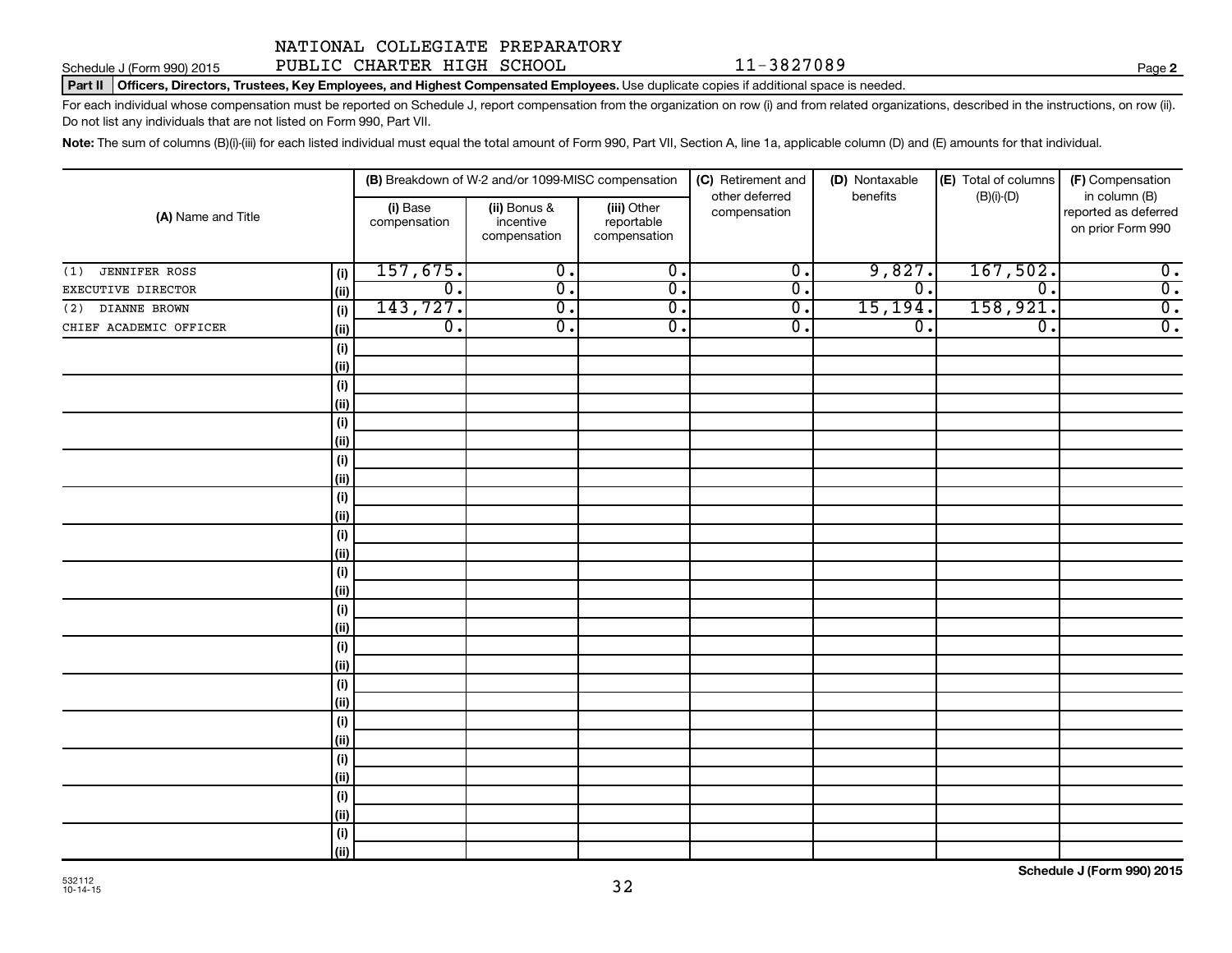### Schedule J (Form 990) 2015 Page PUBLIC CHARTER HIGH SCHOOL 11-3827089

Page 3

#### **Part III Supplemental Information**

Provide the information, explanation, or descriptions required for Part I, lines 1a, 1b, 3, 4a, 4b, 4c, 5a, 5b, 6a, 6b, 7, and 8, and for Part II. Also complete this part for any additional information.

PART I, LINE 3:

THE SCHOOL'S BOARD OF TRUSTEES' DETERMINES AND VOTES ON THE SALARY FOR THE

#### EXECUTIVE DIRECTOR.

**Schedule J (Form 990) 2015**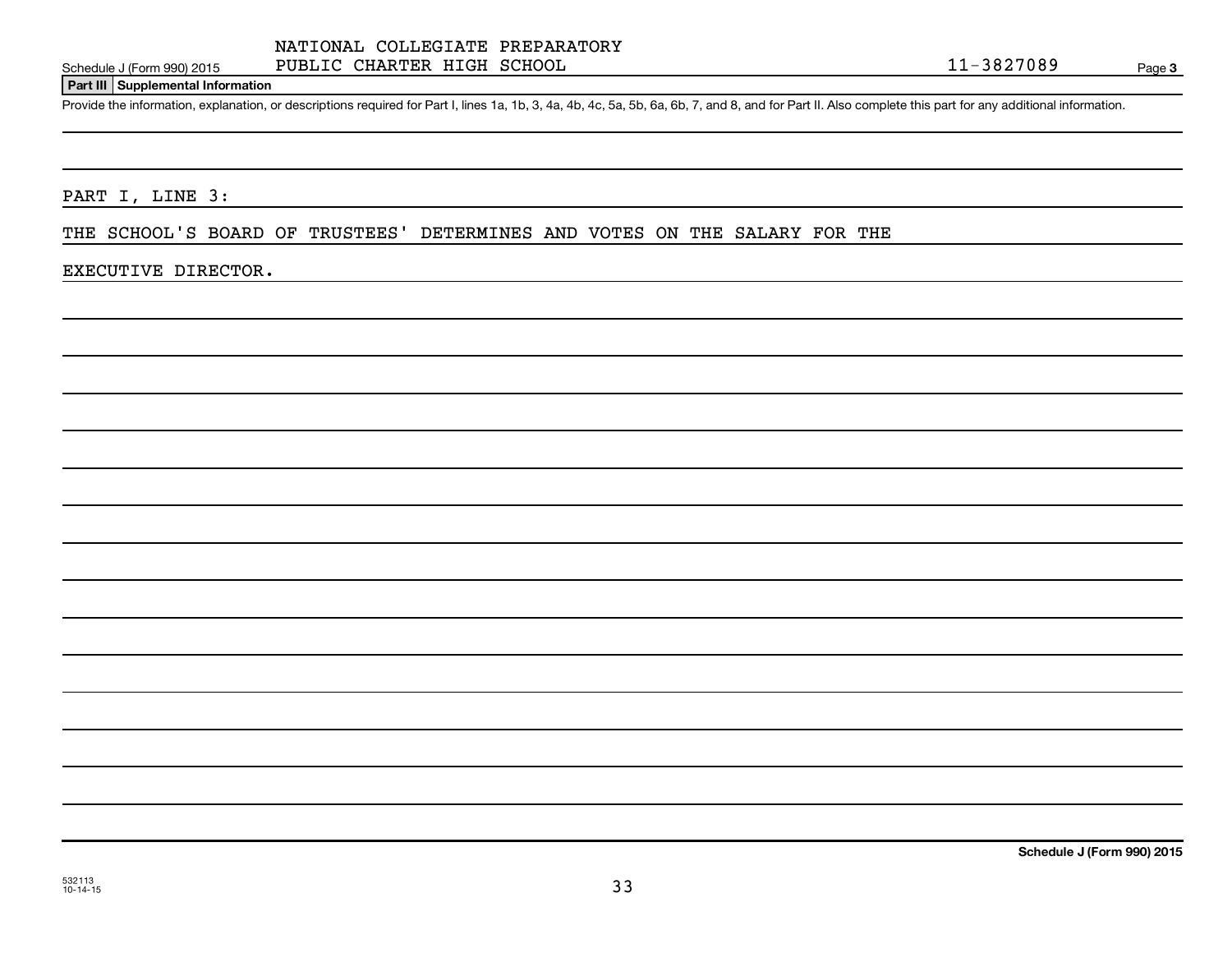#### **(Form 990 or 990-EZ)**

Department of the Treasury Internal Revenue Service Name of the organization

# SCHEDULE O **Supplemental Information to Form 990 or 990-EZ** 2015<br>(Form 990 or 990-EZ) Complete to provide information for responses to specific questions on

**Complete to provide information for responses to specific questions on Form 990 or 990-EZ or to provide any additional information. | Attach to Form 990 or 990-EZ.**

**Information about Schedule O (Form 990 or 990-EZ) and its instructions is at WWW.irs.gov/form990.** NATIONAL COLLEGIATE PREPARATORY PUBLIC CHARTER HIGH SCHOOL 11-3827089



**Employer identification number**

#### FORM 990, PART I, LINE 1, DESCRIPTION OF ORGANIZATION MISSION:

INTEGRATES INTERNATIONAL STUDIES LEADING TO AN INTERNATIONAL

BACCALAUREATE (IB) DIPLOMA.

FORM 990, PART III, LINE 1, DESCRIPTION OF ORGANIZATION MISSION:

BACCALAUREATE (IB) EDUCATION, AND TO PREPARE OUR STUDENTS TO BE

SELF-DIRECTED, LIFELONG LEARNERS EQUIPPED TO BE ENGAGED CITIZENS OF

THEIR SCHOOL, COMMUNITY, COUNTRY, AND WORLD.

FORM 990, PART VI, SECTION B, LINE 11:

THE EXECUTIVE DIRECTOR REVIEWS THE 990 AND PROVIDES A COPY TO THE BOARD FOR REVIEW BEFORE FILING.

FORM 990, PART VI, SECTION B, LINE 12C:

ALL POTENTIAL CONFLICTS OF INTEREST ARE DISCUSSED BY THE BOARD AND RESOLVED WHEN A SITUATION ARISES.

FORM 990, PART VI, SECTION B, LINE 15:

THE SCHOOL'S BOARD OF TRUSTEES DETERMINES AND VOTES ON THE SALARY FOR THE EXECUTIVE DIRECTOR. THE COMPENSATION IS DETERMINED BY MARKET COMPARISONS AND A COST-OF-LIVING RATE CALCULATION, SIMILAR TO HOW SALARIES ARE DETERMINED FOR ALL OTHER EMPLOYEES OF NATIONAL COLLEGIATE PREP. THE PROCESS FOR DETERMINING COMPENSATION FOR THE TOP OFFICIALS WAS LAST PERFORMED

BEFORE 2015.

532211  $09 - 02 - 15$ LHA For Paperwork Reduction Act Notice, see the Instructions for Form 990 or 990-EZ. Schedule O (Form 990 or 990-EZ) (2015) FORM 990, PART VI, SECTION C, LINE 19: